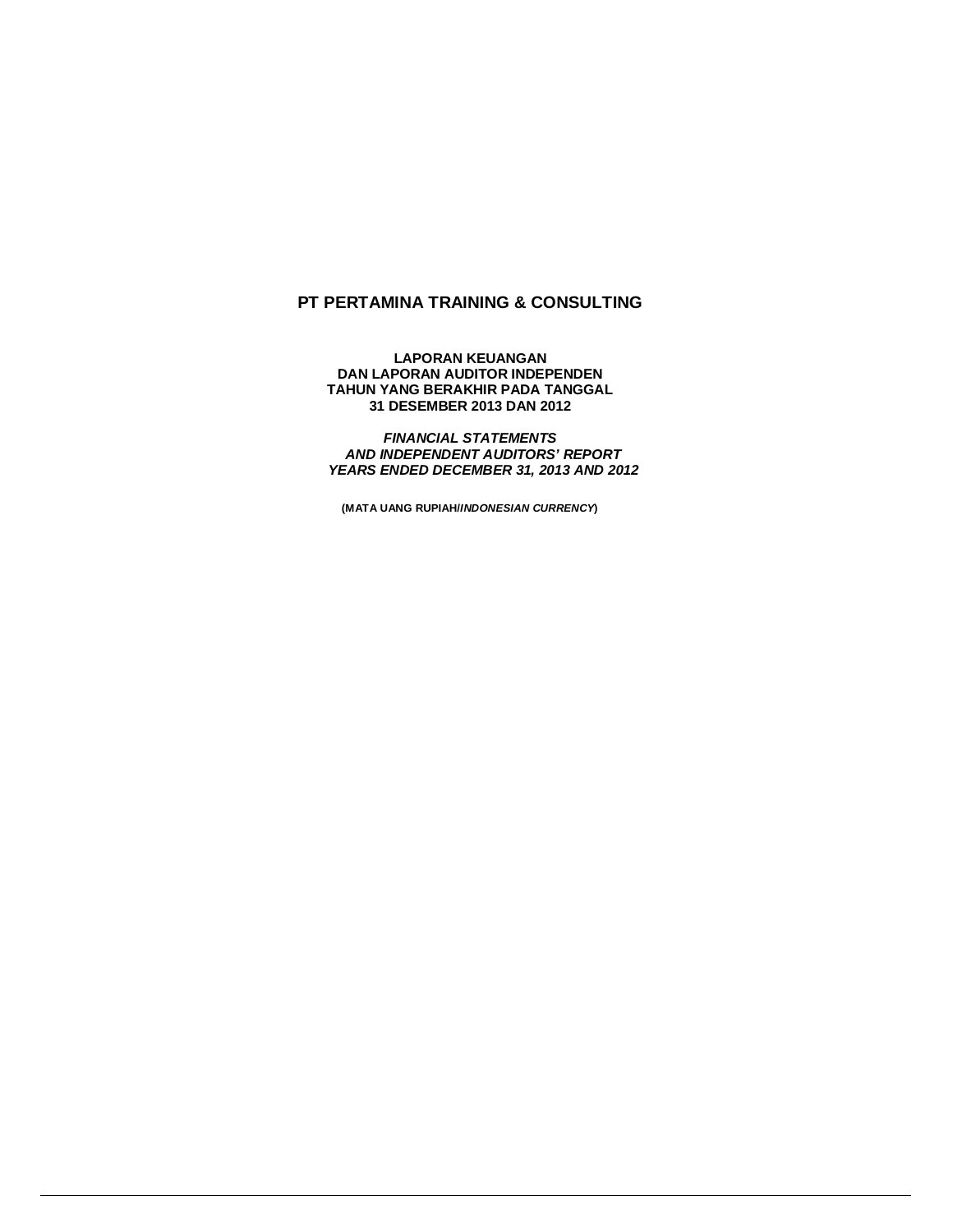### **PT PERTAMINA TRAINING & CONSULTING LAPORAN KEUANGAN DAN LAPORAN AUDITOR INDEPENDEN TAHUN YANG BERAKHIR PADA TANGGAL - TANGGAL 31 DESEMBER 2013 DAN 2012**

### *PT PERTAMINA TRAINING & CONSULTING FINANCIAL STATEMENTS AND INDEPENDENT AUDITORS' REPORT YEARS ENDED DECEMBER 31, 2013 AND 2012*

### **Daftar Isi/***Table of Contents*

### Halaman/*Pages*

| Surat Pernyataan Direksi      |          | <b>Statement of Directors</b>           |
|-------------------------------|----------|-----------------------------------------|
| Laporan Auditor Independen    |          | Independent Auditors' Report            |
|                               | $1 - 2$  | <b>Statements of Financial Position</b> |
|                               | 3        | Statements of Comprehensive Income      |
| Laporan Ekuitas               | 4        | <b>Statements of Equity</b>             |
|                               | 5        | <b>Statements of Cash Flows</b>         |
| Catatan atas Laporan Keuangan | $6 - 43$ | Notes to the Financial Statements       |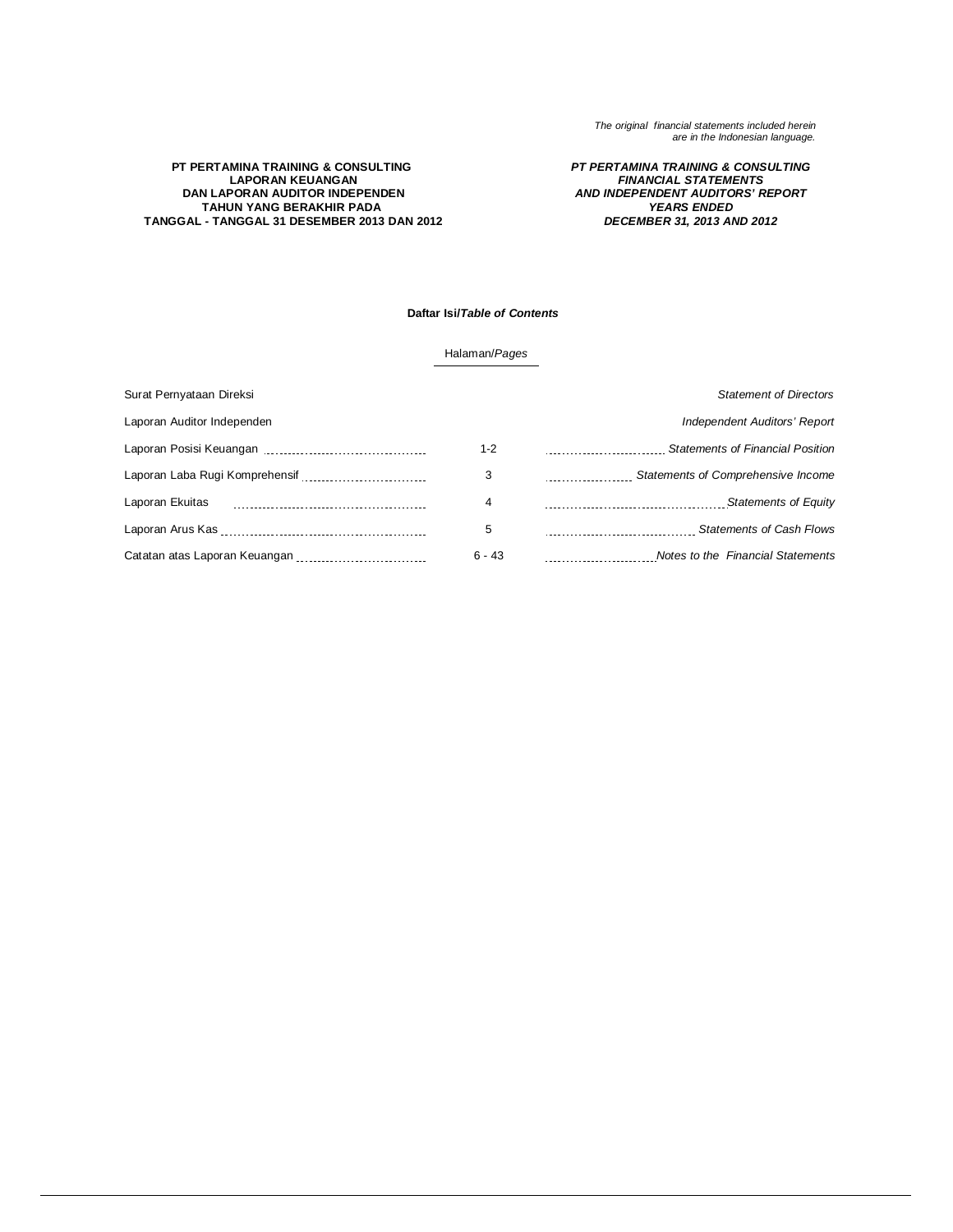*The original report included herein is in the Indonesian language.*

#### **Laporan Auditor Independen** *Independent Auditors' Report*

#### Laporan No.KNT&R-0017/14 *Report No.KNT&R-0017/14*

### Pemegang Saham, Dewan Komisaris dan Direksi **PT PERTAMINA TRAINING & CONSULTING**

Kami telah mengaudit laporan posisi keuangan PT Pertamina Training & Consulting ("Perseroan), yang terdiri dari laporan posisi keuangan tanggal 31 Desember 2013 serta laporan laba rugi komprehensif, laporan perubahan ekuitas dan laporan arus kas untuk tahun yang berakhir pada tanggal -tanggal tersebut, dan suatu ikhtisar kebijakan akuntansi signifikan dan informasi penjelasan lainnya.

### **Tanggung Jawab manajemen atas laporan keuangan**

Manajemen bertanggungjawab atas penyusunan dan penyajian wajar laporan keuangan ini sesuai dengan Standar Akuntansi Keuangan di Indonesia, dan atas pengendalian internal yang dianggap perlu oleh manajemen untuk memungkinkan penyusunan laporan keuangan yang bebas dari kesalahan penyajian material, baik yang disebabkan oleh kecurangan maupun kesalahan.

#### **Tanggung Jawab auditor**

Tanggung jawab kami adalah untuk menyatakan suatu opini atas laporan keuangan ini berdasarkan audit kami. Kami melaksanakan audit kami berdasarkan Standar Audit yang ditetapkan oleh Institut Akuntan Publik Indonesia dan Standar Pemeriksaan Keuangan Negara yang ditetapkan oleh Badan Pemeriksaan Keuangan Republik Indonesia. Standar tersebut mengharuskan kami untuk mematuhi ketentuan etika serta merencanakan dan melaksanakan audit untuk memperoleh keyakinan memadai tentang apakah laporan keuangan bebas dari kesalahan penyajian material.

Suatu audit melibatkan pelaksanaan prosedur untuk memperoleh bukti audit tentang angka-angka dan pengungkapan dalam laporan keuangan. Prosedur yang dipilih bergantung pada pertimbangan auditor, termasuk penilaian atas risiko kesalahan penyajian material dalam laporan keuangan, baik yang disebabkan kecurangan maupun kesalahan. Dalam melakukan penilaian risiko tersebut, auditor mempertimbangkan pengendalian internal yang reievan dengan penyusunan dan penyajian wajar laporan keuangan entitas untuk merancang prosedur audit yang tepat sesuai dengan kondisinya, tetapi bukan untuk tujuan menyatakan opini atas keefektivitasan pengendalian internal entitas. Suatu audit juga mencakup pengevaluasian atas ketepatan kebijakan akuntansi yang digunakan dan kewajaran estimasi akuntansi yang dibuat oleh manajemen, serta pengevaluasian atas penyajian laporan keuangan secara keseluruhan.

Kami yakin bahwa bukti audit yang telah kami peroleh adalah cukup dan tepat untuk menyediakan suatu basis bagi opini audit kami.

### *The Stockholders, the Boards of Commissioners and Directors PT PERTAMINA TRAINING & CONSULTING*

*We have audited the accompanying financial statements of PT Pertamina Training & Consulting (the "Company"), which comprise the statement of financial position as of December 31, 2013, and the statement of comprehensive income, statement of changes in equity, and statement of cash flows for the year then ended, and a summary of significant accounting policies and other explanatory information.*

### *Management's responsibility for the financial statements*

*Management is responsible for the preparation and fair presentation of these financial statements in accordance with Indonesian Financial Accounting Standards, and for such internal control as management determines is necessary to enable the preparation of financial statements that are free from material misstatement, whether due to fraud or error.*

#### *Auditors' responsibility*

*Our responsibility is to express an opinion on these financial statements based on our audit. We conducted our audit in accordance with Standards on Auditing established by the Indonesian Institute of Certified Public Accountants and State Finance Audit Standards established by Supreme Audit Board of the Republic of Indonesia. Those standards require that we comply with ethical requirements and plan and perform the audit to obtain reasonable assurance about whether the financial statements are free from material misstatement.*

*An audit involves performing procedures to obtain audit evidence about the amounts and disclosures in the financial statements. The procedures selected depend on the auditors' judgment, including the assessment of the risks of material misstatement of the financial statements, whether due to fraud or error. In making those risk assessments, the auditors consider internal control relevant to the entity's preparation and fair presentation of the financial statements in order to design audit procedures that are appropriate in the circumstances, but not for the purpose of expressing an opinion on the effectiveness of the entity's internal control. An audit also includes evaluating the appropriateness of accounting policies used and the reasonableness of accounting estimates made by management, as well as evaluating the overall presentation of the financial statements.*

*We believe that the audit evidence we have obtained is sufficient and appropriate to provide a basis for our audit opinion.*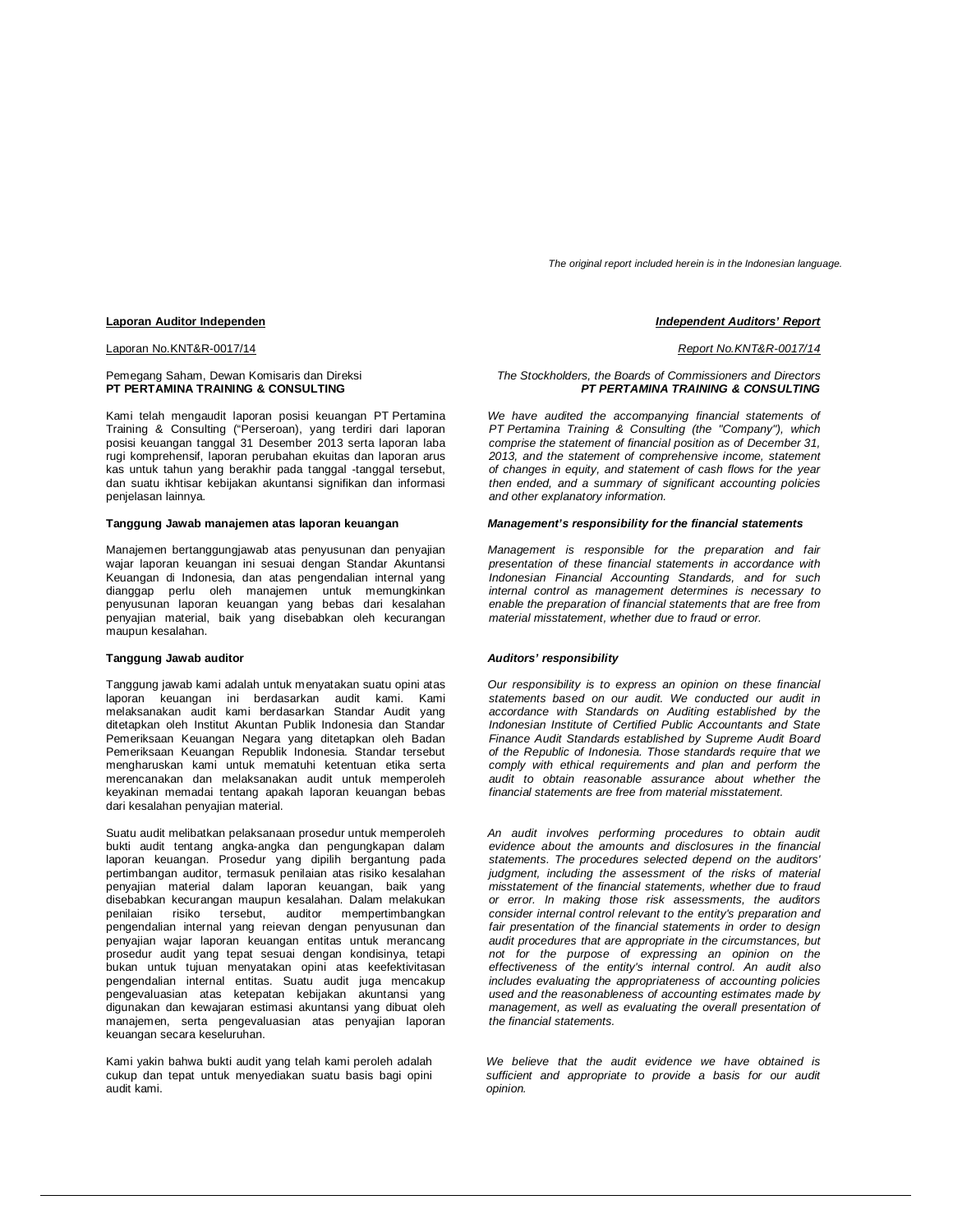### **Opini**

Menurut opini kami, laporan keuangan terlampir menyajikan secara wajar, dalam semua hal yang material, posisi keuangan PT Pertamina Training & Consulting tanggal 31 Desember 2013, serta kinerja keuangan dan arus kas untuk periode tahun yang berakhir pada tanggal tersebut, sesuai dengan Standar Akuntansi Keuangan di Indonesia.

Audit kami laksanakan dengan tujuan untuk menyatakan pendapat atas laporan keuangan secara keseluruhan. Informasi keuangan pada Catatan 28 halaman 40 sampai dengan 42 disajikan untuk tujuan analisis tambahan terhadap laporan keuangan dan bukan merupakan bagian yang diharuskan dari laporan keuangan menurut Standar Akuntansi Keuangan di Indonesia. Informasi keuangan tersebut adalah tanggung jawab manajemen Perseroan. Informasi keuangan untuk tahun yang berakhir 31 Desember 2013 dan 2012 tersebut telah menjadi obyek prosedur audit yang kami terapkan dalam audit atas laporan keuangan, dan menurut pendapat kami, disajikan secara wajar, dalam semua hal yang material, berkaitan dengan laporan keuangan tahun 2013 dan 2012 secara keseluruhan.

### **Laporan Peraturan dan Pengawasan Kepatuhan Internal** *Report on Regulations and Internal Control Compliance*

Kami memperoleh pemahaman peraturan Perseroan dan pengendalian internal yang telah ditetapkan dan dipelihara oleh manajemen, dan penerapannya dalam kegiatan operasional Perseroan. Kami juga telah meninjau sistem pengendalian intern yang mencakup prosedur yang diperlukan untuk mengevaluasi desain kebijakan dan prosedur dan kepatuhan Perseroan kepada mereka.

*The original report included herein is in the Indonesian language.*

### *Opinion*

*In our opinion, the accompanying financial statements present*  fairly, in all material respects, the financial position of *PT Pertamina Training & Consulting as of December 31, 2013 , and financial performance and cash flows for the year then ended, in accordance with Indonesian Financial Accounting Standards.*

### **Hal lain** *Other Matters*

*Our audit were made for the purpose of forming an opinion on the financial statements taken as a whole. The financial information in Note 28 on pages 40 to 42 are presented for the purpose of additional analysis of the financial statements and are not a required part of the basic financial statements in accordance with Indonesian Accounting Standards. Such financial information is the responsibility of the Company's management. The financial information as of and for the years ended December 31, 2013 and 2012 has been subjected to the auditing procedures applied in our audits of the basic financial statements and, in our opinion, are fairly stated in all material respects, when considered in relation to the 2013 and 2012 financial statements taken as a whole.*

*We obtained understanding of the Company's regulations and internal control which have been established and maintained by management, and its application in the Company's operational activities. We have also reviewed the internal control system which includes procedures necessary to evaluate the design of the policies and procedures and the Company's compliance to them.*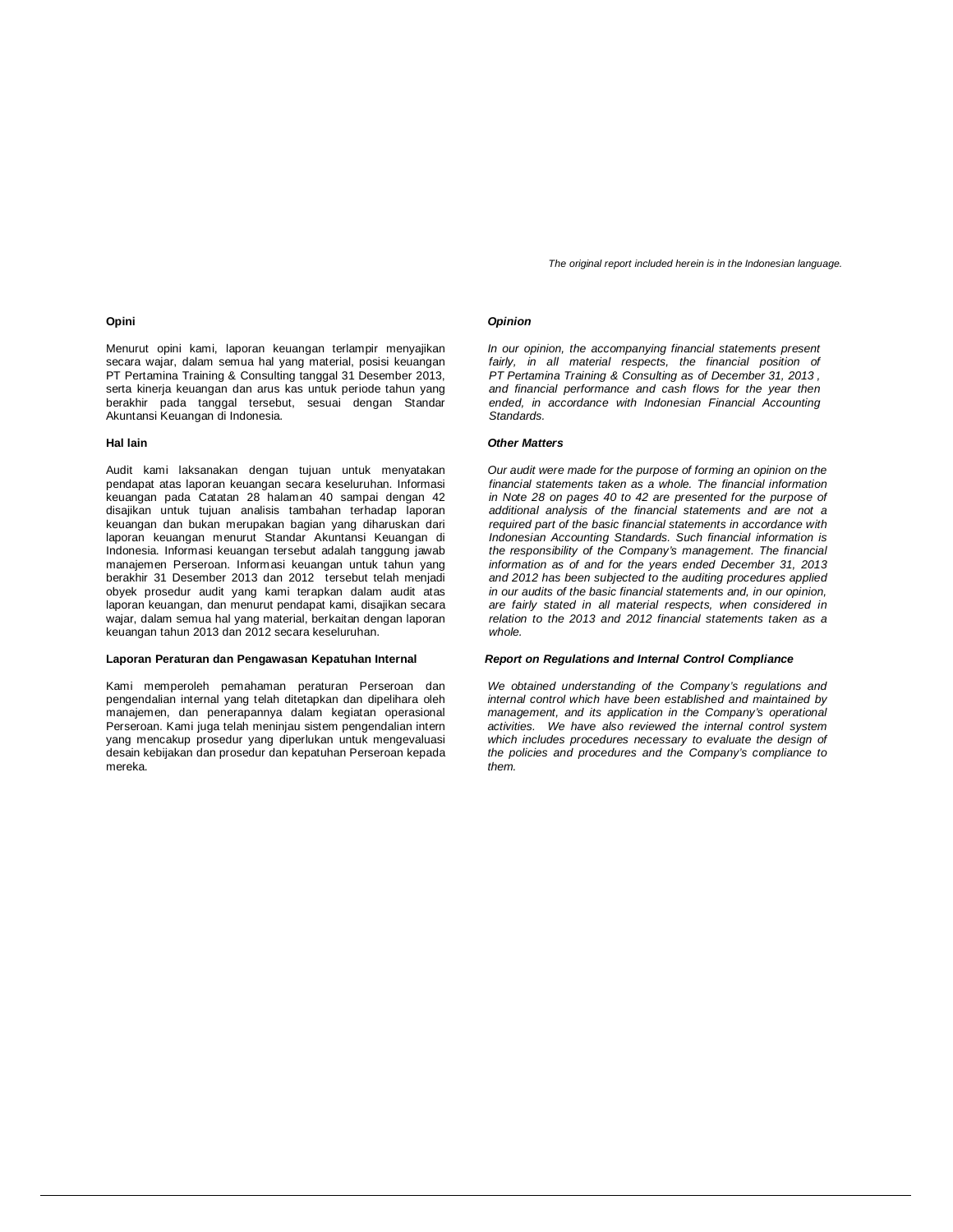*The original report included herein is in the Indonesian language.*

Laporan kami atas kepatuhan Perseroan terhadap peraturan perundang-undangan dan pengendalian intern, kami sampaikan secara terpisah kepada Pemegang Saham, Dewan Komisaris dan Direksi.

*Our reports on the Company's compliance with the regulations and internal control are submitted separately to the Stockholders, Boards of Commissioners and Directors.*

### **KOSASIH, NURDIYAMAN, TJAHJO & REKAN**

Drs. Ruchjat Kosasih, MM., CPA. Izin Akuntan Publik No./ *Public Accountant License No.* AP.0271

17 Januari 2014/ *January 17, 2014*

*The accompanying financial statements are not intended to present the financial position, results of operations and cash flows in accordance with*  accounting principles and practices generally accepted in countries and<br>jurisdictions other than Indonesia. The standards, procedures and<br>practices to audit such financial statements are those generally accepted<br>and applie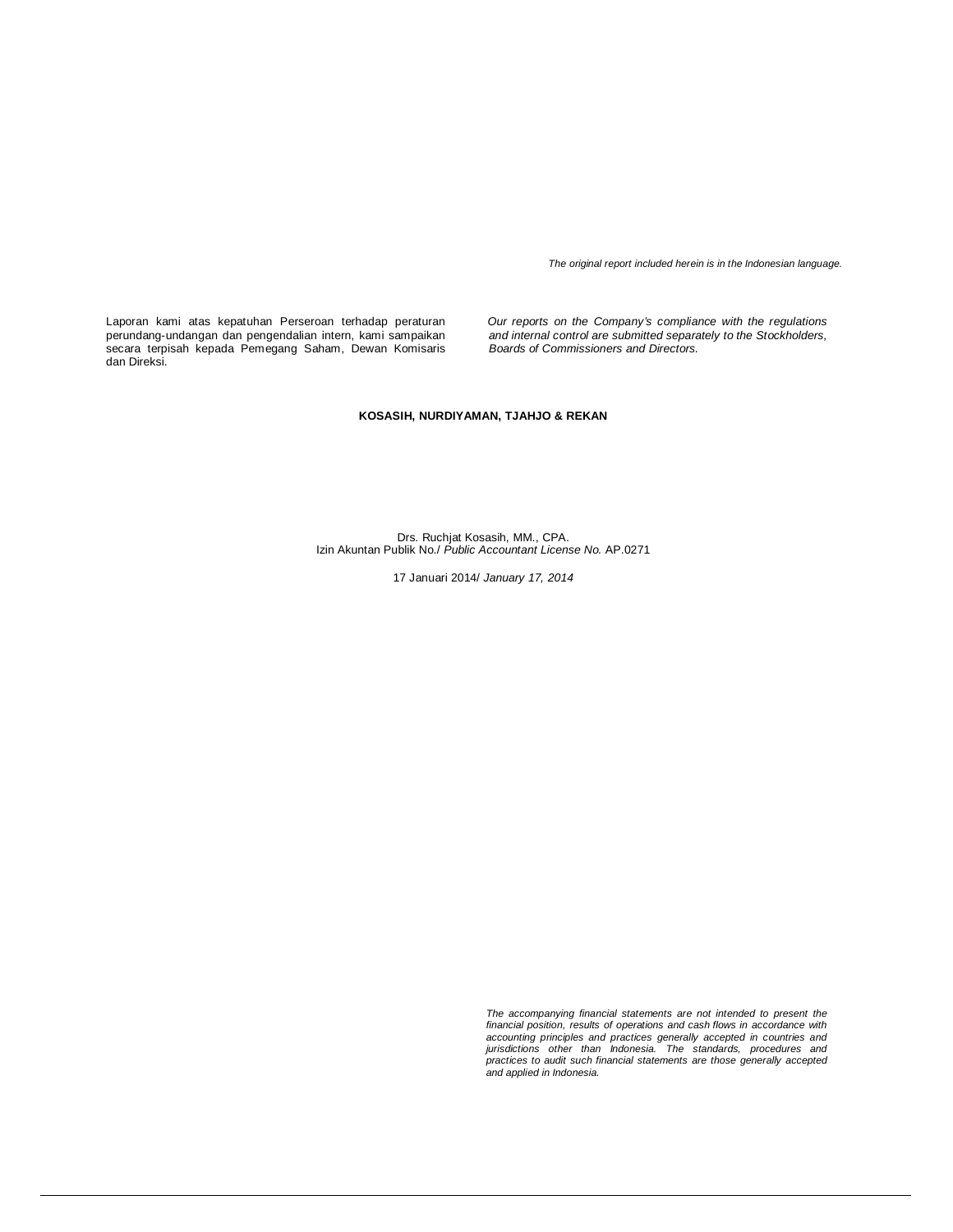### **PT PERTAMINA TRAINING & CONSULTING LAPORAN POSISI KEUANGAN 31 Desember 2013 dan 2012 (Dinyatakan dalam Rupiah, kecuali dinyatakan lain)**

### *PT PERTAMINA TRAINING & CONSULTING STATEMENTS OF FINANCIAL POSITION December 31, 2013 and 2012 (Expressed in Rupiah, unless otherwise stated)*

|                                                                | 2013            | Catatan/<br><b>Notes</b> | 2012            |                                                   |
|----------------------------------------------------------------|-----------------|--------------------------|-----------------|---------------------------------------------------|
| <b>ASET</b>                                                    |                 |                          |                 | <b>ASSETS</b>                                     |
| <b>ASET LANCAR</b>                                             |                 |                          |                 | <b>CURRENT ASSETS</b>                             |
| Kas dan bank                                                   | 22.498.838.966  | 2c, 4                    | 15.669.846.159  | Cash on hand and in banks                         |
| Piutang usaha                                                  |                 | 2b, 2f, 2i, 5, 24        |                 | Accounts receivables                              |
| Pihak ketiga                                                   | 18.975.000      |                          | 21.068.586      | Third parties                                     |
| Pihak - pihak berelasi                                         | 55.132.324.822  |                          | 54.076.220.609  | Related parties                                   |
| Piutang usaha yang belum ditagih                               | 111.075.605.721 | 2b, 2f, 2j, 6, 24        | 40.510.120.442  | Unbilled receivables                              |
| Piutang karyawan                                               | 344.406.800     | 2b,7                     | 1.128.465.979   | Employee receivables                              |
| Uang muka kerja                                                | 14.103.271.706  | 2f, 8                    | 10.232.358.870  | Working cash advances                             |
| Biaya dibayar di muka                                          | 2.251.673.955   | 2d,9                     | 1.252.089.774   | Prepaid expenses                                  |
| Pajak dibayar di muka                                          | 10.819.074.977  | 2k,20a                   | 828.477.530     | Prepaid taxes                                     |
| Deposito yang dibatasi                                         |                 |                          |                 |                                                   |
| Penggunaannya                                                  | 2.256.469.297   | 11                       | 1.908.100.900   | Restricted time deposits                          |
| <b>JUMLAH ASET LANCAR</b>                                      | 218.500.641.244 |                          | 125.626.748.849 | <b>TOTAL CURRENT ASSETS</b>                       |
| <b>ASET TIDAK LANCAR</b>                                       |                 |                          |                 | <b>NON - CURRENT ASSETS</b>                       |
| Aset pajak tangguhan                                           | 3.101.984.588   | 2k, 20d                  | 1.941.111.096   | Deferred tax assets                               |
| Aset tetap - setelah dikurangi<br>akumulasi penyusutan sebesar |                 |                          |                 | Fixed assets - net of<br>accumulated depreciation |
| Rp 1.515.470.246 pada 2013 dan                                 |                 |                          |                 | of Rp 1,515,470,246 in 2013                       |
| Rp 1.299.675.577 pada tahun 2012                               | 741.540.336     | 2e.10                    | 554.642.987     | and Rp 1,299,675,577 in 2012                      |
| Aset tidak lancar lainnya                                      | 1.568.004.174   | 2g, 16                   |                 | Other non - current asset                         |
| <b>JUMLAH ASET</b><br><b>TIDAK LANCAR</b>                      | 5.411.529.098   |                          | 2.495.754.083   | <b>TOTAL NON - CURRENT</b><br><b>ASSETS</b>       |
| <b>JUMLAH ASET</b>                                             | 223.912.170.342 |                          | 128.122.502.932 | <b>TOTAL ASSETS</b>                               |

Catatan atas laporan keuangan terlampir merupakan bagian yang tidak terpisahkan dari laporan keuangan secara keseluruhan.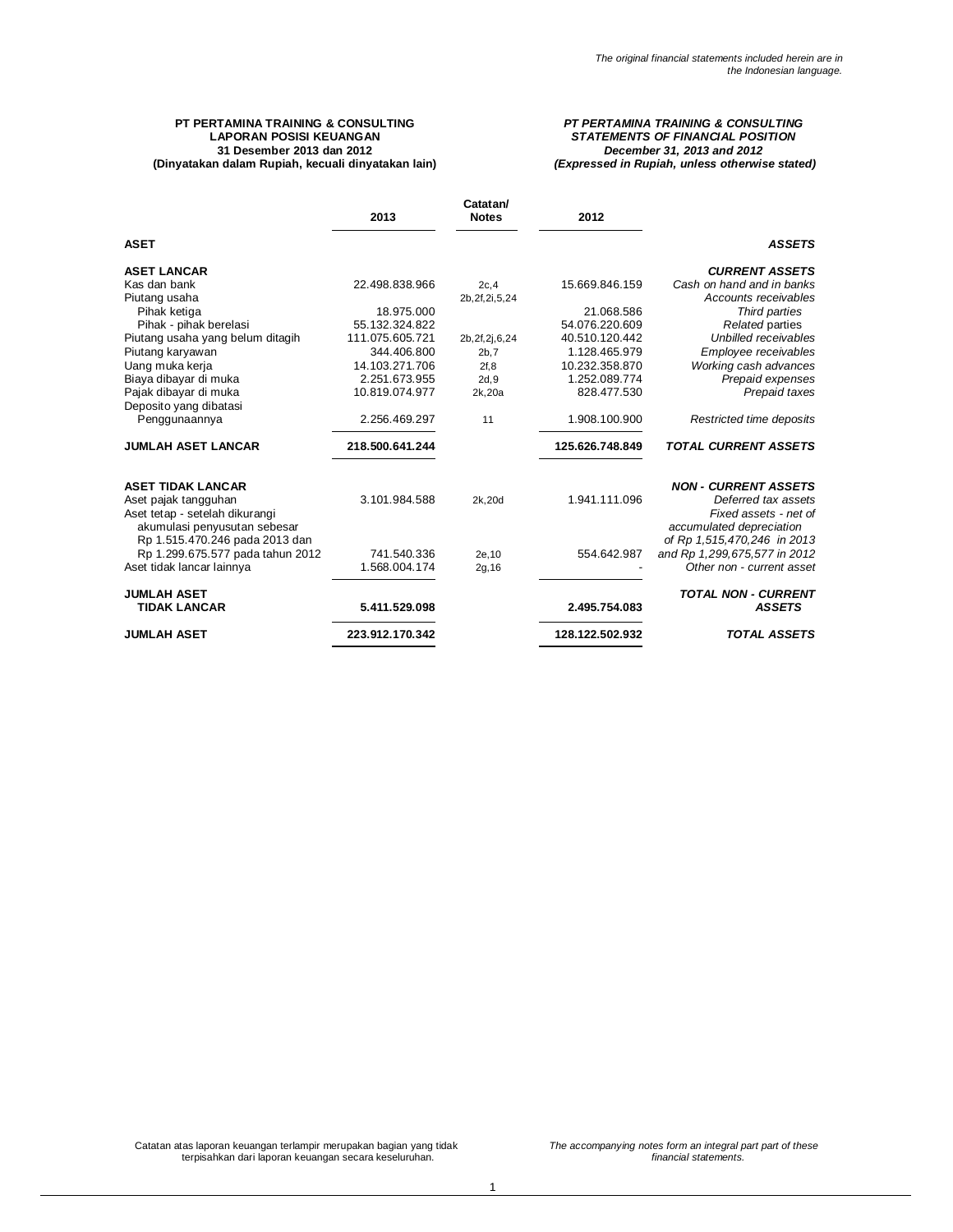### **PT PERTAMINA TRAINING & CONSULTING LAPORAN POSISI KEUANGAN (lanjutan) 31 Desember 2013 dan 2012 (Dinyatakan dalam Rupiah, kecuali dinyatakan lain)**

### *PT PERTAMINA TRAINING & CONSULTING STATEMENTS OF FINANCIAL POSITION (continued) December 31, 2013 and 2012 (Expressed in Rupiah, unless otherwise stated)*

|                                          | 2013                         | Catatan/<br><b>Notes</b> | 2012                        |                                    |
|------------------------------------------|------------------------------|--------------------------|-----------------------------|------------------------------------|
| <b>LIABILITAS DAN EKUITAS</b>            |                              |                          |                             | <b>LIABILITIES AND EQUITY</b>      |
| <b>LIABILITAS JANGKA PENDEK</b>          |                              |                          |                             | <b>CURRENT LIABILITIES</b>         |
| Pinjaman jangka pendek                   | 83.000.000.000               | 2b, 12, 24               | 8.000.000.000               | Short - term loans                 |
| Utang usaha                              |                              | 2b, 13, 24               |                             | Accounts payable                   |
| Pihak ketiga                             | 3.517.395.222                |                          | 30.176.995.885              | Third parties                      |
| Pihak - pihak berelasi                   | 532.147.784<br>3.045.162.383 |                          | 21.834.686<br>2.501.196.695 | <b>Related parties</b>             |
| Biaya masih harus dibayar<br>Utang pajak | 17.899.501.045               | 2h, 14<br>2k,20b         | 5.520.329.316               | Accrued expenses<br>Taxes payables |
| Utang lain-lain                          | 968.353.717                  | 2b, 24                   | 1.066.367.889               | Other payables                     |
| Utang dividen                            | 12.077.672.906               | 2b, 15                   | 8.261.202.459               | Dividends payable                  |
|                                          |                              |                          |                             |                                    |
| <b>JUMLAH LIABILITAS</b>                 |                              |                          |                             | <b>TOTAL CURRENT</b>               |
| <b>JANGKA PENDEK</b>                     | 121.040.233.057              |                          | 55.547.926.930              | <b>LIABILITIES</b>                 |
| <b>LIABILITAS JANGKA PANJANG</b>         |                              |                          |                             | <b>NON - CURRENT LIABILITY</b>     |
| Liabilitas imbalan kerja                 | 12.407.938.350               | 2g, 16                   | 7.764.444.383               | Employee benefits liability        |
| <b>JUMLAH LIABILITAS</b>                 | 133.448.171.407              |                          | 63.312.371.313              | <b>TOTAL LIABILITIES</b>           |
| <b>EKUITAS</b>                           |                              |                          |                             | <b>EQUITY</b>                      |
| Modal saham                              |                              |                          |                             | Capital Stock                      |
| Modal dasar, ditempatkan dan disetor     |                              |                          |                             | Statutory capital of 30,000        |
| penuh - 30.000 saham dengan              |                              |                          |                             | shares with par value              |
| nilai nominal Rp 100.000<br>per saham,   |                              |                          |                             | Rp 100,000 per share               |
| Modal ditempatkan                        |                              |                          |                             | Issued and fully paid capital      |
| dan disetor penuh                        |                              |                          |                             | are 30,000 shares                  |
| sebesar 30.000 saham                     | 3.000.000.000                | 17                       | 3.000.000.000               |                                    |
| Modal donasi                             | 204.148.750                  | 18                       | 204.148.750                 | Donated capital                    |
| Saldo laba                               |                              |                          |                             | Retained earnings                  |
| Ditentukan penggunaannya                 | 14.735.748.516               | 19                       | 14.735.748.516              | Appropriated                       |
| Belum ditentukan penggunaannya           | 72.524.101.669               |                          | 46.870.234.353              | Unappropriated                     |
| <b>JUMLAH EKUITAS</b>                    | 90.463.998.935               |                          | 64.810.131.619              | <b>TOTAL EQUITY</b>                |
| <b>JUMLAH LIABILITAS</b>                 |                              |                          |                             | <b>TOTAL LIABILITIES AND</b>       |
| <b>DAN EKUITAS</b>                       | 223.912.170.342              |                          | 128.122.502.932             | <b>EQUITY</b>                      |

Catatan atas laporan keuangan terlampir merupakan bagian yang tidak terpisahkan dari laporan keuangan secara keseluruhan.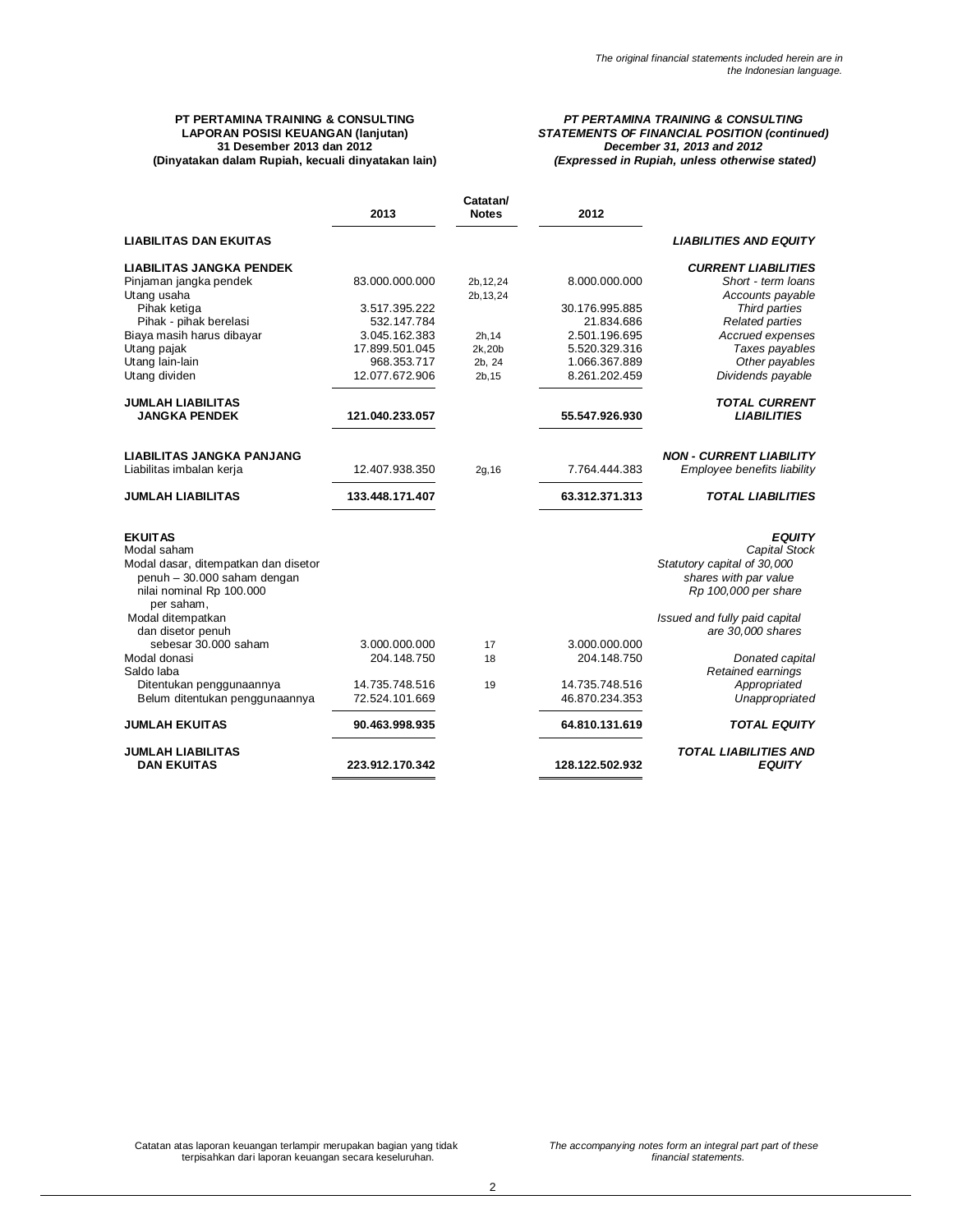### **PT PERTAMINA TRAINING & CONSULTING LAPORAN LABA RUGI KOMPREHENSIF Tahun Yang Berakhir Pada Tanggal - Tanggal 31 Desember 2013 dan 2012 (Dinyatakan dalam Rupiah, kecuali dinyatakan lain)**

### *PT PERTAMINA TRAINING & CONSULTING STATEMENTS COMPREHENSIVE OF INCOME Years Ended December 31, 2013 and 2012 (Expressed in Rupiah, unless otherwise stated)*

|                                                                  | 2013                              | Catatan/<br><b>Notes</b> | 2012                             |                                                                      |
|------------------------------------------------------------------|-----------------------------------|--------------------------|----------------------------------|----------------------------------------------------------------------|
| PENDAPATAN USAHA                                                 | 637.892.780.556                   | 2h, 21, 24               | 444.628.276.223                  | <b>REVENUES</b>                                                      |
| <b>BEBAN POKOK USAHA</b>                                         | 572.470.637.192                   | 2h, 22                   | 397.971.528.752                  | <b>COST OF REVENUES</b>                                              |
| <b>LABA BRUTO</b>                                                | 65.422.143.364                    |                          | 46.656.747.471                   | <b>GROSS PROFIT</b>                                                  |
| <b>BEBAN USAHA</b><br>Beban umum dan administrasi                | (18.460.130.690)                  | 2h.23                    | (15.754.914.230)                 | <b>OPERATING EXPENSES</b><br>General and administration<br>expenses  |
| Laba (rugi) selisih kurs - bersih<br>Pendapatan lainnya - bersih | (618.459.928)<br>73.853.940       |                          | 2.037.174                        | 111.522.151 Foreign exchange gain (loss) - net<br>Other income - net |
| <b>LABA USAHA</b>                                                | 46.417.406.686                    |                          | 31.015.392.566                   | <b>OPERATING INCOME</b>                                              |
| Biaya keuangan<br>Penghasilan keuangan                           | (6.264.155.985)<br>226.102.041    |                          | (1.023.858.067)<br>448.726.422   | Finance cost<br>Finance income                                       |
| <b>LABA SEBELUM MANFAAT</b><br>(BEBAN) PAJAK PENGHASILAN         | 40.379.352.742                    |                          | 30.440.260.921                   | <b>INCOME BEFORE INCOME</b><br><b>TAX BENEFIT (EXPENSE)</b>          |
| Manfaat (Beban) Pajak Penghasilan<br>Kini<br>Tangguhan           | (11.326.380.250)<br>1.160.873.492 | 2k,20                    | (8.914.329.250)<br>1.273.961.668 | Income Tax Benefit (Expense)<br>Current<br>Deferred                  |
| Beban Pajak Penghasilan - Bersih                                 | (10.165.506.758)                  |                          | (7.640.367.582)                  | Income Tax Expense - Net                                             |
| <b>LABA BERSIH</b>                                               | 30.213.845.984                    |                          | 22.799.893.339                   | <b>NET INCOME</b>                                                    |
| PENDAPATAN KOMPREHENSIF<br>LAIN                                  |                                   |                          |                                  | <b>OTHER COMPREHENSIVE</b><br><b>INCOME</b>                          |
| <b>JUMLAH</b><br><b>LABA KOMPREHENSIF</b>                        | 30.213.845.984                    |                          | 22.799.893.339                   | <b>TOTAL COMPREHENSIVE</b><br><b>INCOME</b>                          |

Catatan atas laporan keuangan terlampir merupakan bagian yang tidak terpisahkan dari laporan keuangan secara keseluruhan.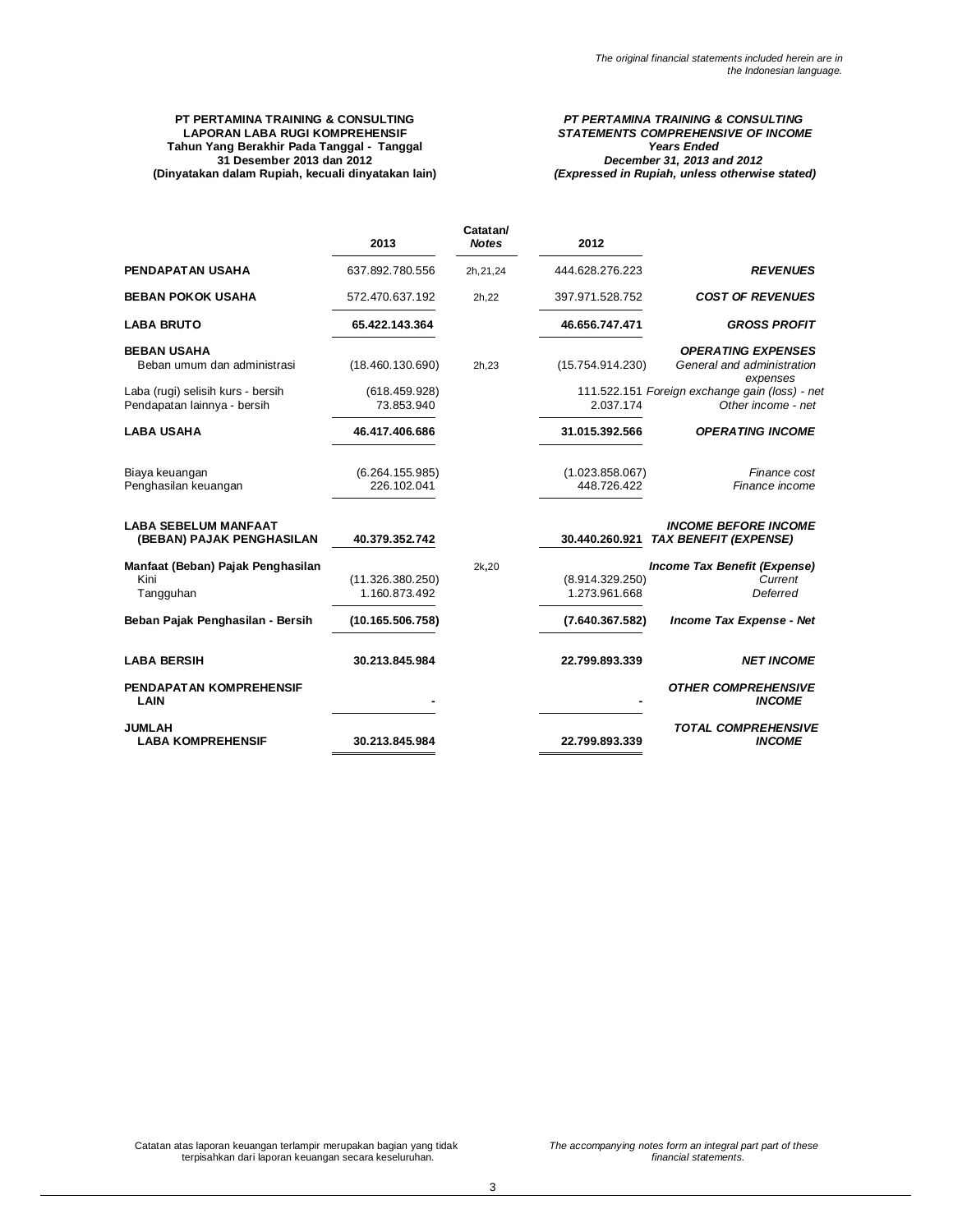### **PT PERTAMINA TRAINING & CONSULTING LAPORAN PERUBAHAN EKUITAS Tahun Yang Berakhir Pada Tanggal - Tanggal 31 Desember 2013 dan 2012 (Dinyatakan dalam Rupiah, kecuali dinyatakan lain)**

### *PT PERTAMINA TRAINING & CONSULTING STATEMENTS OF CHANGES IN EQUITY Years Ended December 31, 2013 and 2012 (Expressed in Rupiah, unless otherwise stated)*

|                                                                                                                      |                   | <b>Modal Saham</b>                                  |                                                |                                              | Saldo Laba/ Retained earnings                                      |                                                    |                                                                                                                  |
|----------------------------------------------------------------------------------------------------------------------|-------------------|-----------------------------------------------------|------------------------------------------------|----------------------------------------------|--------------------------------------------------------------------|----------------------------------------------------|------------------------------------------------------------------------------------------------------------------|
|                                                                                                                      | Catatan<br>/Notes | Ditempatkan<br>dan Disetor/<br><b>Capital Stock</b> | <b>Modal Donasi/</b><br><b>Donated Capital</b> | Ditentukan<br>Penggunaannya/<br>Appropriated | <b>Belum Ditentukan</b><br>Penggunaannya/<br><b>Unappropriated</b> | Jumlah Ekuitas/<br><b>Total Equity</b>             |                                                                                                                  |
| Saldo per 1 Januari 2012                                                                                             | 17                | 3.000.000.000                                       | 204.148.750                                    | 14.735.748.516                               | 32.331.543.473                                                     | 50.271.440.739                                     | Balance as of January 1, 2012                                                                                    |
| Dividen tahun 2011<br>PT Pertamina (Persero)<br>PT Pertamina Dana Ventura<br>Jumlah laba komprehensif tahun 2012     | 15                |                                                     | $\overline{\phantom{a}}$                       |                                              | (7.517.694.238)<br>(743.508.221)<br>22.799.893.339                 | (7.517.694.238)<br>(743.508.221)<br>22.799.893.339 | Dividends of Year 2011<br>PT Pertamina (Persero)<br>PT Pertamina Dana Ventura<br>Total comprehensive income 2012 |
| Saldo per 31 Desember 2012                                                                                           |                   | 3.000.000.000                                       | 204.148.750                                    | 14.735.748.516                               | 46.870.234.353                                                     | 64.810.131.619                                     | <b>Balance as of</b><br>December 31, 2012                                                                        |
| Dividen tahun 2012<br>PT Pertamina (Persero)<br>PT Pertamina Dana Ventura<br>Jumlah laba komprehensif tahun berjalan | 15                |                                                     |                                                |                                              | (4.149.580.588)<br>(410.398.080)<br>30.213.845.984                 | (4.149.580.588)<br>(410.398.080)<br>30.213.845.984 | Dividends of Year 2012<br>PT Pertamina (Persero)<br>PT Pertamina Dana Ventura<br>Total comprehensive income      |
| Saldo per 31 Desember 2013                                                                                           |                   | 3.000.000.000                                       | 204.148.750                                    | 14.735.748.516                               | 72.524.101.669                                                     | 90.463.998.935                                     | Balance as of December 31, 2013                                                                                  |
|                                                                                                                      |                   |                                                     |                                                |                                              |                                                                    |                                                    |                                                                                                                  |

Catatan atas laporan keuangan terlampir merupakan bagian yang tidak terpisahkan dari laporan keuangan secara keseluruhan.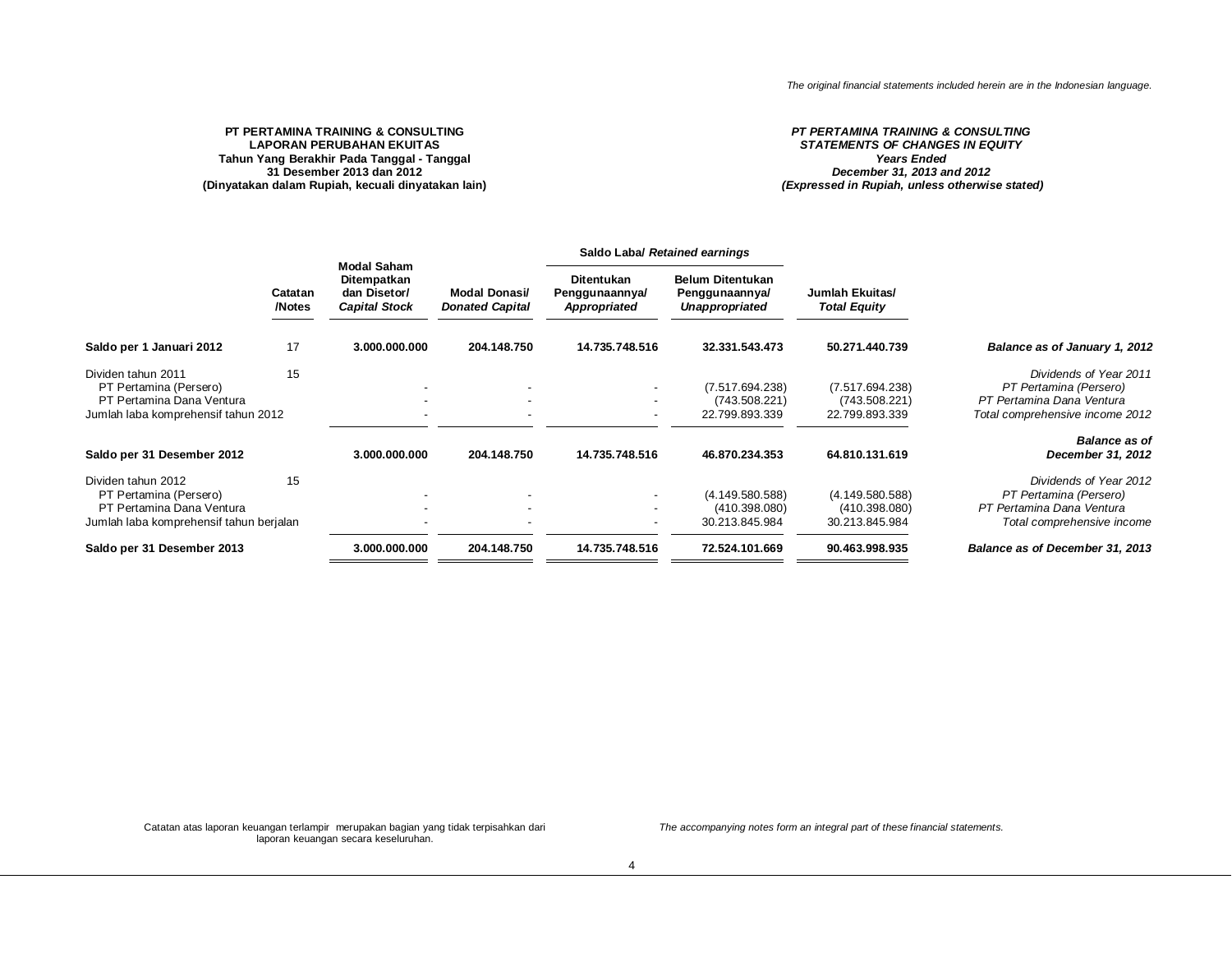### **PT PERTAMINA TRAINING & CONSULTING LAPORAN ARUS KAS Tahun Yang Berakhir Pada Tanggal - Tanggal 31 Desember 2013 dan 2012 (Dinyatakan dalam Rupiah, kecuali dinyatakan lain)**

### *PT PERTAMINA TRAINING & CONSULTING STATEMENTS OF CASH FLOWS Years Ended December 31, 2013 and 2012 (Expressed in Rupiah, unless otherwise stated)*

|                                                             | 2013                            | Catatan/<br><b>Notes</b> | 2012                           |                                                                 |
|-------------------------------------------------------------|---------------------------------|--------------------------|--------------------------------|-----------------------------------------------------------------|
| ARUS KAS DARI AKTIVITAS<br><b>OPERASI</b>                   |                                 |                          |                                | <b>CASH FLOWS FROM</b><br><b>OPERATING ACTIVITIES</b>           |
| Penerimaan kas dari pelanggan<br>Pembayaran kepada rekanan, | 598.419.368.407                 |                          | 444.832.333.391                | Cash receipts from customers<br>Cash paid to third parties,     |
| pihak ketiga dan karyawan                                   | (631.515.317.554)               |                          | (413.466.258.369)              | related parties and employers                                   |
| Pembayaran pajak                                            | (30.790.640.223)                |                          | (38.859.148.284)               | Tax payments                                                    |
| Penerimaan lain-lain<br>Pembayaran kas lainnya              | 299.955.981<br>(3.511.431.648)  |                          | 450.763.594<br>(1.023.858.068) | Other cash receipts<br>Other cash payments                      |
| Kas Bersih Digunakan untuk<br><b>Aktivitas Operasi</b>      | (67.098.065.037)                |                          | (8.066.167.736)                | Net Cash Used in<br><b>Operating Activities</b>                 |
|                                                             |                                 |                          |                                |                                                                 |
| <b>ARUS KAS DARI AKTIVITAS</b><br><b>INVESTASI</b>          |                                 |                          |                                | <b>CASH FLOWS FROM</b><br><b>INVESTING ACTIVITY</b>             |
| Perolehan aset tetap                                        | (402.692.020)                   | 10                       | (317.610.272)                  | Acquisition of fixed assets                                     |
| ARUS KAS DARI AKTIVITAS                                     |                                 |                          |                                | <b>CASH FLOWS FROM</b>                                          |
| <b>PENDANAAN</b>                                            |                                 |                          |                                | <b>FINANCING ACTIVITIES</b>                                     |
| Pembayaran dividen<br>Penerimaan pinjaman bank              | (631.981.988)<br>48.000.000.000 | 15                       |                                | Dividends paid<br>Proceeds from bank loan                       |
| Pembayaran pinjaman bank                                    | (15.000.000.000)                |                          |                                | Payment of bank loan                                            |
| Penerimaan pinjaman dari                                    |                                 |                          |                                | Proceeds from loan from                                         |
| pihak berelasi                                              | 189.500.000.000                 |                          | 74.000.000.000                 | related party                                                   |
| Pembayaran pinjaman dari<br>pihak berelasi                  | (147.500.000.000)               |                          | (66.000.000.000)               | Payment of loan from<br>related party                           |
| Kas Bersih Diperoleh dari                                   |                                 |                          |                                | <b>Net Cash Provided by</b>                                     |
| <b>Aktivitas Pendanaan</b>                                  | 74.368.018.012                  |                          | 8.000.000.000                  | <b>Activities</b>                                               |
| Selisih kurs atas kas dan bank - bersih                     | (38.268.148)                    |                          | 109.146.375                    | Net foreign exchange difference<br>on cash on hand and in banks |
| <b>KENAIKAN (PENURUNAN)</b><br><b>BERSIH KAS DAN</b>        |                                 |                          |                                | <b>NET INCREASE (DECREASE)</b><br><b>IN CASH ON HAND</b>        |
| <b>BANK</b>                                                 | 6.828.992.807                   |                          | (274.631.633)                  | <b>AND IN BANKS</b>                                             |
| <b>KAS DAN BANK</b>                                         |                                 |                          |                                | <b>CASH ON HAND AND IN</b>                                      |
| <b>AWAL TAHUN</b>                                           | 15.669.846.159                  |                          | 15.944.477.792                 | <b>BANKS AT THE</b><br><b>BEGINNING OF THE YEAR</b>             |
|                                                             |                                 |                          |                                | <b>CASH ON HAND AND IN</b>                                      |
| <b>KAS DAN BANK</b><br><b>AKHIR TAHUN</b>                   | 22.498.838.966                  | 4                        | 15.669.846.159                 | <b>BANKS AT THE END</b><br><b>OF THE YEAR</b>                   |
|                                                             |                                 |                          |                                |                                                                 |

Catatan atas laporan keuangan terlampir merupakan bagian yang tidak terpisahkan dari laporan keuangan secara keseluruhan.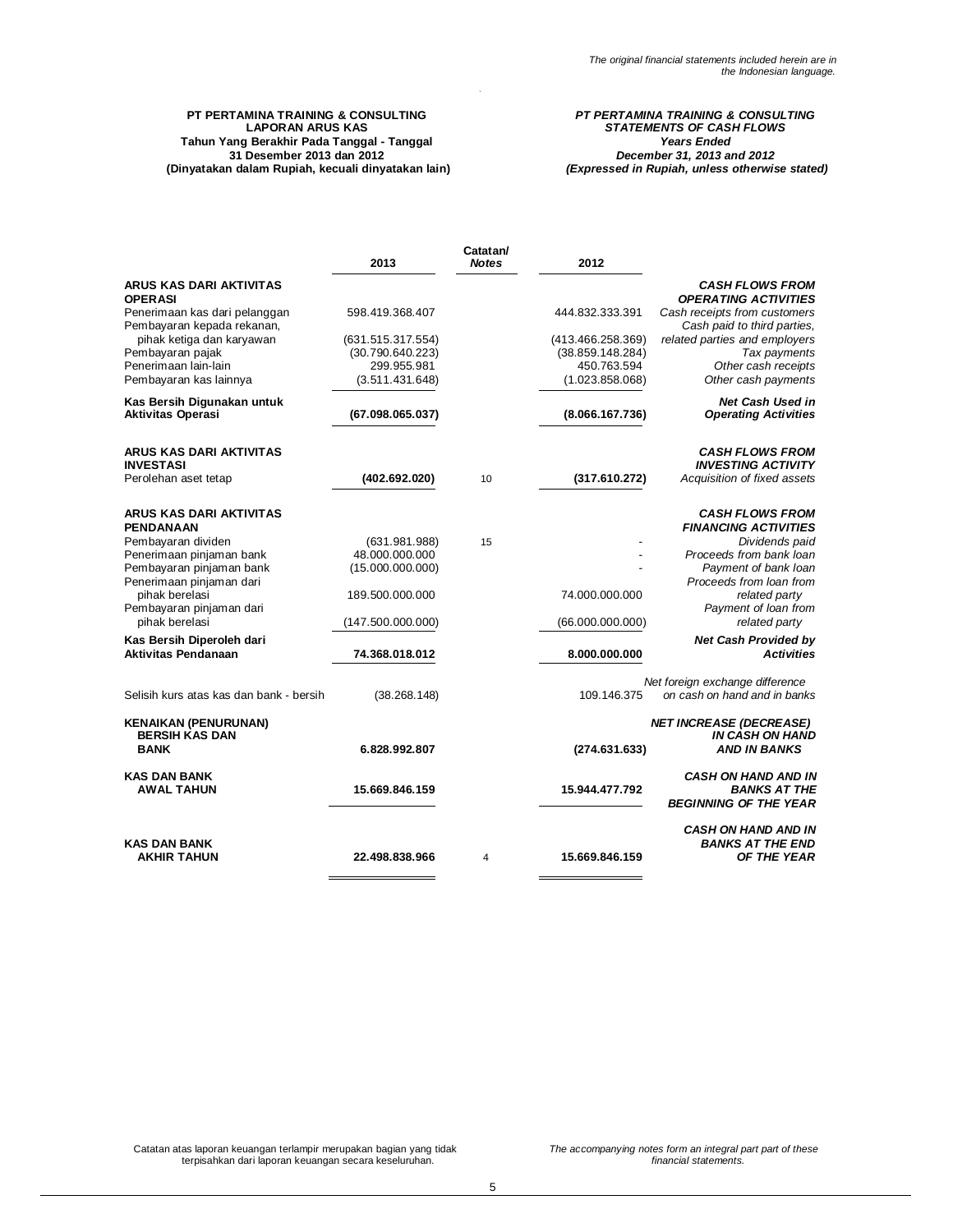PT Pertamina Training & Consulting (selanjutnya disebut 'Perseroan') didirikan berdasarkan Akta Notaris dari Sulami Mustafa, SH., No. 11 tanggal 19 Pebruari 1999, dengan nama "PT Patra Tridaya". Akta pendirian ini telah diubah dengan akta notaris dari Drs. Andy Alhadis Agus, SH., No. 10 tanggal 25 Pebruari 2002. Anggaran Dasar Perseroan telah disetujui oleh Menteri Kehakiman dan Hak Asasi Manusia Republik Indonesia dengan Surat Keputusan No.C-04433.HT.01.01.TH.2002 tanggal 19 Maret 2002, dan telah diumumkan dalam Berita Negara Republik Indonesia No. 81 tanggal 8 Oktober 2002, dan Tambahan No. 12260/2002.

Berdasarkan Akta Notaris dari Drs. Andy Alhadis Agus, SH., No. 1, tanggal 4 Juni 2003, dilakukan perubahan nama dari PT Patra Tridaya menjadi PT Pertamina Training and Consulting. Perubahan ini telah disetujui oleh Menteri Kehakiman dan Hak Asasi Manusia dengan Surat Keputusan No. C-20458.HT.01.04.TH.2003, tanggal 23 Agustus 2003.

Ruang lingkup kegiatan Perseroan meliputi bidang jasa pengembangan sumber daya manusia, pengkajian dan konsultasi di bidang kesisteman, manajemen, *engineering* dan keuangan dalam rangka menunjang kegiatan-kegiatan usaha di bidang minyak dan gas.

Perubahan Anggaran Dasar Perseroan dengan Akta No.14, tanggal 25 Juni 2008 dari Notaris Drs. Andy A. Agus, SH. tentang perubahan anggaran dasar sesuai dengan ketentuan yang diatur dalam Undang-undang Nomor : 40 Tahun 2007 tentang Perseroan Terbatas. Anggaran Dasar Perseroan telah mendapat pengesahan dari Menteri Hukum dan Hak Asasi Manusia Republik Indonesia No. AHU-51810.AH.01.02 Tahun 2008, tanggal 15 Agustus 2008.

Perubahan Anggaran Dasar Perseroan terakhir dengan Akta No.19, tanggal 25 Mei 2010 dari Notaris Drs. Andy A. Agus, SH. tentang penambahan maksud dan tujuan serta kegiatan usaha Perseroan.

Perseroan dalam menjalankan kegiatan operasional berdomisili di Gedung Griya Legita Pertamina Building lt.8, Jl. Sinabung II Terusan Simprug, Jakarta Selatan.

Berdasarkan Akta No.14 dari Notaris Drs. Andy A. Agus, SH. tanggal 25 Juni 2008, pasal 3 tentang maksud dan tujuan perseroan adalah berusaha dalam bidang jasa.

Sedangkan berdasarkan perubahan Akta terakhir No.19 dari Notaris Drs. Andy A. Agus, SH. tanggal 25 Mei 2010, Perseroan merubah jenis kegiatan usaha sebagai berikut:

### **1. UMUM** *1. GENERAL*

### **a. Pendirian dan informasi umum** *a. Establishment and general information*

*PT Pertamina Training & Consulting (hereinafter called the "Company") was established based on Notarial Deed No. 11 of Sulami Mustafa, SH.,dated February 19, 1999, with the name "PT Patra Tridaya". The deed of establishment has been changed based on Notarial Deed No. 10 of Drs. Andy Alhadis Agus, SH., dated February 25, 2002. The Company's Deed of Establishment has been approved by the Ministry of Justice and Human Rights of the Republic of its* Decree *04433.HT.01.01.TH.2002 dated March 19, 2002 and has been published on State Gazette No. 81 of the Republic of Indonesia and Supplement No. 12260/2002 dated October 8, 2002.*

*Based on Notarial Deed No. 1 of Drs. Andy Alhadis Agus, SH dated June 4, 2003, the Company changed its name from PT Patra Tridaya to PT Pertamina Training & Consulting. The change has been approved by the Ministry of Justice and Human Rights through its Decree No. C-20458.HT.01.04.TH.2003, dated August 23, 2003.*

*The Company's scope of activities includes providing human resource development services, advisory and consultancy on the system, management, engineering and finance, to support the business activities related with oil and gas industry.*

*The Company's Articles of Association was also updated based on Notarial Deed No. 14 by Notary Drs. Andy A. Agus, SH dated June 25, 2008 regarding the conformance of the Company with the provisions stipulated in Law No. 40 Year 2007 regarding Limited Company. This has been approved by the Ministry of Justice and Human Rights of the Republic of Indonesia through No. AHU-51810.AH.01.02 Year 2008, dated August 15, 2008.*

*The Company's articles of association has been amended based on Notarial Deed No.19 by notaris Drs Andy A. Agus, SH dated May 25, 2010 regarding the changes on the Company's objectives and scope of activities.*

*The Company is domiciled at Griya Legita Pertamina Building 8th floor, Jl. Sinabung II Terusan Simprug, South Jakarta.*

*Based on Notarial Deed No.14 by Notary Drs. Andy A. Agus, SH. Dated June 25, 2008, the third point of the Company's objective is still being working on.*

*Based on Notarial Dead No. 19 of Notary Drs. Andy A. Agus, SH. dated May 25, 2010, the Company business activities include the following:*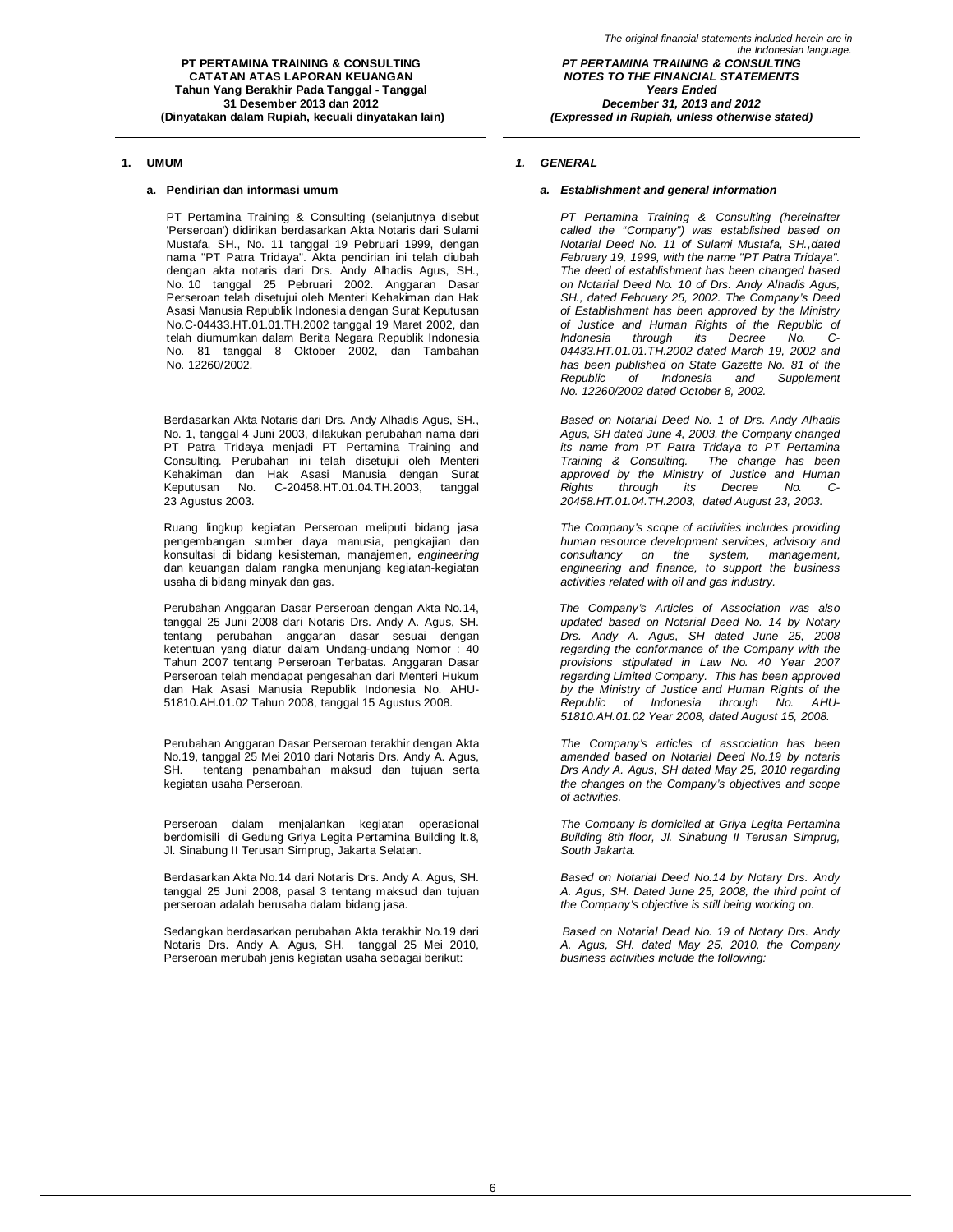*The original financial statements included herein are in the Indonesian language. PT PERTAMINA TRAINING & CONSULTING NOTES TO THE FINANCIAL STATEMENTS Years Ended December 31, 2013 and 2012 (Expressed in Rupiah, unless otherwise stated)*

### **a. Pendirian dan informasi umum (lanjutan)** *a. Establishment and general information*

- Jasa konsultasi bidang manajemen untuk pemberdayaan sumber daya manusia dan tenaga kerja.
- Jasa konsultasi bidang manajemen, administrasi engineering dan kesisteman.
- Jasa konsultasi bidang pengelolaan manajemen Perseroan serta kegiatan terkait.
- Jasa pelatihan dan keterampilan tenaga kerja serta kegiatan usaha terkait.
- Jasa pengembangan bisnis serta kegiatan usaha terkait
- . Menjalankan usaha-usaha di bidang usaha jasa pada umumnya, kecuali jasa dalam bidang hukum dan pajak.
- Jasa konsultasi keamanan, peralatan keamanan, pelatihan keamanan dan penyedia tenaga keamanan.
- Jasa Jasa pengelola alih daya dan penyedia tenaga kerja.
- Jasa penyelenggara acara / Event Organizer.

Berdasarkan Akta No. 11, tanggal 14 Agustus 2012 dari Notaris Drs. Andy A. Agus, SH. Notaris di Jakarta, tentang Pernyataan Keputusan Rapat Umum Pemegang Saham PT Pertamina Training & Consulting, perubahan susunan Pengurus Perseroan sebagai berikut :

### **1. UMUM (lanjutan)** *1. GENERAL(continued)*

# *(continued)*

- *To provide consulting services empowering human resource and labor management.*
- *To provide consulting services in management, engineering and systemic administration.*
- *To provide consulting services regarding business management and the related activities*
- *To provide training improving labor skills related to different business activities.*
- *To provide services on business development and the related activities.*
- *To provide various business services in general, except for services in the field of law and taxation.*
- *To provide consulting and training services on security, security equipment and security supply.*
- *To provide recruitment and man power supply services*
- *To provide event organizing services.*

### **b. Susunan Dewan Komisaris dan Direksi** *b. Boards of Commissioners and Directors*

*Based on Notarial Deed No. 11 of Drs. Andy A. Agus, SH. dated August 14, 2012, according to the declaration of the General Meeting of Shareholders of the Company, the composition of the Board of Commissioners and Directors as of December 31, 2013 and 2012 are as follows:*

### **31 Desember 2013 dan 2012 /** *December 31, 2013 and 2012*

#### **Dewan Komisaris/** *Board of Commissioners*

Komisaris Utama / *President Commissioner* : Suwardi Somantri Komisaris/ *Commissioner* Komisaris Independen / *Independent Commissioner* : Yoopie Abimanyu

#### **Direksi/** *Directors*

Direktur Utama / *President Director* : Ir. Djoko Prasetyo Direktur keuangan/ Finance Director Direktur Operasi & Pemasaran*/*

Perseroan memiliki karyawan tetap per 31 Desember 2013 dan 2012 sebanyak 2.076 orang dan 2.063 orang.

Manajemen Perseroan bertanggung jawab atas pembuatan laporan keuangan yang telah diselesaikan pada tanggal 17 Januari 2014.

Laporan keuangan telah disusun sesuai dengan Standar Akuntansi Keuangan Indonesia ("SAK"), yang mencakup Pernyataan dan Interpretasi yang dikeluarkan oleh Dewan Standar Akuntansi Keuangan Ikatan Akuntan Indonesia. Seperti diungkapkan dalam catatan-catatan terkait di bawah ini, beberapa standar akuntansi yang telah direvisi dan diterbitkan, diterapkan efektif tanggal 1 Januari 2013.

*Operation & Marketing Director :* Agustinus Maria Unggul Putranto

*The Company has permanent employees as of December 31, 2013 and 2012 each s many as 2,076 and 2,063 peoples.*

### **c. Penyelesaian atas laporan keuangan** *c. Completion of the Financial Statements*

*The Company's management is responsible for the preparation of the financial statements that were completed and authorized for issue on January 17, 2014.*

### **2. IKHTISAR KEBIJAKAN AKUNTANSI** *2. SUMMARY OF SIGNIFICANT ACCOUNTING POLICES*

### **a. Dasar Penyajian Laporan Keuangan** *a. Basis of preperation of the financial statements*

*The financial statements have been prepared in accordance with Indonesian Financial Accounting Standards ("SAK"), which comprise the Statement of Financial Accounting Standards ("PSAK") and Interpretations of Statement of Financial Accounting Standard ("ISAK") issued by the Board of Financial Accounting Standards of the Indonesian Institute of Accountants. As disclosed further in the relevant succeeding Notes, several amended and published accounting standards were adopted effective January 1, 2013.*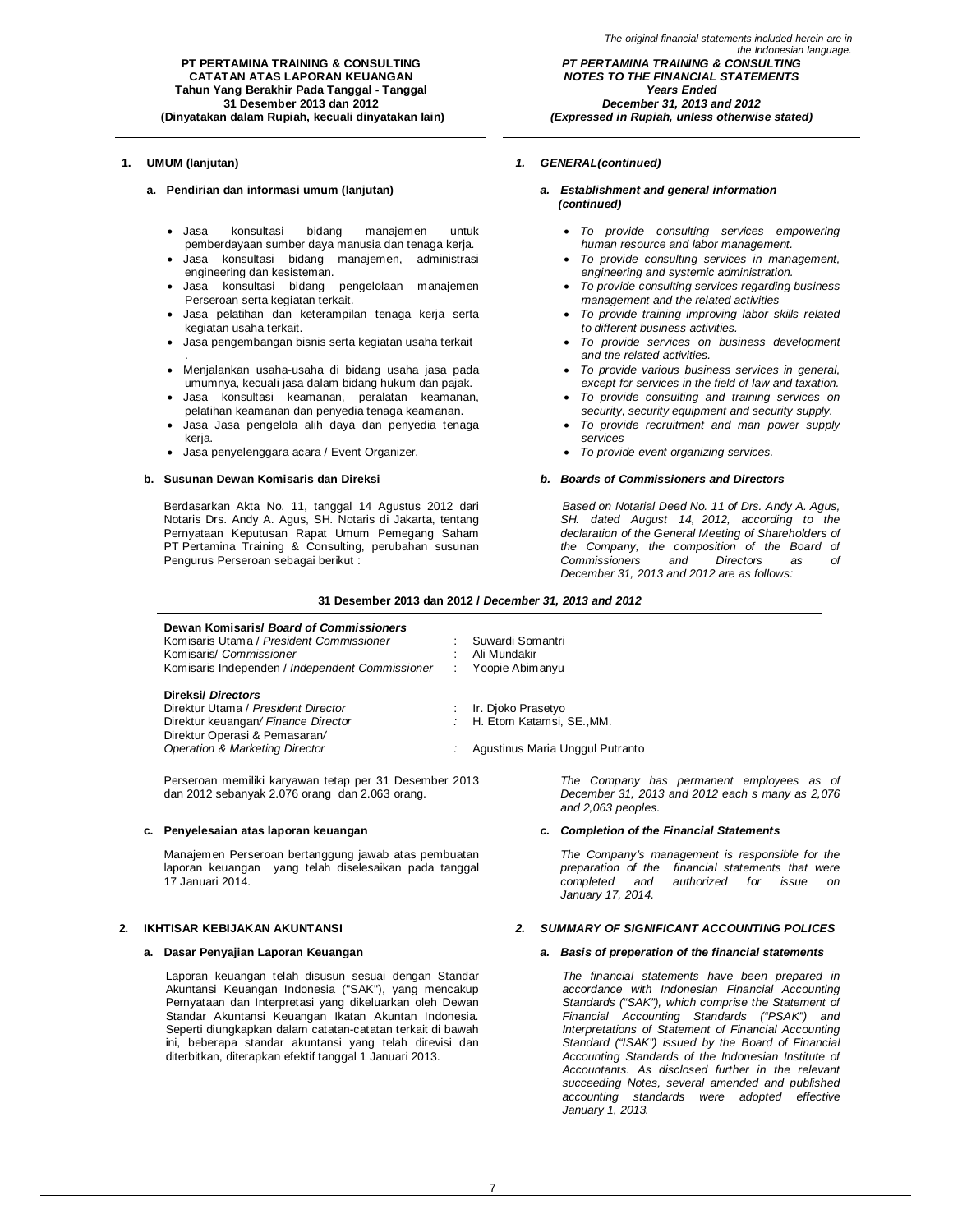Laporan keuangan disusun sesuai dengan Pernyataan Standar Akuntansi Keuangan ("PSAK") No 1 (Revisi 2009), "Penyajian Laporan Keuangan".

Kebijakan akuntansi yang diterapkan dalam penyusunan laporan keuangan adalah selaras dengan kebijakan akuntansi yang diterapkan dalam penyusunan laporan keuangan Perseroan untuk tahun yang berakhir pada tanggal 31 Desember 2012, kecuali bagi penerapan beberapa PSAK yang telah direvisi yang berlaku efektif sejak tanggal 1 Januari 2013 seperti yang telah diungkapkan pada catatan ini.

Laporan keuangan disusun berdasarkan dasar akrual dengan menggunakan konsep biaya perolehan, kecuali beberapa akun tertentu disusun berdasarkan pengukuran lain sebagaimana diuraikan dalam kebijakan akuntansi masing-masing akun tersebut.

Laporan arus kas disusun dengan menggunakan metode langsung dengan mengelompokkan arus kas dalam aktivitas operasi, investasi dan pendanaan.

Mata uang pelaporan yang digunakan dalam penyusunan laporan keuangan adalah Rupiah, yang merupakan mata uang fungsional Perseroan.

Efektif tanggal 1 Januari 2013, Perseroan menerapkan PSAK Nomor 60 (Revisi 2012) "Instrumen Keuangan: Pengungkapan". PSAK ini meliputi perbaikan terutama yang berhubungan dengan pengungkapan aset keuangan, termasuk penghapusan nilai wajar agunan sebagai jaminan dan tercatat jumlah aset keuangan yang seharusnya dapat melewati jatuh tempo atau penurunan nilai yang jangka waktunya telah dinegosiasi ulang. Penerapan PSAK revisi ini tidak memiliki dampak yang signifikan terhadap laporan keuangan.

Aset keuangan diklasifikasikan sebagai aset keuangan yang diukur pada nilai wajar melalui laporan laba rugi, pinjaman yang diberikan dan piutang, investasi dimiliki hingga jatuh tempo, atau aset keuangan tersedia untuk dijual, jika sesuai. Perseroan menentukan klasifikasi atas aset keuangan pada saat pengakuan awal.

Aset keuangan terdiri dari kas dan bank, piutang usaha, yang belum ditagih, pinjaman karyawan dan Deposito yang dibatasi penggunaannya diklasifikasikan sebagai pinjaman yang diberikan dan piutang.

### **2. IKHTISAR KEBIJAKAN AKUNTANSI (lanjutan)** *2. SUMMARY OF SIGNIFICANT ACCOUNTING POLICES (continued)*

*(Expressed in Rupiah, unless otherwise stated)*

#### **a. Dasar penyajian laporan keuangan (lanjutan)** *a. Basis of preperation of the financial statements (continued)*

*The financial statements are prepared in accordance with the PSAK No. 1 (Revised 2009), "Presentation of Financial Statements".*

*The accounting policies adopted in the preparation of the financial statements are consistent with those made in the preparation of the financial statements for the year ended December 31, 2012, except for the adoption of several amended SAKs effective January 1, 2013, as disclosed in this Note.*

*The financial statements have been prepared on the accrual basis using the historical cost basis of accounting, except for certain accounts which are measured on the bases described in the related accounting policies for those accounts.*

*The statements of cash flows is prepared using the direct method with classifications of cash flows into operating, investing and financing activities.*

*The reporting currency used in the preparation of the financial statements is the Indonesian Rupiah, which is the Company's functional currency.*

### **b. Instrumen keuangan** *b. Financial instruments*

*Effective January 1, 2013, the Company adopted PSAK No. 60 (Revised 2012) "Financial Instruments: Disclosures". This PSAK includes improvements which mainly relate to the disclosure of financial assets, including removal of the fair value of collateral held as security and the carrying amount of financial assets that would otherwise be past due or impaired whose terms have been renegotiated. The adoption of this revised PSAK has no significant impact on the financial statements.*

#### Klasifikasi *Classifications*

(i) Aset keuangan *(i) Financial assets*

*Financial assets are classified as financial assets at fair value through profit or loss, loans and receivables, held to maturity investments, or available for sale financial assets, as appropriate. The Company determines the classification of its financial assets at initial recognition.*

*The financial assets consist of cash on hand and in banks, accounts receivable, unbilled receivables, employee receivables and restricted time deposits as loans and receivables.*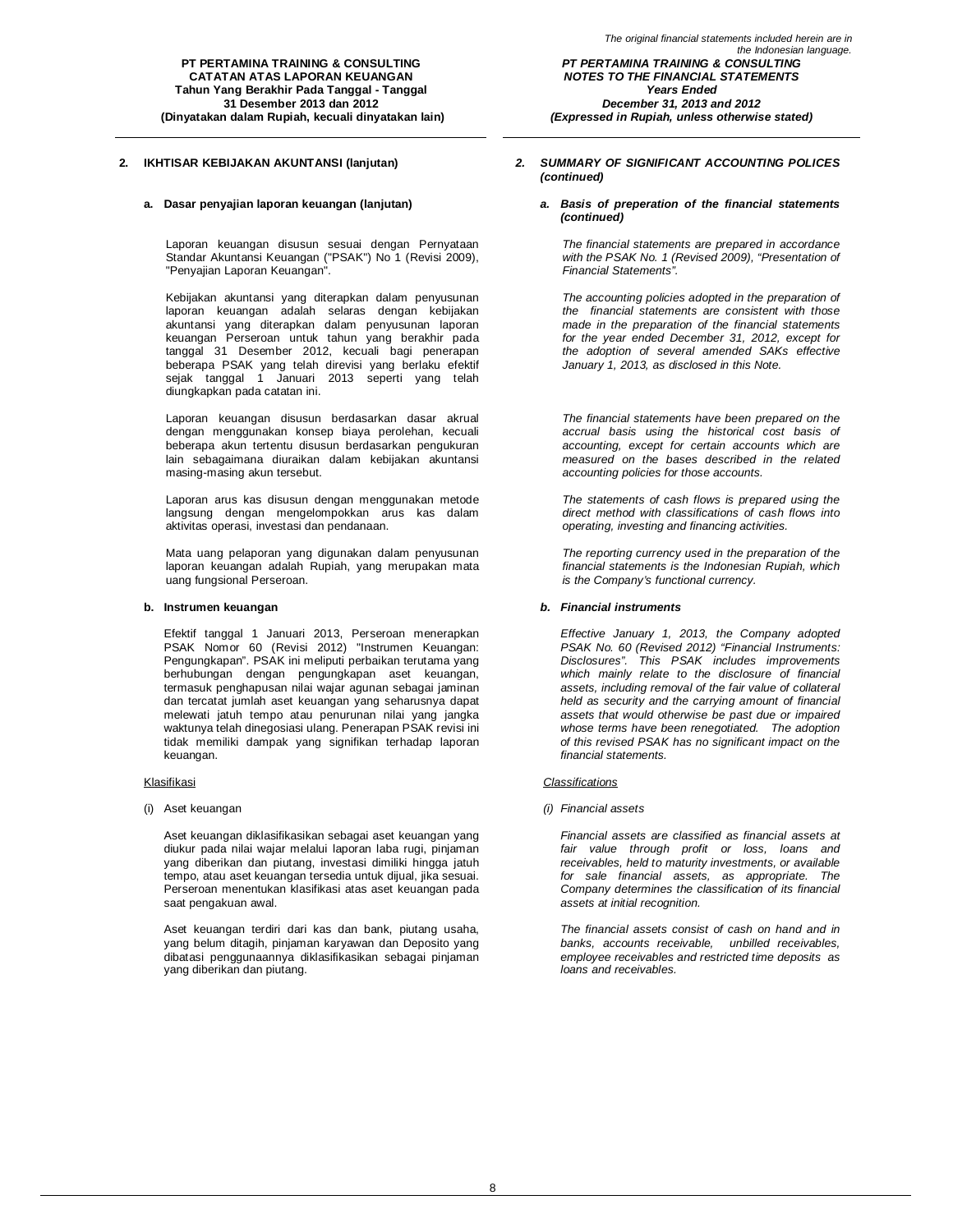#### **b. Instrumen keuangan (lanjutan)** *b. Financial instruments (continued)*

(ii) Liabilitas keuangan *(ii) Financial liabilities*

Liabilitas keuangan diklasifikasikan sebagai liabilitas keuangan yang diukur pada nilai wajar melalui laporan laba rugi, liabilitas keuangan yang dicatat berdasarkan biaya perolehan diamortisasi. Perseroan menentukan klasifikasi atas liabilitas keuangan pada saat pengakuan awal.

Liabilitas keuangan terdiri dari pinjaman jangka pendek, utang usaha, biaya yang masih harus dibayar, utang lainlain dan utang Dividen yang diklasifikasikan sebagai liabilitas keuangan yang dicatat berdasarkan biaya perolehan diamortisasi sesuai dengan masa manfaatnya.

(i) Aset keuangan *(i) Financial assets*

Aset keuangan pada pengakuan awalnya diakui sebesar nilai wajarnya ditambah, dalam hal investasi yang tidak diukur pada nilai wajar melalui laba rugi, biaya transaksi yang dapat diatribusikan secara langsung. Pengukuran aset keuangan setelah pengakuan awal tergantung pada klasifikasi aset.

Seluruh pembelian dan penjualan yang lazim pada aset keuangan diakui atau dihentikan pengakuannya pada tanggal perdagangan - yaitu tanggal pada saat Perseroan berkomitmen untuk membeli atau menjual aset. Pembelian atau penjualan yang lazim adalah pembelian atau penjualan aset keuangan yang mensyaratkan penyerahan aset dalam kurun waktu umumnya ditetapkan dengan peraturan atau kebiasaan yang berlaku dipasar.

Pinjaman yang diberikan dan piutang adalah aset keuangan non derivatif dengan pembayaran tetap atau telah ditentukan dan tidak mempunyai kuotasi di pasar aktif. Setelah pengakuan awal, aset keuangan tersebut dicatat pada biaya perolehan diamortisasi menggunakan metode suku bunga efektif kecuali jika dampak diskonto tidak material, maka dinyatakan pada biaya perolehan. Keuntungan atau kerugian diakui pada laporan laba rugi ketika aset keuangan tersebut dihentikan pengakuannya atau mengalami penurunan nilai, dan melalui proses amortisasi.

### (ii) Liabilitas keuangan *(ii) Financial liabilities*

Kewajiban keuangan diakui pada awalnya sebesar nilai wajar, dan, dalam hal pinjaman dan utang, termasuk biaya transaksi yang dapat diatribusikan secara langsung.

Kewajiban keuangan yang diukur pada biaya perolehan diamortisasi, selanjutnya setelah pengakuan awal diukur pada biaya perolehan diamortisasi, menggunakan suku bunga efektif kecuali jika dampak diskonto tidak material, maka dinyatakan pada biaya perolehan.

### **2. IKHTISAR KEBIJAKAN AKUNTANSI (lanjutan)** *2. SUMMARY OF SIGNIFICANT ACCOUNTING POLICES (continued)*

#### Klasifikasi (lanjutan) *Classifications (continued)*

*Financial liabilities are classified as financial liabilities at fair value through profit or loss and financial liabilities measured at amortized cost. The Company determines the classification of its financial liabilities at initial recognition.*

*The financial liabilities consist of short-term loans, accounts payable, accrued expenses, other payables and dividends payable classified as financial liabilities measured at amortized cost.*

#### Pengakuan dan pengukuran *Recognition and measurement*

*Financial assets are recognized initially at fair value, plus, in the case of financial assets not at fair value through profit or loss, directly attributable transaction costs. The subsequent measurement of financial assets depends on their classification.*

*All regular way purchases and sales of financial assets are recognized on the trade date - the date that the Company commits to purchase or sell the asset. Regular way purchases or sales are purchases or sales of financial assets that require delivery of assets within the period generally established by regulation or convention in the marketplace concerned.*

*Loans and receivables are non-derivative financial assets with fixed or determinable payments that are not quoted in an active market. Subsequent to initial recognition, such financial assets are carried at amortized cost using the effective interest rate method less impairment, except for those assets in which the interest calculation is not material. Gains or losses are recognized in profit or loss when the financial assets are derecognized or impaired, as well as through the amortization process.*

*Financial liabilities are recognized initially at fair value and, in the case of loans and borrowings, inclusive of directly attributable transaction costs.*

*Financial liabilities measured at amortized cost are measured, subsequent to initial recognition, at amortized cost using the effective interest rate method unless the effect of discounting would be immaterial, in which case they are stated at cost.*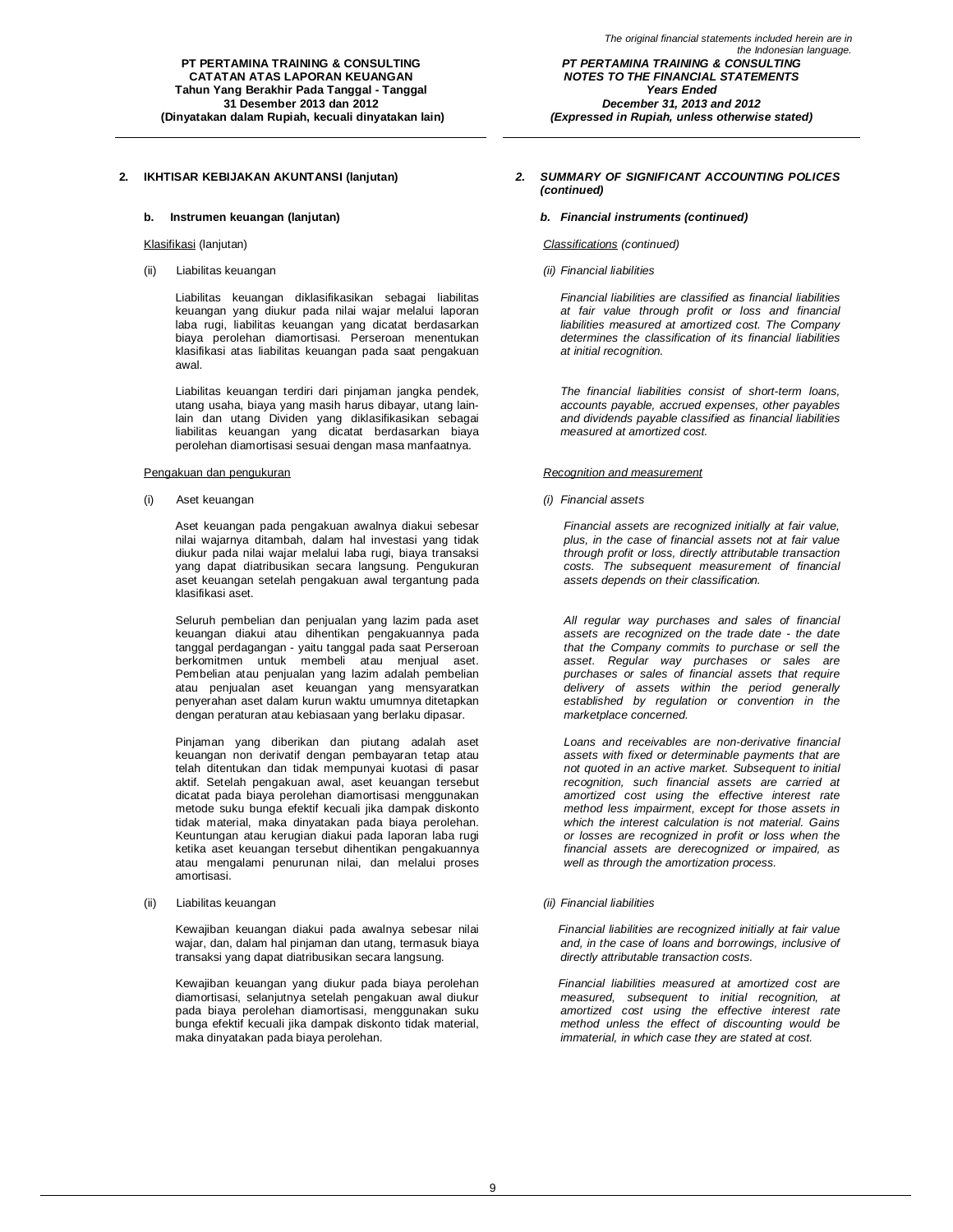### Saling hapus dari instrumen keuangan. *Offsetting of financial instruments*

Aset keuangan dan kewajiban keuangan saling hapus dan nilai bersihnya dilaporkan dalam laporan posisi keuangan jika, dan hanya jika, saat ini memiliki hak yang berkekuatan hukum untuk melakukan saling hapus atas jumlah yang telah diakui dan terdapat maksud untuk menyelesaikan secara neto, atau untuk merealisasikan aset dan menyelesaikan kewajiban secara bersamaan.

#### Nilai wajar dari instrumen keuangan *Fair value of financial instruments*

Nilai wajar instrumen keuangan yang diperdagangkan secara aktif di pasar keuangan yang terorganisasi, jika ada, ditentukan dengan mengacu pada kuotasi harga di pasar aktif pada penutupan bisnis pada akhir periode pelaporan.

Untuk instrumen keuangan yang tidak memiliki pasar aktif, nilai wajar ditentukan dengan menggunakan teknik penilaian. Teknik penilaian tersebut mencakup penggunaan transaksi-transaksi pasar yang wajar antara pihak-pihak yang mengerti dan berkeinginan (arm's length market transactions); referensi atas nilai wajar terkini dari instrumen lain yang secara substansial sama; analisa arus kas yang didiskonto; atau model penilaian lain

### Biaya perolehan diamortisasi dari instrumen keuangan *Amortized cost of financial instruments*

Biaya perolehan diamortisasi dihitung dengan menggunakan metode suku bunga efektif dikurangi dengan penyisihan atas penurunan nilai dan pembayaran pokok atau nilai yang tidak dapat ditagih. Perhitungan tersebut mempertimbangkan premium atau diskonto pada saat perolehan dan termasuk biaya transaksi dan biaya yang merupakan bagian yang tak terpisahkan dari suku bunga efektif.

Setiap akhir periode pelaporan, Perseroan mengevaluasi apakah terdapat bukti yang obyektif bahwa aset keuangan atau kelompok aset keuangan mengalami penurunan nilai. Aset keuangan atau kelompok aset keuangan diturunkan nilainya dan kerugian penurunan nilai telah terjadi jika, dan hanya jika, terdapat bukti yang obyektif mengenai penurunan nilai tersebut sebagai akibat dari satu atau lebih peristiwa yang terjadi setelah pengakuan awal aset tersebut (peristiwa yang merugikan), dan peristiwa yang merugikan tersebut berdampak pada estimasi arus kas masa depan atas aset keuangan atau kelompok aset keuangan yang dapat diestimasi secara handal.

### **2. IKHTISAR KEBIJAKAN AKUNTANSI (lanjutan)** *2. SUMMARY OF SIGNIFICANT ACCOUNTING POLICES (continued)*

*(Expressed in Rupiah, unless otherwise stated)*

#### **b. Instrumen keuangan (lanjutan)** *b. Financial instruments (continued)*

#### Pengakuan dan pengukuran (lanjutan) *Recognition and measurement (continued)*

*Financial assets and financial liabilities are offset and the net amount reported in the statements of financial position if, and only if, there is a currently enforceable legal right to offset the recognized amounts and there is an intention to settle on a net basis, or to realize the assets and settle the liabilities simultaneously.*

*The fair values of financial instruments that are actively traded in organized financial markets, if any, are determined by reference to quoted market bid or ask prices at the close of business at the end of the reporting period.*

*For financial instruments where there is no active market, fair value is determined using valuation techniques. Such techniques may include using recent arm's length market transactions; reference to the current fair value of another instrument that is substantially the same; discounted cash flow analysis; or other valuation models.*

*Amortized cost is computed using the effective interest rate method less any allowance for impairment and principal repayment or reduction. The calculation takes into account any premium or discount on acquisition and includes transaction costs and fees that are an integral part of the effective interest rate.*

### Penurunan nilai aset keuangan *Impairment of financial assets*

*The Company assesses at the end of each reporting period whether there is any objective evidence that a financial asset or a group of financial assets is impaired. A financial asset or a group of financial assets is deemed to be impaired if, and only if, there is objective evidence of impairment as a result of one or more events that has occurred after the initial recognition of the asset (an incurred 'loss event') and that loss event has an impact on the estimated future cash flows of the financial asset or a group of financial assets that can be reliably estimated.*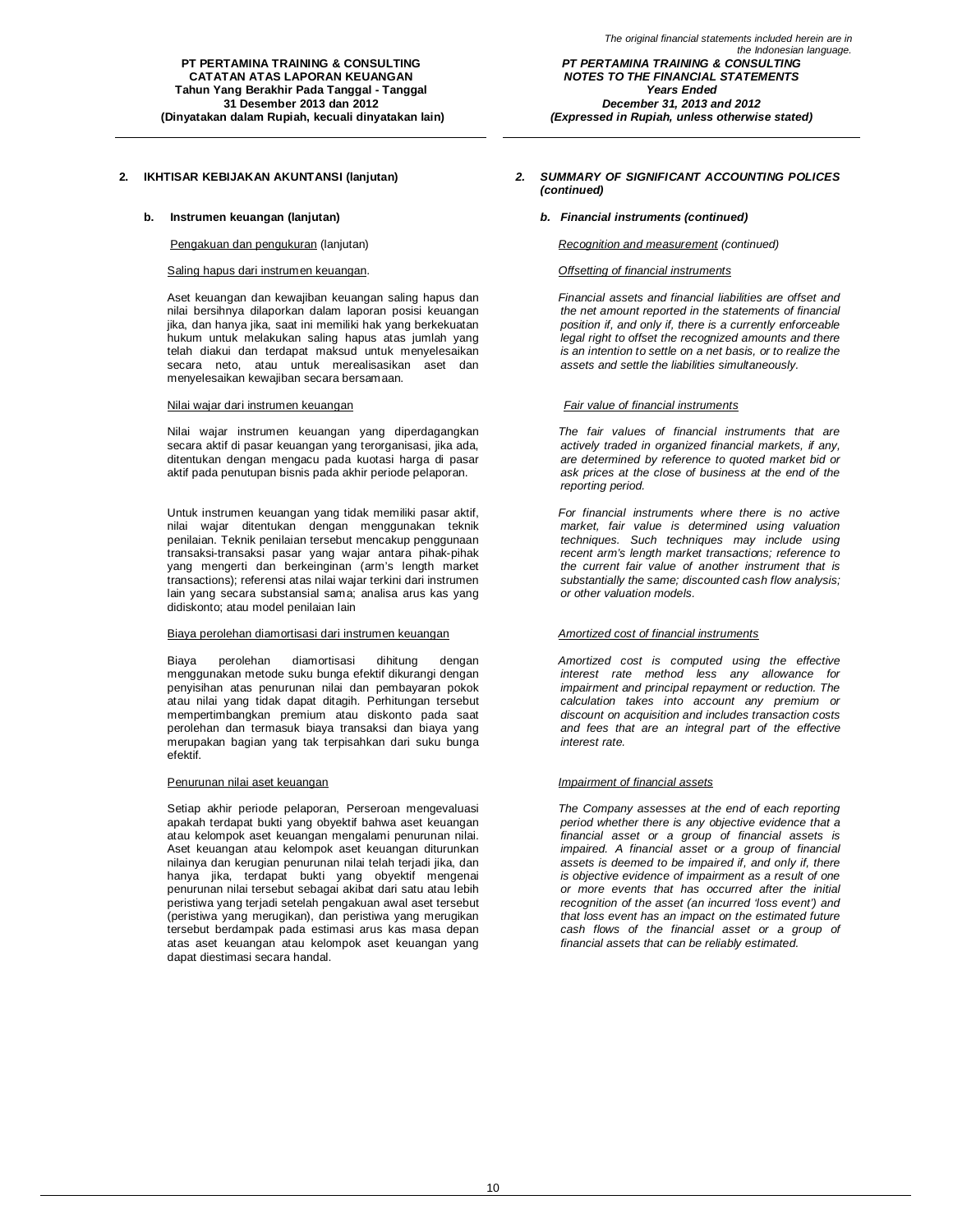**PT PERTAMINA TRAINING & CONSULTING CATATAN ATAS LAPORAN KEUANGAN Tahun Yang Berakhir Pada Tanggal - Tanggal 31 Desember 2013 dan 2012 (Dinyatakan dalam Rupiah, kecuali dinyatakan lain)**

Untuk aset keuangan yang dicatat pada biaya perolehan diamortisasi, Perseroan pertama kali menentukan apakah terdapat bukti obyektif mengenai penurunan nilai secara individual atas aset keuangan yang signifikan secara individual dan untuk aset keuangan yang tidak signifikan secara individual terdapat bukti penurunan nilai secara kolektif. Jika Perseroan menentukan tidak terdapat bukti obyektif mengenai penurunan nilai atas aset keuangan yang dinilai secara individual, terlepas aset keuangan tersebut signifikan atau tidak, maka Perseroan memasukkan aset tersebut ke dalam kelompok aset keuangan yang memiliki karakteristik risiko kredit yang sejenis dan menilai penurunan nilai kelompok tersebut secara kolektif.

Jika terdapat bukti obyektif bahwa kerugian penurunan nilai telah terjadi, jumlah kerugian tersebut diukur sebagai selisih antara nilai tercatat aset dengan nilai kini estimasi arus kas masa datang (tidak termasuk ekspektasi kerugian kredit masa datang yang belum terjadi). Nilai kini estimasi arus kasa masa datang didiskonto menggunakan suku bunga efektif awal dari aset keuangan tersebut. Jika pinjaman yang diberikan dan piutang memiliki suku bunga variabel, tingkat diskonto untuk mengukur kerugian penurunan nilai adalah suku bunga efektif terkini. Nilai tercatat aset tersebut berkurang melalui penggunaan akun penyisihan dan jumlah kerugian diakui dalam laporan laba rugi komprehensif.

Ketika aset tidak tertagih, nilai tercatat atas aset keuangan yang telah diturunkan nilainya dikurangi secara langsung atau jika ada suatu jumlah telah dibebankan ke akun cadangan penurunan nilai jumlah tersebut dihapusbukukan terhadap nilai tercatat aset keuangan tersebut.

Jika, pada periode berikutnya, jumlah kerugian penurunan nilai berkurang dan penurunan nilai tersebut diakui, maka kerugian penurunan nilai yang sebelumnya diakui dipulihkan, sepanjang nilai tercatat aset tidak melebihi biaya perolehan diamortisasi pada tanggal pemulihan dengan menyesuaikan akun cadangan. Jumlah pemulihan aset keuangan diakui pada laporan laba rugi. Penerimaan kemudian atas piutang yang telah dihapusbukukan sebelumnya, jika pada periode berjalan dikreditkan dengan menyesuaikan pada akun cadangan penurunan nilai, sedangkan jika setelah akhir periode pelaporan dikreditkan sebagai pendapatan operasional lainnya.

### **2. IKHTISAR KEBIJAKAN AKUNTANSI (lanjutan)** *2. SUMMARY OF SIGNIFICANT ACCOUNTING POLICES (continued)*

### **b. Instrumen keuangan (lanjutan)** *b. Financial instruments (continued)*

#### Penurunan nilai aset keuangan (lanjutan) *Impairment of financial assets (continued)*

*For financial assets carried at amortized cost, the Company first assesses whether objective evidence of impairment exists individually for financial assets that are individually significant, or collectively for financial assets that are not individually significant. If the Company determines that no objective evidence of impairment exists for an individually assessed financial asset, whether significant or not, it includes the asset in a group financial assets with similar credit risk characteristics and collectively assesses them for impairment. Assets that are individually assessed for impairment and for which an impairment loss is, or continues to be, recognized are not included in a collective assessment of impairment.*

*If there is objective evidence that an impairment loss has occurred, the amount of the loss is measured as the difference between the assets carrying amount and the present value of estimated future cash flows (excluding future expected credit losses that have not yet been incurred). The present value of the estimated future cash flows is discounted at the financial assets original effective interest rate. If a loan has a variable interest rate, the discount rate for measuring any impairment loss is the current effective interest rate. The carrying amount of the asset is reduced through the use of an allowance account and the amount of the loss is recognized in profit or loss.*

*When the asset becomes uncollectible, the carrying amount of the financial assets is reduced directly or if an amount was charged to the allowance account, the amounts charged to the allowance account are written off against the carrying value of the financial asset.*

*If, in a subsequent period, the amount of the impairment loss decreases and the impairment was recognized, the previously recognized impairment loss is reversed to the extent that the carrying amount of the asset does not exceed its amortized cost at the reversal date by adjusting the allowance account. The amount of the reversal is recognized in profit or loss. Subsequent recoveries of previously written off receivables, if in the current period, are credited to the allowance accounts, but if after the reporting period, are credited to other operating income.*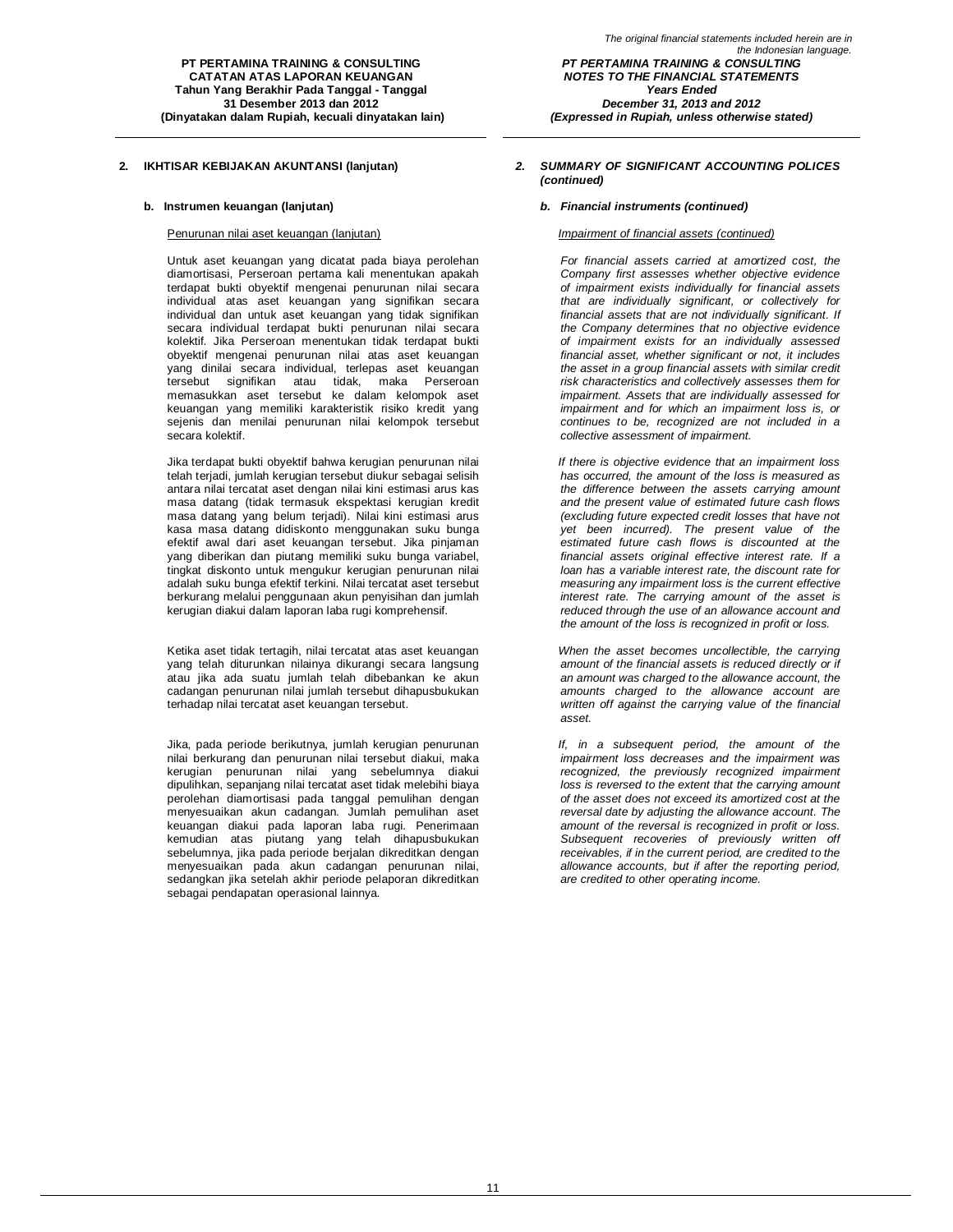#### Penghentian pengakuan *Derecognition*

Perseroan menghentikan pengakuan aset keuangan, jika dan hanya jika, hak kontraktual untuk menerima arus kas yang berasal dari aset keuangan tersebut berakhir; atau Perseroan mentransfer hak untuk menerima arus kas yang berasal dari aset keuangan atau menanggung kewajiban untuk membayarkan arus kas yang diterima tersebut secara penuh tanpa penundaan berarti kepada pihak ketiga dibawah kesepakatan pelepasan (pass through arrangement); dan (a) Perseroan telah mentransfer secara substansial seluruh risiko dan manfaat atas aset, atau (b) Perseroan tidak mentransfer maupun tidak memiliki secara substansial seluruh risiko dan manfaat atas aset, namun telah mentransfer pengendalian atas aset.

Ketika Perseroan telah mentransfer hak untuk menerima arus kas dari aset atau telah menandatangani kesepakatan pelepasan (pass through arrangement), dan secara substansial tidak mentransfer dan tidak memiliki seluruh risiko dan manfaat atas aset keuangan, maupun mentransfer pengendalian atas aset, aset tersebut diakui sejauh keterlibatan berkelanjutan Perseroan terhadap aset keuangan tersebut.

Dalam hal, Perseroan juga mengakui liabilitas terkait. Aset yang ditransfer dan liabilitas terkait diukur dengan dasar yang mencerminkan hak dan kewajiban yang masih dimiliki Perseroan.

Keterlibatan berkelanjutan yang berbentuk pemberian jaminan atas aset yang ditransfer diukur sebesar jumlah terendah dari jumlah tercatat aset dan jumlah maksimal dari pembayaran yang diterima yang mungkin harus dibayar kembali.

(ii) Liabilitas keuangan (ii) *Financial liabilities*

Liabilitas keuangan dihentikan pengakuannya ketika liabilitas yang ditetapkan dalam kontrak dihentikan atau dibatalkan atau kadaluarsa.

Ketika liabilitas keuangan saat ini digantikan dengan yang lain dari pemberi pinjaman yang sama dengan persyaratan yang berbeda secara substansial, atau modifikasi secara substansial atas ketentuan liabilitas keuangan yang saat ini ada, maka pertukaran atau modifikasi tersebut dicatat sebagai penghapusan liabilitas keuangan awal dan pengakuan liabilitas keuangan baru, dan selisih antara nilai tercatat liabilitas keuangan tersebut diakui dalam laporan laba rugi.

### **c. Deposito yang dibatasi penggunaannya** *c. Restricted time deposit*

Setara kas yang dibatasi penggunaannya dimana akan digunakan untuk membayar sebagai jaminan untuk kewajiban yang jatuh tempo disajikan sebagai "Deposito yang dibatasi Penggunaannya" pada bagian aset lancar dari laporan posisi keuangan.

### **2. IKHTISAR KEBIJAKAN AKUNTANSI (lanjutan)** *2. SUMMARY OF SIGNIFICANT ACCOUNTING POLICES (continued)*

### **b. Instrumen keuangan (lanjutan)** *b. Financial instruments (continued)*

(i) Aset keuangan *(i) Financial assets*

*The Company derecognizes a financial asset if, and only if, the contractual rights to receive cash flows from the asset have expired; or the Company has transferred its rights to receive cash flows from the asset or has assumed an obligation to pay the received cash flows in full without material delay to a third party under a pass through arrangement; and either (a) the Company has transferred substantially all the risks and rewards of the asset, or (b) the Company has neither transferred nor retained substantially all the risks and rewards of the asset, but has transferred control of the asset.*

*When the Company has transferred its rights to receive cash flows from an asset or has entered into a pass-through arrangement, and has neither transferred nor retained substantially all of the risks and rewards of the asset nor transferred control of the asset, the asset is recognized to the extent of the Company's continuing involvement in the asset.*

*In that case, the Company also recognizes an associated liability. The transferred asset and the associated liability are measured on a basis that reflects the rights and obligations that the Company has retained.*

*Continuing involvement that takes the form of a guarantee over the transferred asset is measured at the lower of the original carrying amount of the asset and the maximum amount of consideration that the Company could be required to repay.*

*A financial liability is derecognized when the obligation specified in the contract is discharged or cancelled or expired.*

*When an existing financial liability is replaced by another from the same lender on substantially different terms, or the terms of an existing liability are substantially modified, such an exchange or modification is treated as a derecognition of the original liability and the recognition of a new liability, and the difference in the respective carrying amounts is recognized in profit or loss.*

*Restricted cash equivalents which will be used to pay or will served as guarantee for currently maturing obligations are presented as "Restricted Time Deposits" under the current assets section of the statements of financial position.*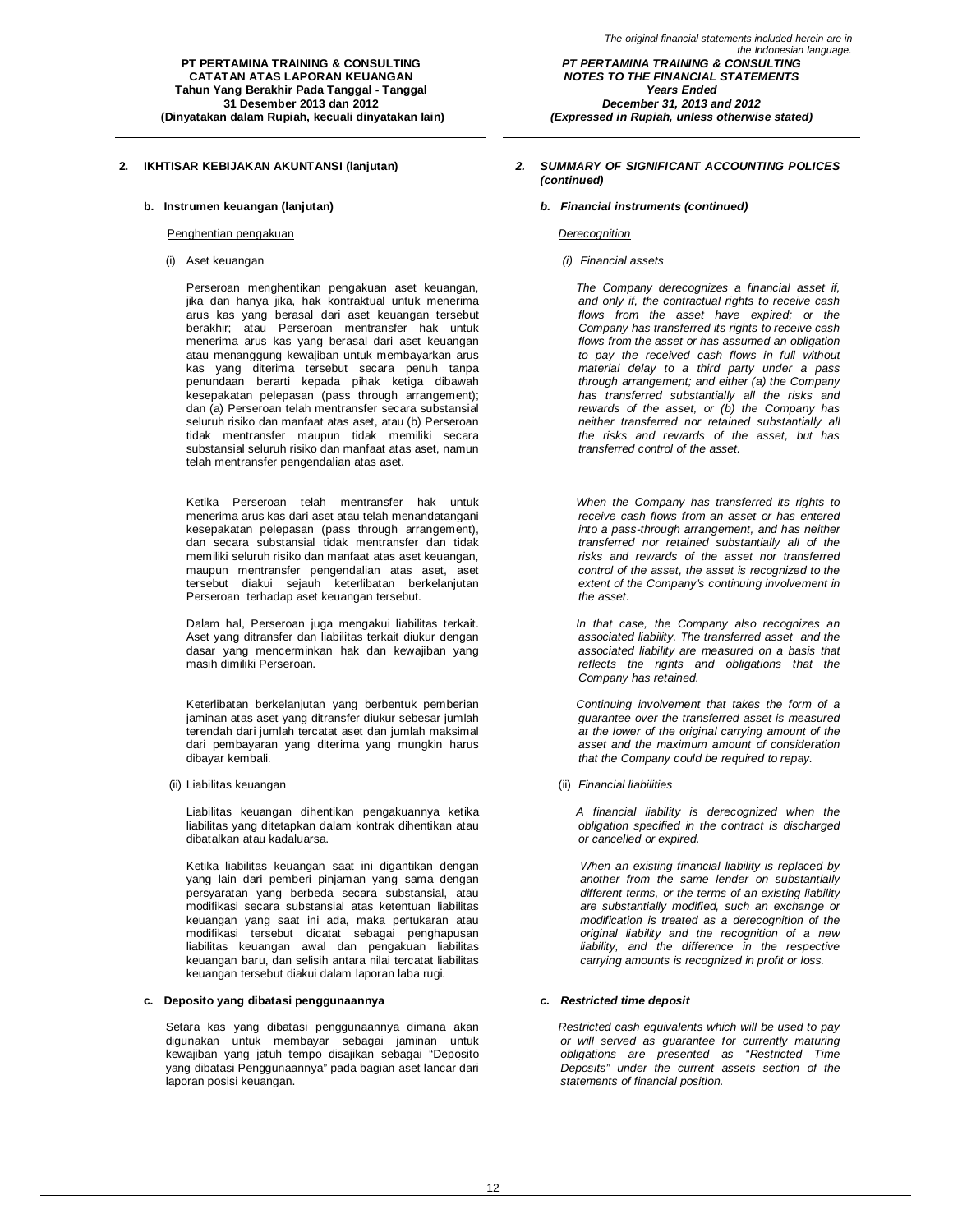#### **d. Biaya dibayar di muka** *d. Prepaid expenses*

Biaya dibayar dimuka diamortisasi selama manfaat masingmasing biaya dengan menggunakan metode garis lurus. (straight-line method).

Perseroan memilih menggunakan model biaya sebagai kebijakan akuntansi pengukuran aset tetapnya.

Aset tetap dinyatakan sebesar biaya perolehan dikurangi akumulasi penyusutan dan rugi penurunan nilai. Biaya perolehan termasuk biaya penggantian bagian aset tetap saat biaya tersebut terjadi, jika memenuhi kriteria pengakuan. Selanjutnya, pada saat inspeksi yang signifikan dilakukan, biaya inspeksi itu diakui ke dalam jumlah tercatat ("*carrying amount*") aset tetap sebagai suatu penggantian jika memenuhi kriteria pengakuan. Semua biaya perbaikan dan pemeliharaan yang tidak memenuhi kriteria pengakuan diakui dalam laporan laba rugi pada saat terjadinya.

Penyusutan dihitung dengan menggunakan metode garis lurus (straight-line method) berdasarkan taksiran masa manfaat ekonomis aset tetap, sebagai berikut:

Kendaraan / *Vehicles* 8 Perlengkapan kantor/ *Office equipment* 4

Jumlah tercatat aset tetap dihentikan pengakuannya pada saat dilepaskan atau saat tidak ada manfaat ekonomis masa depan yang diharapkan dari penggunaannya. Laba atau rugi yang timbul dari penghentian pengakuan aset diakui dalam laporan laba rugi pada tahun aset tersebut dihentikan pengakuannya.

Nilai residu, estimasi masa manfaat dan metode penyusustan direview dan disesuaikan, setiap akhir tahun, bila diperlukan.

Pada setiap akhir periode pelaporan, Perseroan menilai apakah terdapat indikasi suatu aset mengalami penurunan nilai. Jika terdapat indikasi tersebut atau pada saat pengujian secara tahunan penurunan nilai aset diperlukan, maka Perseroan membuat estimasi jumlah terpulihkan aset tersebut.

Kerugian penurunan nilai dari operasi yang berkelanjutan, jika ada, diakui sebagai laba rugi sesuai dengan kategori biaya yang konsisten dengan fungsi dari aset yang diturunkan nilainya.

Rugi penurunan nilai tersebut harus dipulihkan jika telah terjadi perubahan dalam perkiraan yang digunakan untuk menentukan jumlah terpulihkan dari aset non-keuangan. Kerugian penurunan nilai hanya akan dipulihkan sampai sebatas bahwa nilai tercatat aset non-keuangan yang tidak melebihi jumlah terpulihkannya maupun jumlah tercatat, neto setelah penyusutan seandainya tidak ada rugi penurunan nilai yang telah diakui untuk aset tersebut pada tahun sebelumnya. Pembalikan rugi penurunan nilai diakui dalam laba rugi.

### **2. IKHTISAR KEBIJAKAN AKUNTANSI (lanjutan)** *2. SUMMARY OF SIGNIFICANT ACCOUNTING POLICES (continued)*

*Prepaid expenses are amortized over their beneficial periods using the straight-line method.*

### **e. Aset tetap** *e. Fixed assets*

*The Company has chosen cost model as the accounting policy for its fixed assets.*

*Fixed assets are stated at cost less accumulated depreciation and any impairment loss. Such cost includes the cost of replacing part of the fixed assets when the cost is incurred, if the recognition criteria are met. Likewise, when a major inspection is performed, its cost is recognized in the carrying amount of the assets as a replacement if the recognition criteria are met. All other repairs and maintenance costs that do not meet the recognition criteria are recognized in profit or loss as incurred.*

*Depreciation is computed, using the straight-line method over the estimated useful lives of the assets as follows:*



*The carrying value of fixed assets is derecognized upon disposal or when no future economic benefits are expected from its use. Any gain or loss arising on derecognition of the assets is charged to profit or loss in the year the assets is derecognized.*

*The residual values, estimated useful lives, and depreciation method are reviewed and adjusted, at year end, if necessary.*

### **f. Penurunan nilai aset non-keuangan** *f. Impairment of non-financial assets*

*The Company assesses at each annual reporting period whether there is an indication that an asset may be impairmed. If any such indication exists, or when annual impairment testing for an asset is required, the Company makes an estimate of the asset's recoverable amount.*

*Impairment losses of continuing operations, if any, are recognized as profit or loss under expense categories that are consistent with the functions of the impaired assets.*

*An impairment loss is reversed if there has been a change in the estimate used to determine the recoverable amount of a non-financial asset. An impairment loss is only reversed to the extent that the non-financial asset's carrying amount does not exceed its recoverable amount, nor exceed the carrying amount that would have been determined, net of depreciation, had no impairment loss been recognized for the asset in prior yeard. Reversal of an impairment loss is recognized in the profit or loss.*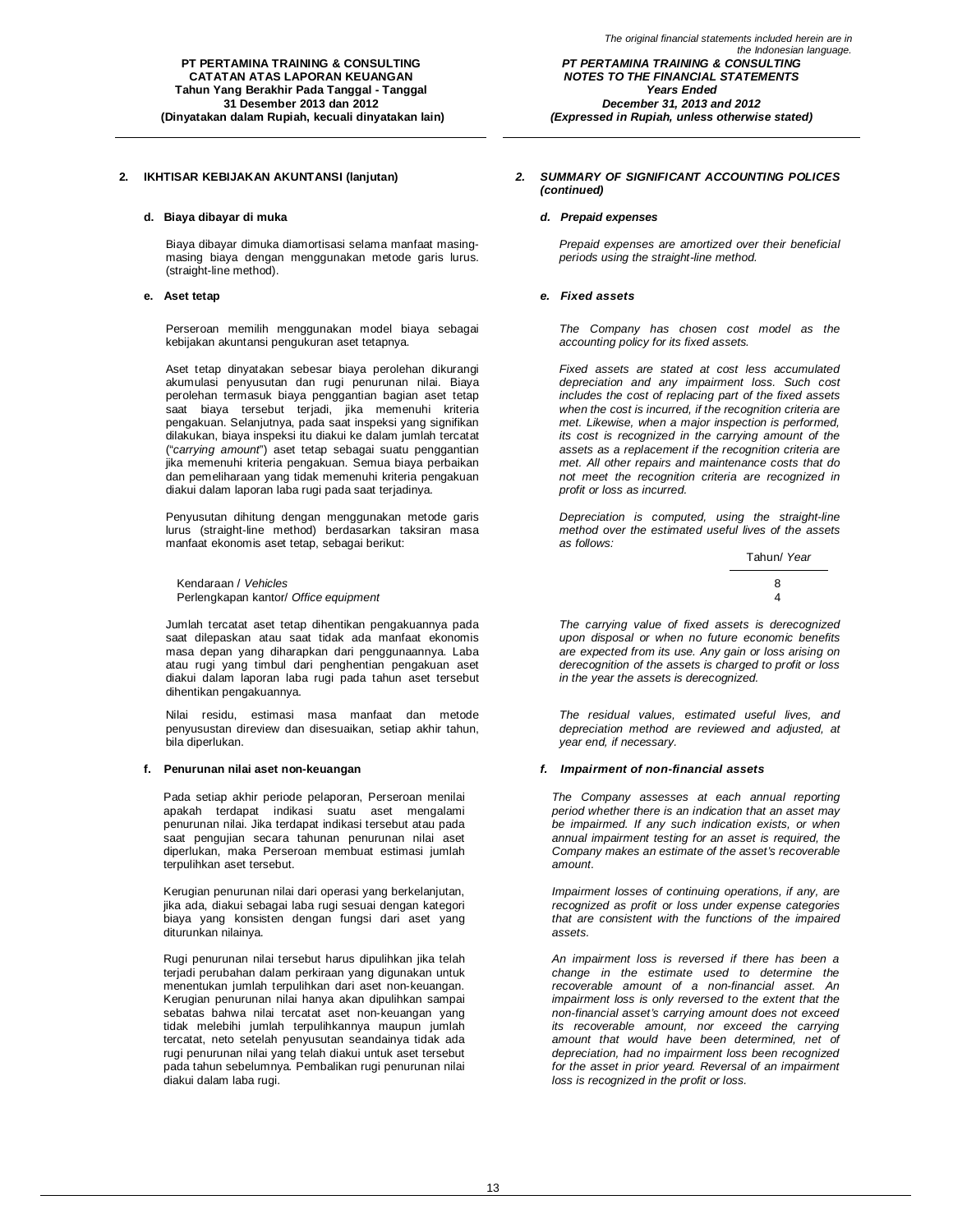Imbalan kerja jangka pendek diakui pada saat terutang kepada karyawan berdasarkan metode akrual.

Imbalan pasca kerja seperti pensiun, uang pisah, dan uang penghargaan masa kerja dihitung berdasarkan Undang-Undang Ketenagakerjaan No. 13/2003 ("UU 13/2003").

Perseroan harus menyediakan program pensiun dengan imbalan minimal tertentu sesuai dengan Undang-undang No. 13/2003 tentang "Ketenagakerjaan" (UU<br>Ketenagakerjaan). Program pensiun Perseroan Ketenagakerjaan). berdasarkan perhitungan imbalan pensiun yang dilakukan oleh aktuaris menunjukkan bahwa perkiraan imbalan yang disediakan oleh program pensiun Perseroan akan melebihi imbalan pensiun minimal yang ditentukan oleh UU Ketenagakerjaan.

Perhitungan imbalan pasca-kerja ditentukan dengan menggunakan metode Projected Unit Credit. Akumulasi keuntungan atau kerugian aktuarial yang melebihi 10% dari nilai kini kewajiban imbalan pasti pada awal periode pelaporan diakui dengan metode garis lurus selama ratarata sisa masa kerja karyawan yang berpartisipasi.

Keuntungan atau kerugian aktuaria dari penyesuaian dan perubahan asumsi aktuaria sebagai kelebihan atas nilai yang lebih tinggi antara 10% dari nilai wajar aset program atau 10% dari nilai kini kewajiban imbalan pasti pada awal periode diamortisasi dan diakui sebagai biaya atau keuntungan selama perkiraan rata-rata sisa periode jasa pegawai yang masuk program pensiun.

Biaya jasa lalu diakui sebagai beban dengan metode garis lurus sepanjang periode sampai imbalan tersebut menjadi vested. Jika manfaat telah menjadi hak atau vested, segera setelah pengenalan program, atau perubahan, program pensiun, biaya jasa lalu diakui secara langsung.

Perseroan mengakui keuntungan atau kerugian atas kurtailmen atau penyelesaian suatu program imbalan pasti ketika kurtailmen atau penyelesaian tersebut terjadi. Keuntungan atau kerugian atas kurtailmen atau penyelesaian terdiri dari perubahan yang terjadi dalam nilai kini kewajiban imbalan pasti dan keuntungan dan kerugian aktuarial dan biaya jasa lalu yang belum diakui sebelumnya.

Pendapatan diakui sejauh besar kemungkinan bahwa manfaat ekonomi akan mengalir ke Perseroan dan pendapatan dapat diukur dengan andal. Pendapatan diukur pada nilai wajar pertimbangan diterima, tidak termasuk Pajak Pertambahan Nilai ("PPN"). Kriteria spesifik berikut juga harus dipenuhi sebelum pendapatan diakui.

### **2. IKHTISAR KEBIJAKAN AKUNTANSI (lanjutan)** *2. SUMMARY OF SIGNIFICANT ACCOUNTING POLICES (continued)*

*(Expressed in Rupiah, unless otherwise stated)*

### **g. Imbalan kerja** *g. Employee benefits*

*Short-term employee benefits are recognized when they accrue to the employees.*

*Post-employment benefits such as retirement, severance and service payments are calculated based on Labor Law No. 13/2003 ("Law 13/2003").*

*The Company is required to provide a minimum amount of pension benefits in accordance with Law 13/2003. The Company's pension plan based on the calculation of the benefit obligation performed by the actuaries provides that the expected benefits under the Company's pension plan will exceed the minimum requirements of the Labor Law.*

*The cost of providing post-employment benefits is determined using the Projected Unit Credit method. The accumulated unrecognized actuarial gains or losses that exceed 10% of the present value of the defined benefit obligations at the beginning of the reporting period is recognized on a straight-line basis over the expected average remaining working lives of the participating employees.*

*Actuarial gains or losses arising from experience adjustments and changes in actuarial assumptions in excess of the greater of 10% of the fair value of plan assets or 10% of the present value of the defined benefit obligations at the beginning of the period are amortized and recognized as expense or gain over the expected average remaining service periods of qualified employees.*

*Past-service costs are recognized as an expense on a straight line basis over the average period until the benefits become vested. If the benefits have already vested, immediately following the introduction of, or changes to, a pension plan, past service costs are recognized immediately.*

*The Company recognized gains or losses on the curtailment or settlement of a defined benefit plan when the curtailment or settlement occurs. The gain or loss on a curtailment or settlement comprise change in the present value of the defined obligation and any related actuarial gains and losses and past service cost that had not previously been recognized.*

### **h. Pengakuan pendapatan dan beban** *h. Revenue and expense recognition*

*Revenue is recognized to the extent that it is probable that the economic benefits will flow to the Group and the revenue can be reliably measured. Revenue is measured at the fair value of the consideration received, excluding Value Added Taxes ("VAT"). The following specific recognition criteria must also be met before revenue is recognized.*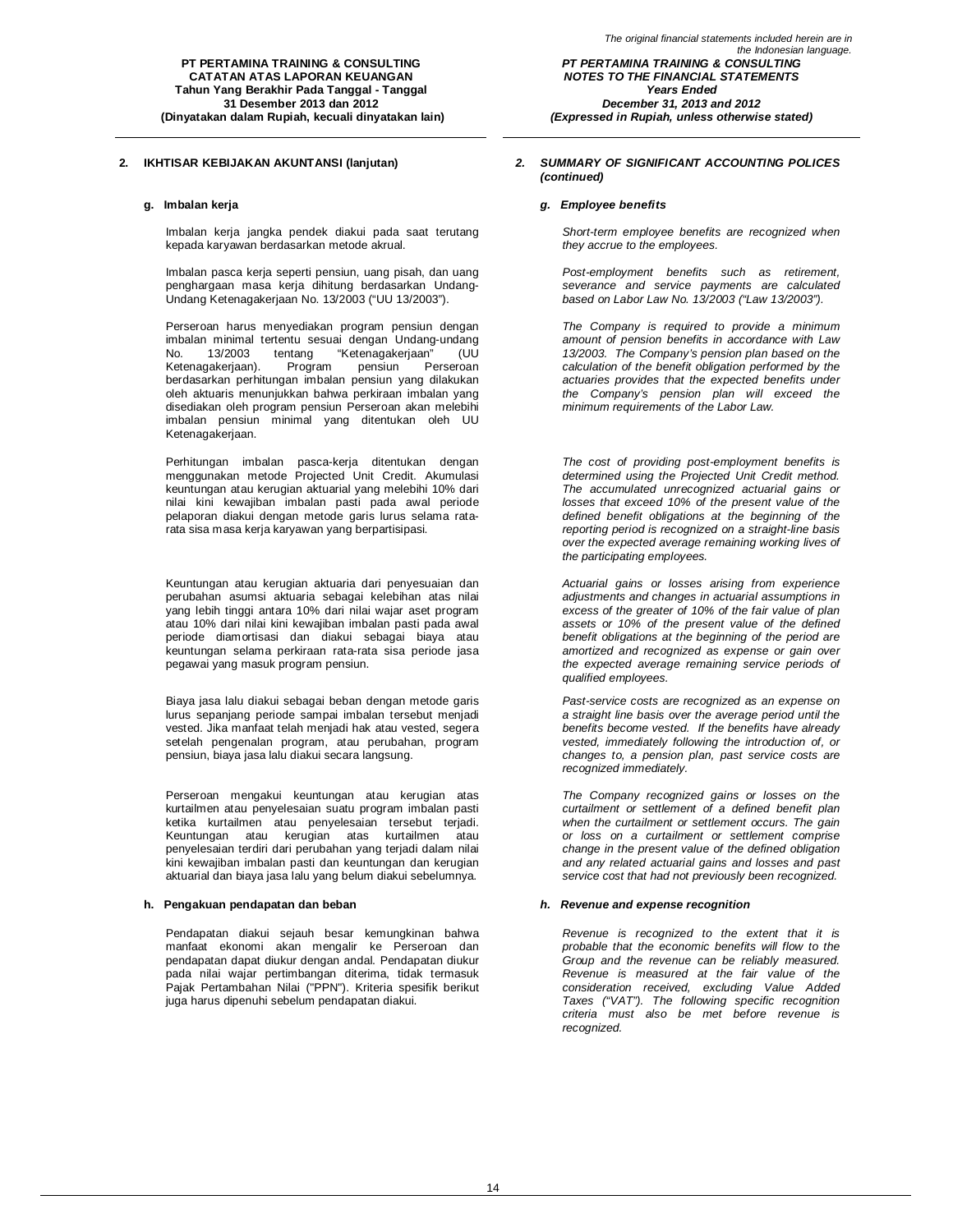#### **h. Pengakuan pendapatan dan beban (lanjutan)** *h. Revenue and expense recognition (continued)*

Pendapatan dari pelatihan, konsultasi, penyedia jasa tenaga kerja, event organizer, keamanan dan pendapatan jasa lainnya diakui saat jasa diberikan.

### **i. Transaksi dengan pihak-pihak berelasi** *i. Transaction with related parties*

Suatu pihak dianggap berelasi dengan Perseroan pelapor iika:

- a. Langsung, atau tidak langsung yang melalui satu atau lebih perantara, suatu pihak (i) mengendalikan, atau dikendalikan oleh, atau berada dibawah pengendalian bersama, dengan Perseroan pelapor; (ii) memiliki kepentingan dalam Perseroan yang memberikan pengaruh signifikan atas Perseroan pelapor; atau (iii) memiliki pengendalian bersama atas Perseroan;
- b. Suatu pihak yang berelasi dengan Perseroan;
- c. Suatu pihak adalah ventura bersama dimana Perseroan sebagai venturer;
- d. Suatu pihak adalah anggota dari personil manajemen kunci atau Perseroan induk;
- e. Suatu pihak adalah anggota keluarga dekat dari individu yang diuraikan dalam butir (a) dan (d);
- f. Suatu pihak adalah Perseroan yang dikendalikan, dikendalikan bersama atau dipengaruhisignifikan oleh atau untuk dimana hak suara signifikan pada beberapa Perseroan, langsung maupun tidak langsung, individu seperti diuraikan dalam butir (d) atau (e) atau;
- g. Suatu pihak adalah suatu program imbalan pasca kerja untuk imbalan kerja dari Perseroan atau entitas lain yang terkait dengan Perseroan.

Transaksi ini dilakukan berdasarkan persyaratan yang disetujui oleh kedua belah pihak, dimana persyaratan tersebut mungkin tidak sama dengan transaksi lain yang dilakukan dengan pihak-pihak yang tidak berelasi.

Seluruh transaksi dan saldo yang material dengan pihakpihak berelasi diungkapkan dalam Catatan atas laporan keuangan yang relevan.

Pembukuan Perseroan disajikan dalam mata uang Rupiah. Transaksi dalam mata uang asing dijabarkan ke dalam Rupiah dengan kurs yang berlaku pada tanggal transaksi. Pada akhir periode pelaporan, aset dan kewajiban moneter dalam mata uang asing dijabarkan ke dalam Rupiah dengan menggunakan kurs tengah yang ditetapkan oleh Bank Indonesia pada tanggal tersebut. Keuntungan dan kerugian dari selisih kurs mata uang asing dan penjabaran aktiva dalam mata uang asing dan kewajiban moneter dalam mata uang Rupiah diakui dalam laporan laba periode berjalan atau rugi, kecuali untuk keuntungan pertukaran dan kerugian yang timbul dari penjabaran laporan keuangan kegiatan usaha luar negeri ke dalam mata uang penyajian Perseroan, yang diakui langsung dalam pendapatan komprehensif lainnya.

*December 31, 2013 and 2012 (Expressed in Rupiah, unless otherwise stated)*

### **2. IKHTISAR KEBIJAKAN AKUNTANSI (lanjutan)** *2. SUMMARY OF SIGNIFICANT ACCOUNTING POLICES (continued)*

*Revenue from training, consulting, man power supply, event organizer, securtiy and other service is recognized when service is rendered*

Beban diakui pada saat terjadinya (dasar akrual). *Expenses are recognized when incurred (accrual basis).*

*A party is considered to be related to the Company if:*

- *a. directly, or indirectly through one or more intermediaries, the party:*
	- *(i) controls, is controlled by, or is under common control with, the Company;*
	- *(ii) has an interest in the Company that gives it significant influence over the Company; or,*
- *(iii) has joint control over the Company;*
- *b. the party is an associate of the Company;*
- *c. the party is a joint venture in which the Company is a venturer;*
- *d. the party is a member of the key management personnel of the Company or its parent;*
- *e. the party is a close member of the family of any individual referred to in (a) or (d);*
- *f. the party is an entity that is controlled, jointly controlled or significantly influenced by or for which significant voting power in such entity resides with, directly or indirectly, any individual referred to in (d) or (e); or*
- *g. the party is a post employment benefit plan for the benefit of employees of the Company, or of any entity that is a related party of the Company.*

*The transactions are made based on terms agreed by the parties. Such terms may not be the same as those of the transactions between unrelated parties.*

*All significant transactions and balances with related parties are disclosed in the relevant Notes herein.*

### **j. Transaksi dalam mata uang asing** *j. Foreign currency transactions and balances translation*

*The accounting records of the Company are maintained in Rupiah. Transactions denominated in foreign currencies are translated into Rupiah at the exchange rates prevailing at the dates of the transactions. At the end of the reporting period, monetary assets and liabilities denominated in foreign currencies are translated into Rupiah using the middle rates of exchange quoted by Bank Indonesia at such dates. Exchange gains and losses arising on foreign currency transactions and on the translation of foreign currency monetary assets and liabilities into Rupiah are recognized in the current period profit or loss, except for the exchange gains and losses arising on the translation of the foreign operation's financial statements into the presentation currency of the Company, which are recognized directly in other comprehensive income.*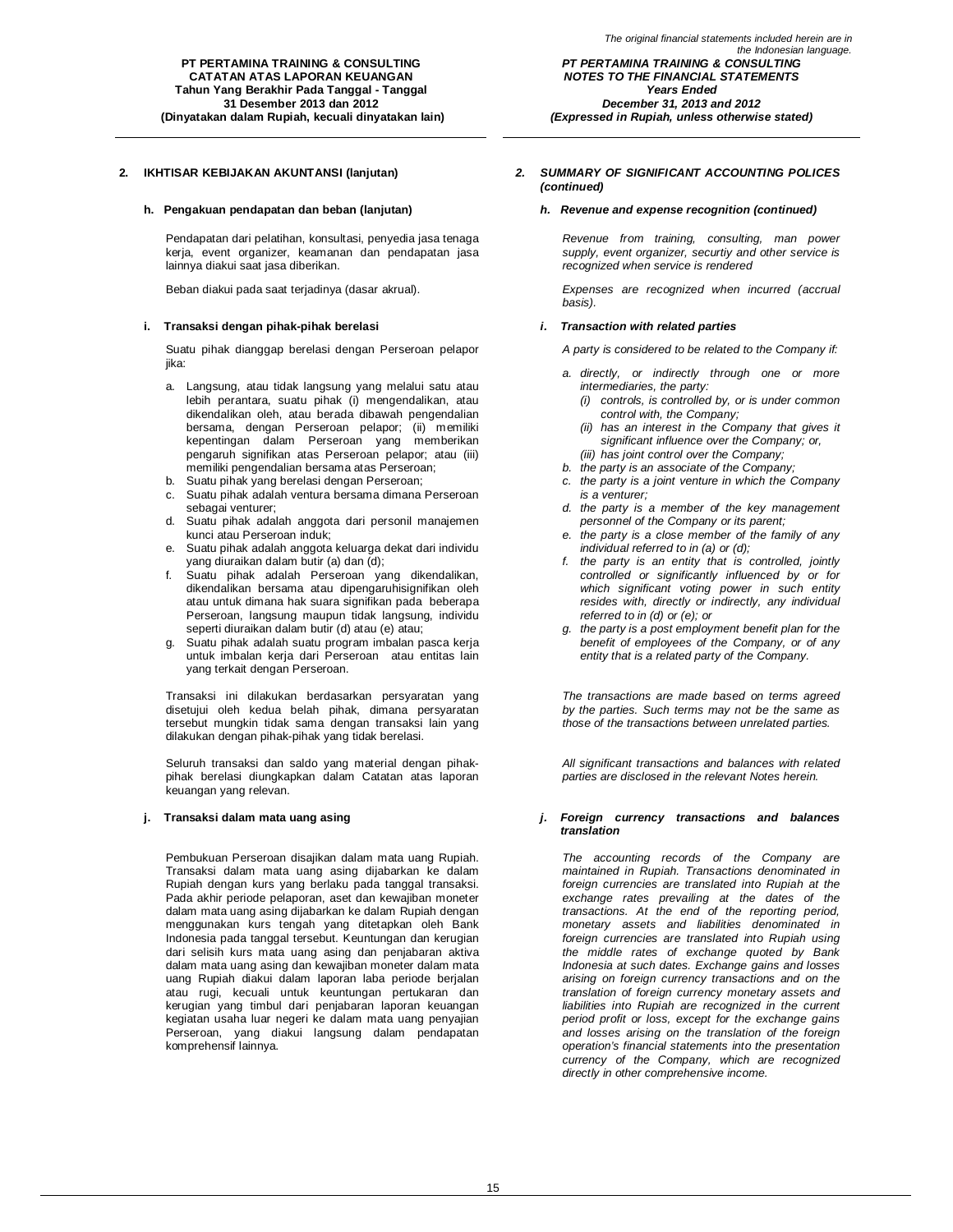Kurs yang digunakan pada tanggal 31 Desember 2013 dan 2012, adalah sebagai berikut:

|                       | ZU 13     | ZUIZ      |  |
|-----------------------|-----------|-----------|--|
| Dolar Amerika Serikat | 12.189.00 | 9.670.00  |  |
| Dolar Australia       | 10.875.66 | 10.025.39 |  |

#### **k. Pajak penghasilan** *k. Taxation*

Beban pajak tahun berjalan dicadangkan berdasarkan pada estimasi penghasilan kena pajak untuk tahun berjalan. Aset dan liabilitas pajak tangguhan diakui atas seluruh perbedaan temporer antara pencatatan komersial dan dasar pengenaan pajak aset dan liabilitas pada setiap tanggal pelaporan. Manfaat pajak di masa yang akan datang, seperti saldo rugi fiskal yang belum digunakan juga diakui apabila besar kemungkinan manfaat pajak ersebut dapat direalisasi.

Aset dan liabilitas pajak tangguhan diakui berdasarkan perbedaan temporer antara dasar pelaporan komersial dan dasar pajak atas aset dan liabilitas pada masing-masing tanggal pelaporan. Manfaat pajak masa yang akan datang, seperti akumulasi rugi fiskal yang belum digunakan diakui sejauh terdapat cukup kemungkinan atas reliasasi dari manfaat pajak tersebut.

Aset dan liabilitas pajak tangguhan diukur dengan menggunakan tarif pajak yang berlaku pada saat aset tersebut dipulihkan atau liabilitas diselesaikan berdasarkan tarif pajak (dan peraturan pajak) yang telah berlaku atau yang telah berlaku secara substantif pada tanggal neraca.

Perubahan nilai tercatat aset dan liabilitas pajak tangguhan yang disebabkan oleh perubahan tarif pajak dibebankan pada tahun berjalan, kecuali untuk transakasi-transaksi yang sebelumnya telah langsung dibebankan atau dikreditkan ke ekuitas.

Perubahan atas liabilitas pajak dicatat ketika hasil pemeriksaan diterima atau hasil dari keberatan ditetapkan, dalam hal pengajuan keberatan oleh Perseroan.

Penyusunan laporan keuangan Perseroan mengharuskan manajemen untuk membuat pertimbangan, estimasi dan asumsi yang mempengaruhi jumlah yang dilaporkan dari pendapatan, beban, aset dan liabilitas, dan pengungkapan atas liabilitas kontijensi, pada akhir periode pelaporan. Ketidakpastian mengenai asumsi dan estimasi tersebut dapat mengakibatkan penyesuaian material terhadap nilai tercatat pada aset dan liabilitas dalam periode pelaporan berikutnya.

#### **Pertimbangan** *Judgment*

Dalam proses penerapan kebijakan akuntansi Perseroan, manajemen membentuk beberapa pertimbangan dibawah ini, yang memiliki pengaruh yang signifikan pada jumlah-jumlah yang diakui pada laporan keuangan:

### **2. IKHTISAR KEBIJAKAN AKUNTANSI (lanjutan)** *2. SUMMARY OF SIGNIFICANT ACCOUNTING POLICES (continued)*

*(Expressed in Rupiah, unless otherwise stated)*

**j. Transaksi dalam mata uang asing (lanjutan)** *j. Foreign currency transactions and balances translation (continued)*

> *The exchange rates used for translation into Rupiah as of December 31, 2013 and 2012 are as follows:*

|                         | 2013      | 2012      |                              |
|-------------------------|-----------|-----------|------------------------------|
| 1 Dolar Amerika Serikat | 12.189.00 | 9.670.00  | United States Dollar 1 (USD) |
| 1 Dolar Australia       | 10.875.66 | 10.025.39 | Australian Dollar 1 (AUD)    |

*Current tax expense is provided based on the estimated taxable income for the year. Deferred tax assets and liabilities are recognized for temporary differences between the financial and the tax bases of assets and liabilities at the end of each reporting period. Future tax benefits, such as the carry-forward of unused tax losses, are also recognized to the extent that realization of such benefits is probable.*

*Deferred tax assets and liabilities are recognized for temporary differences between the financial and the tax bases of assets and liabilities at each reporting date. Future tax benefits, such as the carry-forward of unused tax losses, are also recognized to the extent that realization of such benefits is probable.*

*Deferred tax assets and liabilities are measured at the tax rates that are expected to apply to the period when the asset is realized or the liability is settled, based on tax laws that have been enacted or substantively enacted at the end of reporting period.* 

*The related tax effects of the provisions for and/or reversals of all temporary differences during the year, including the effect of change in tax rates, are included in the statement of comprehensive income of the current year.*

*Amendments to tax obligations are recorded when an assessment is received or, if appealed against by the Company, when the result of the appeal is determined.*

### **3. SUMBER ESTIMASI KETIDAKPASTIAN** *3. SOURCE OF ESTIMATION UNCERTAINTY*

*The preparation of the financial statements requires management to make judgments, estimates and assumptions that affect the reported amounts herein, and the related disclosures, at the end of the reporting period. However, uncertainty about these assumptions and estimates could result in outcomes that require a material adjustment to the carrying amount of the asset or liability affected in future periods.* 

*In the process of applying the Company's accounting policies, management has made the following judgments, which have the most significant effect on the amounts recognized in the financial statements:*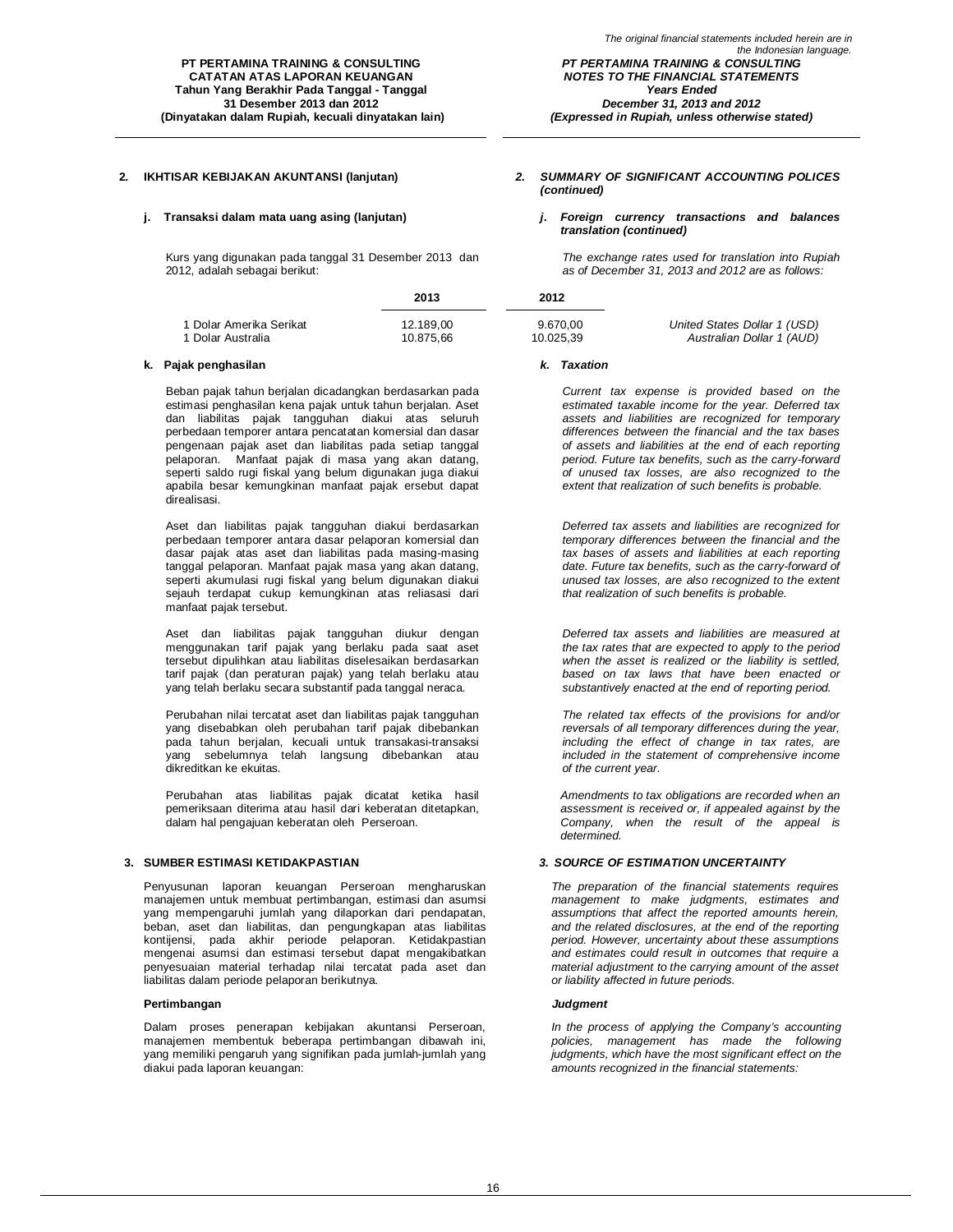### **3. SUMBER ESTIMASI KETIDAKPASTIAN (lanjutan)** *3. SOURCE OF ESTIMATION UNCERTAINTY (continued)*

#### **Pertimbangan (lanjutan)** *Judgment (continued)*

Perseroan menetapkan klasifikasi atas aset dan liabilitas tertentu sebagai aset keuangan dan liabilitas keuangan dengan mempertimbangkan bila definisi yang ditetapkan PSAK No.55 (Revisi 2011) dipenuhi. Dengan demikian, aset keuangan dan liabilitas keuangan diakui sesuai dengan kebijakan akuntansi Perseroan seperti diungkapkan pada Catatan 2.

Perseroan mengevaluasi akun tertentu jika terdapat informasi bahwa pelanggan yang bersangkutan tidak dapat memenuhi liabilitas keuangannya. Dalam hal tersebut, Perseroan mempertimbangkan, berdasarkan fakta dan situasi yang tersedia, termasuk namun tidak terbatas pada, jangka waktu hubungan dengan pelanggan dan status kredit dari pelanggan berdasarkan catatan kredit dari pihak ketiga dan faktor pasar yang telah diketahui, untuk mencatat provisi yang spesifik atas jumlah piutang pelanggan guna mengurangi jumlah piutang yang diharapkan dapat diterima oleh Perseroan. Provisi yang spesifik ini dievaluasi kembali dan disesuaikan jika tambahan informasi yang diterima mempengaruhi jumlah penyisihan untuk piutang ragu-ragu. Nilai tercatat dari piutang usaha Perseroan sebelum penyisihan untuk penurunan nilai pada tanggal 31 Desember 2013 dan 2012 sebesar Rp 55.151.299.822 dan Rp 54.097.289.195. Penjelasan lebih lanjut diungkapkan dalam (Catatan 5).

Asumsi utama masa depan dan sumber utama estimasi ketidakpastian lain pada tanggal pelaporan yang memiliki risiko signifikan bagi penyesuaian yang material terhadap nilai tercatat aset dan liabilitas untuk periode/tahun berikutnya diungkapkan di bawah ini. Perseroan mendasarkan asumsi dan estimasi pada parameter yang tersedia pada saat laporan keuangan disusun. Asumsi dan situasi mengenai perkembangan masa depan mungkin berubah akibat perubahan pasar atau situasi di luar kendali Perseroan. Perubahan tersebut dicerminkan dalam asumsi terkait pada saat terjadinya.

Biaya perolehan aset tetap disusutkan dengan menggunakan metode garis lurus berdasarkan taksiran masa manfaat ekonomisnya. Manajemen mengestimasi masa manfaat ekonomis aset tetap antara 4 sampai dengan 8 tahun. Ini adalah umur yang secara umum diharapkan dalam industri dimana Perseroan menjalankan bisnisnya. Perubahan tingkat pemakaian dan perkembangan teknologi dapat mempengaruhi masa manfaat ekonomis dan nilai sisa aset, dan karenanya biaya penyusutan masa depan mungkin direvisi. Nilai tercatat neto atas aset tetap Perseroan pada tanggal 31 Desember 2013 dan 2012 sebesar Rp 741.540.336 dan Rp 554.642.987. Penjelasan lebih rinci diungkapkan dalam (Catatan 10).

*(Expressed in Rupiah, unless otherwise stated)*

### Klasifikasi instrumen keuangan *Classification of financial instruments*

*The Company determines the classifications of certain assets and liabilities as financial assets and financial liabilities by judging if they meet the definition set forth in PSAK No. 55 (Revised 2011). Accordingly, the financial assets and financial liabilities are accounted for in accordance with the Company's accounting policies disclosed in Note 2.*

#### Penyisihan penurunan piutang usaha *Allowance for impairment of accounts receivable*

*The Company evaluates specific accounts where it has information that certain customers are unable to meet their financial obligations. In these cases, the Company uses judgment, based on the best available facts and circumstances, including but not limited to, the length of its relationship with the customer and the customer's current credit status based on third party credit reports and known market factors, to record specific provisions for customers against amounts due to reduce its receivable amounts that the Company expects to collect. These specific provisions are re-evaluated and adjusted as additional information received affects the amounts of allowance for impairment of trade receivables. The carrying amount of the Company's accounts receivable before allowance for impairment amounted to Rp 55,151,299,822 and Rp 54,097,289,195 as of December 31, 2013 and 2012, respectively (Note 5).*

### **Estimasi dan asumsi** *Estimates and assumptions*

*The key assumptions concerning the future and other key sources of estimation uncertainty at the reporting date, that have a significant risk of causing a material adjustment to the carrying amounts of assets and liabilities within the next financial year, are described below. The Company based its assumptions and estimates on parameters available when the financial statements were prepared. Existing circumstances and assumptions about future developments however, may change due to market changes or circumstances arising beyond the control of the Company. Such changes are reflected in the assumptions when they occur.*

#### Penyusutan aset tetap *Depreciation of fixed assets*

*The costs of fixed assets are depreciated on a straight-line basis over their estimated useful lives. Management estimates the useful lives of these fixed assets to be within 4 to 8 years. These are common life expectancies applied in the industry where the Company conducts its business. Changes in the expected level of usage and technological development could impact the economic useful lives and the residual values of these assets, and therefore future depreciation charges could be revised. The net carrying amount of the Company's fixed assets as of December 31, 2013 and 2012 are to Rp 741,540,336 and Rp 554,642,987, respectively (Note 10).*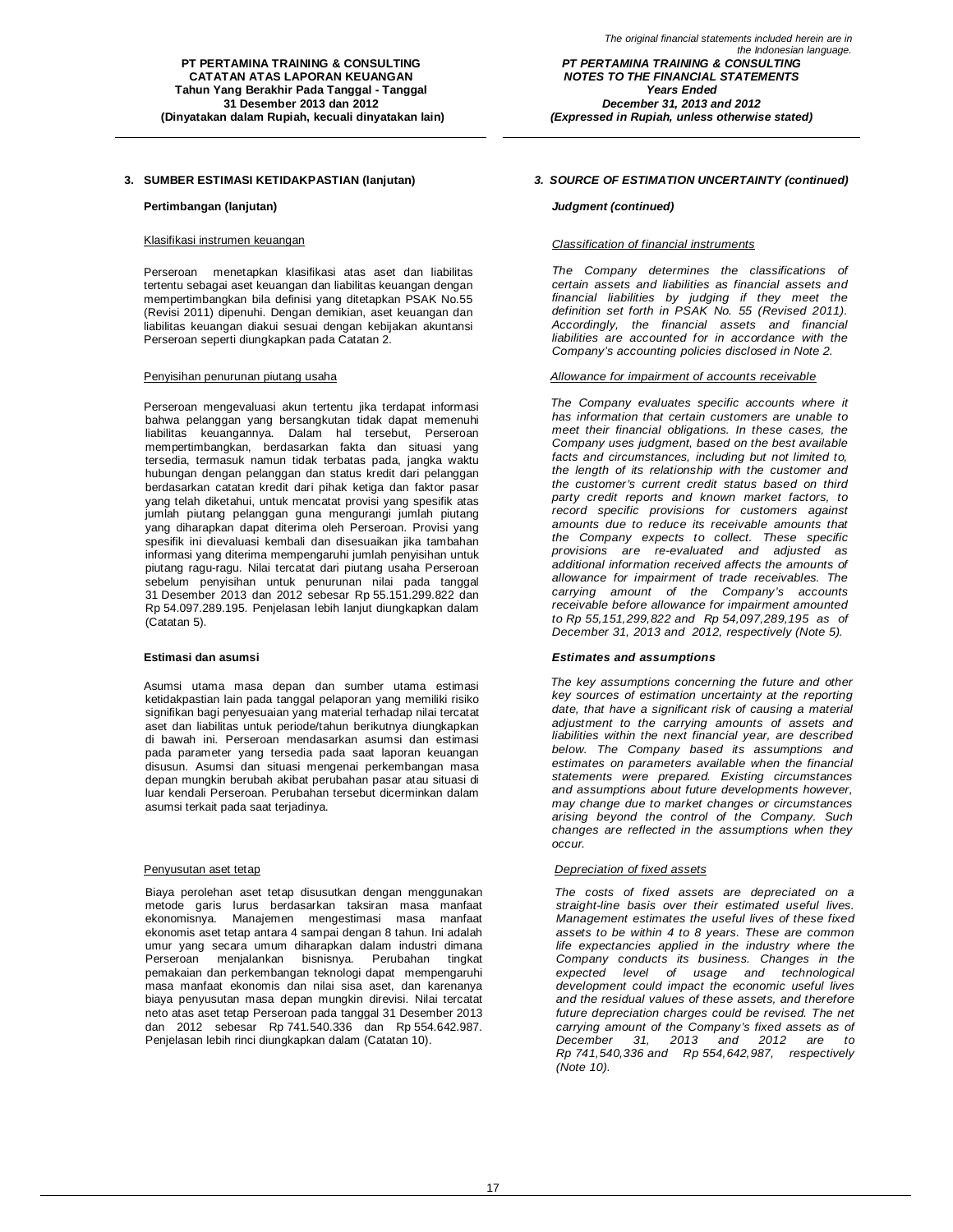Penentuan biaya pensiun dan liabilitas imbalan kerja Perseroan bergantung pada pemilihan asumsi yang digunakan oleh aktuaris idependen dalam menghitung jumlah-jumlah tersebut. Asumsi tersebut termasuk antara lain, tingkat dskonto, tingkat kenaikan gaji tahunan, tingkat pengunduran diri karyawan tahunan, tingkat cacat, umur pensiun dan tingkat kematian. Hasil aktual yang berbeda dari asumsi yang ditetapkan Perseroan diakui pada laporan laba rugi pada saat terjadinya. Meskipun Perseroan berkeyakinan bahwa asumsi tersebut adalah wajar dan sesuai, perbedaan signifikan pada hasil aktual atau perubahan signifikan dalam asumsi yang ditetapkan Perseroan dapat mempengaruhi secara material liabilitas diestimasi atas pensiun dan imbalan kerja dan beban imbalan kerja neto. Nilai tercatat atas estimasi liabilitas imbalan kerja Perseroan pada tanggal 31 Desember 2013 dan 2012 adalah sebesar Rp 12.407.938.350 dan Rp 7.764.444.383 (Catatan 16).

### Pajak penghasilan *Income tax*

Pertimbangan signifikan dilakukan dalam menentukan provisi atas pajak penghasilan badan. Terdapat transaksi dan perhitungan tertentu yang penentuan pajak akhirnya adalah tidak pasti sepanjang kegiatan usaha normal. Perseroan mengakui liabilitas atas pajak penghasilan badan berdasarkan estimasi apakah akan terdapat tambahan pajak penghasilan badan.

### **3. SUMBER ESTIMASI KETIDAKPASTIAN (lanjutan)** *3. SOURCE OF ESTIMATION UNCERTAINTY (continued)*

*(Expressed in Rupiah, unless otherwise stated)*

### **Estimasi dan asumsi (lanjutan)** *Estimates and assumptions (continued)*

#### Pensiun dan imbalan kerja *Pension and employee benefits*

*The determination of the Company's obligations and cost for pension and employee benefits liabilitiy is dependent on its selection of certain assumptions used by the independent actuaries in calculating such amounts. Those assumptions include among others, discount rates, future annual salary increase, annual employee turn-over rate, disability rate, retirement age and mortality rate. Actual results that differ from the Company's assumptions are recognized immediately in the profit or loss as and when they occurred. While the Company believes that its assumptions are reasonable and appropriate, significant differences in the Company's actual experiences or significant changes in the Company's assumptions may materially affect its estimated liabilities for pension and employee benefits and net employee benefits expense. The carrying amount of the Company's estimated liability for employee benefits as of December 31, 2013 and 2012 are Rp 12,407,938,350 and Rp 7,764,444,383, respectively (Note 16).*

*Significant judgment is involved in determining the provision for corporate income tax. There are certain transactions and computation for which the ultimate tax determination is uncertain during the ordinary course of business. The Company recognizes liabilities for expected corporate income tax issues based on estimates of whether additional corporate income tax will be due.*

### **4. KAS DAN BANK** *4. CASH ON HAND AND IN BANKS*

Akun ini terdiri dari: *This account consists of:*

|                                            | 2013           | 2012           |                                                               |
|--------------------------------------------|----------------|----------------|---------------------------------------------------------------|
| Kas                                        |                |                | Cash on hand                                                  |
| Rupiah                                     | 9.656.636      | 989.082        | Rupiah                                                        |
| Dolar AS \$ 1.729,00 pada tahun 2012       |                | 16.719.430     | Dollar US \$1,729.00 in 2012                                  |
| Jumlah kas                                 | 9.656.636      | 17.708.512     | Total cash on hand                                            |
| <b>Bank</b><br>Pihak ketiga<br>Rupiah      |                |                | <b>Cash in banks</b><br><b>Third parties</b><br><b>Rupiah</b> |
| PT Bank Central Asia Tbk                   | 76.241.941     |                | PT Bank Central Asia Tbk                                      |
|                                            | 76.241.941     |                |                                                               |
| Pihak berelasi dengan Pemerintah<br>Rupiah |                |                | Goverment related parties<br>Rupiah                           |
| PT BNI (Persero), Tbk.                     | 18.799.539.948 | 13.210.826.382 | PT Bank BNI (Persero), Tbk                                    |
| PT Bank Mandiri (Persero) Tbk              | 2.846.459.824  | 855.109.876    | PT Bank Mandiri (Persero) Tbk                                 |
| PT Bank Rakyat Indonesia Tbk               |                |                | PT Bank Rakyat Indonesia                                      |
| (Persero)                                  | 153.370.735    | 81.715.226     | (Persero)                                                     |
|                                            | 21.799.370.507 | 14.147.651.484 |                                                               |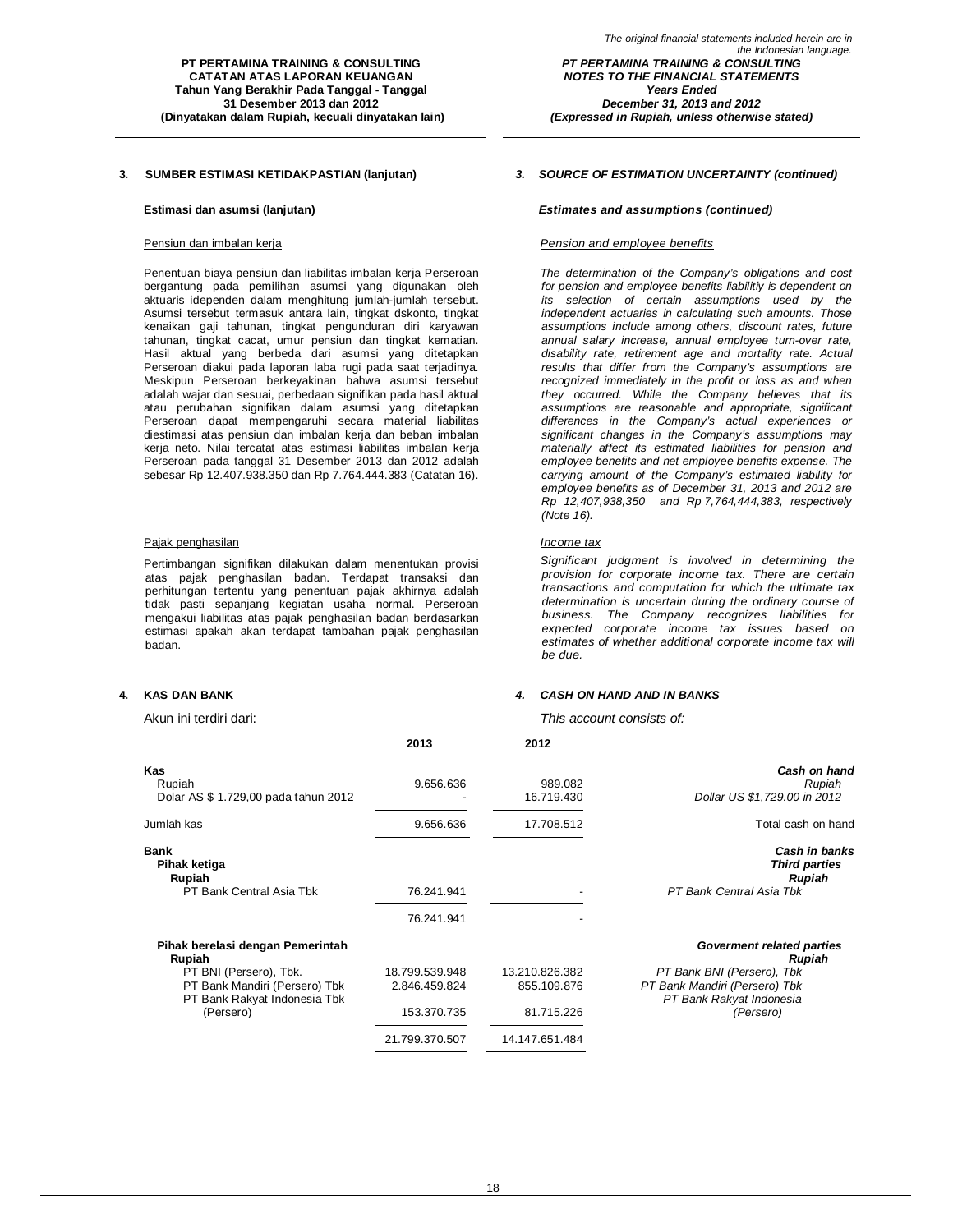### **PT PERTAMINA TRAINING & CONSULTING CATATAN ATAS LAPORAN KEUANGAN Tahun Yang Berakhir Pada Tanggal - Tanggal 31 Desember 2013 dan 2012 (Dinyatakan dalam Rupiah, kecuali dinyatakan lain)**

### *PT PERTAMINA TRAINING & CONSULTING NOTES TO THE FINANCIAL STATEMENTS Years Ended December 31, 2013 and 2012*

*(Expressed in Rupiah, unless otherwise stated)*

### **4. KAS DAN BANK (lanjutan)** *4. CASH ON HAND AND IN BANKS (continued)*

|                                                                                                         | 2013                     | 2012           |                                                                                                           |
|---------------------------------------------------------------------------------------------------------|--------------------------|----------------|-----------------------------------------------------------------------------------------------------------|
| Dolar Amerika Serikat<br>PT BNI (Persero) Tbk<br>AS\$ 50.338 pada 2013 dan<br>AS\$ 154.547,19 pada 2012 | 613.569.882              | 1.494.471.327  | <b>United States Dollar</b><br>PT BNI (Persero) Tbk<br>US\$ 50,338 in 2013 and<br>US\$ 154,547,19 in 2012 |
| Dolar Australia<br>PT Bank Mandiri (Persero) Tbk<br>AUS\$ 998,95 pada tahun 2012                        | $\overline{\phantom{a}}$ | 10.014.836     | Australian Dollar<br>PT Bank Mandiri (Persero) Tbk<br>AUS\$ 998.95 in 2012                                |
| Jumlah bank                                                                                             | 22.489.182.330           | 15.652.137.647 | Total cash in banks                                                                                       |
| Jumlah kas dan bank                                                                                     | 22.498.838.966           | 15.669.846.159 | Total cash on hand and in banks                                                                           |

#### **5. PIUTANG USAHA** *5. ACCOUNTS RECEIVABLE*

Akun ini merupakan saldo piutang yang berasal dari kegiatan usaha dan transaksi-transaksi usaha antara Perseroan dengan pihak ketiga dan pihak berelasi, dengan rincian sebagai berikut :

*Accounts receivable comes from business activities and business transactions between companies with third parties and related parties, with details as follows :*

|                                            | 2013           | 2012           |                                                           |
|--------------------------------------------|----------------|----------------|-----------------------------------------------------------|
| Pihak ketiga<br>But Star Energy Geothermal | 18.975.000     |                | <b>Third parties</b><br><b>But Star Energy Geothermal</b> |
| Lain-lain (masing-masing dibawah 10 jt)    |                | 21.068.586     | Others (each account below 10jt)                          |
| Jumlah piutang pihak ketiga                | 18.975.000     | 21.068.586     | Total third parties receivables                           |
|                                            | 2013           | 2012           |                                                           |
| Pihak berelasi (Catatan 24)                |                |                | <b>Related parties (Note 24)</b>                          |
| PT Pertamina (Persero)                     | 22.605.710.063 | 51.736.620.568 | PT Pertamina (Persero)                                    |
| PT Patra Niaga                             | 12.583.940.534 |                | PT Patra Niaga                                            |
| PT Pertamina Hulu energy                   | 7.433.181.629  | 1.645.286.550  | PT Pertamina Hulu energy                                  |
| PT Pertamina Drilling Services Indonesia   | 6.771.928.248  | 193.810.100    | PT Pertamina Drilling Services Indonesia                  |
| PT Pertamina Lubricants                    | 2.551.747.936  |                | PT Pertamina Lubricants                                   |
| PT Pertamina Gas                           | 1.562.571.337  | 500.503.391    | PT Pertamina Gas                                          |
| PT Pertamina EP                            | 909.541.394    |                | PT Pertamina EP                                           |
| PT Pertamina Geothermal Energy             | 478.070.481    |                | PT Pertamina Geothermal Energy                            |
| PT Pertamina Bina Medika                   | 229.033.200    |                | PT Pertamina Bina Medika                                  |
| PT Pertamina Transkontinental              | 6.600.000      |                | PT PertaminaTranskontinental                              |
| Sub jumlah                                 | 55.132.324.822 | 54.076.220.609 | Sub total                                                 |
| Jumlah                                     | 55.151.299.822 | 54.097.289.195 | <b>Total</b>                                              |
|                                            |                |                |                                                           |

Rincian piutang usaha berdasarkan umur piutang adalah sebagai berikut:

*The details of trade receivables based on aging schedule are as follows:*

|                                     | 2013           | 2012           |                                     |
|-------------------------------------|----------------|----------------|-------------------------------------|
| 0 sd 3 bulan                        | 53.479.416.585 | 53.909.999.094 | 0 to 3 months                       |
| 3 sd 6 bulan                        | 1.671.883.237  | 187.290.101    | 3 to 6 months                       |
| 6 sd 12 bulan<br>Lebih dari 2 tahun |                |                | 6 to 12 months<br>More than 1 years |
| Jumlah                              | 55.151.299.822 | 54.097.289.195 | <b>Total</b>                        |

Pada tanggal 31 Desember 2013 dan 2012, manajemen berkeyakinan bahwa seluruh piutang dapat tertagih sehingga manajemen tidak membentuk cadangan penyisihan penurunan nilai pada tanggal tersebut.

*As of December 31, 2013 and 2012, management believes that all accounts receivable are collectible thus, no allowance for impairment has been provided.*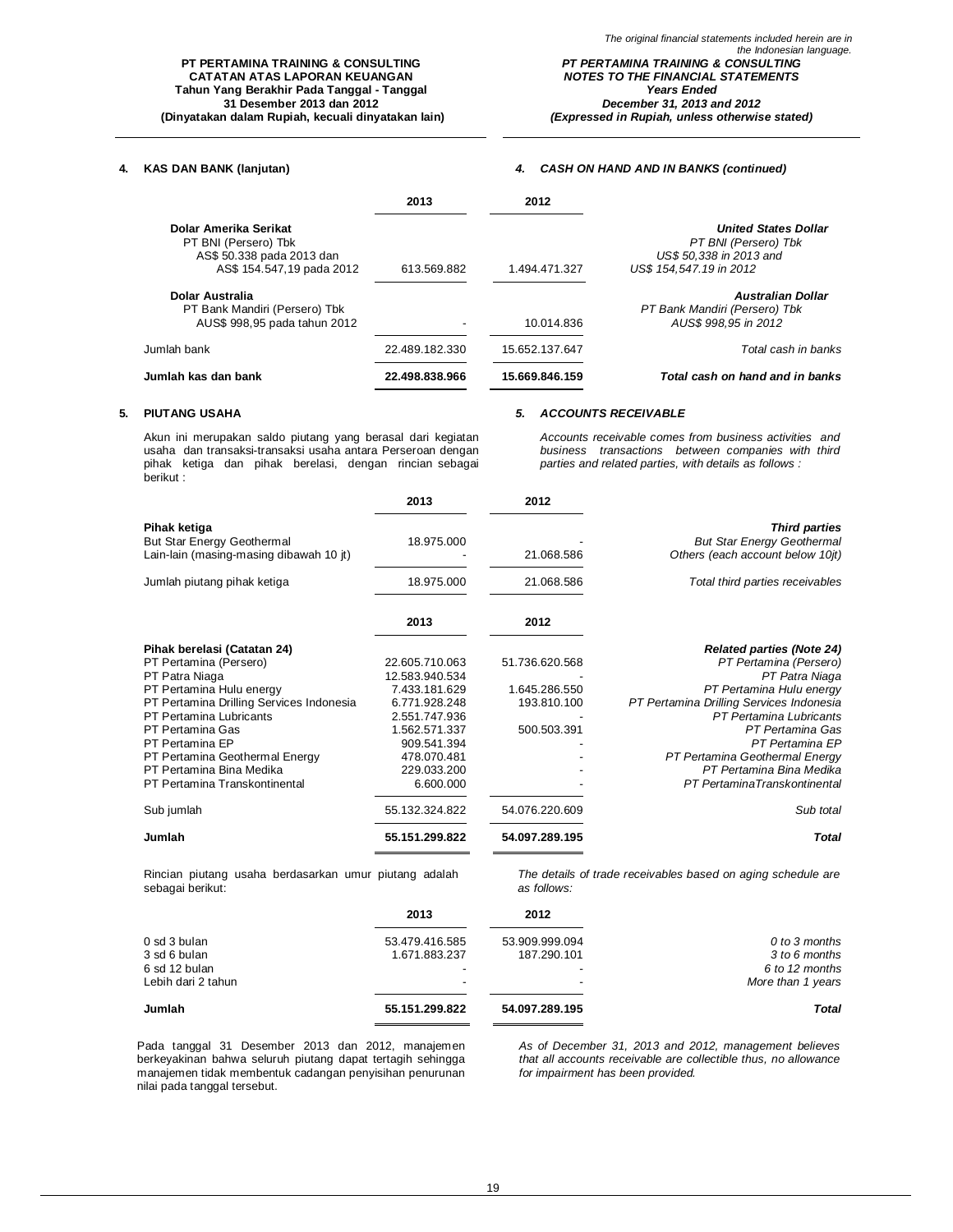### **6. PIUTANG USAHA YANG BELUM DITAGIH** *6. UNBILLED RECEIVABLES*

Piutang usaha yang belum ditagih merupakan pendapatan yang sudah terjadi dan tetapi sampai dengan akhir periode pelaporan, belum dibuat faktur ke pihak berelasi. Rincian piutang usaha yang belum ditagih pada tanggal 31 Desember 2013 dan 2012, adalah sebagai berikut:

*Unbilled receivables are revenues that have been earned but no billings have been issued yet to related parties by the end of the reporting period. Details of unbilled receivables as of December 31, 2013 and 2012 are as follows:*

|                                                 | 2013            | 2012           |                                            |
|-------------------------------------------------|-----------------|----------------|--------------------------------------------|
| Pihak berelasi (Catatan 24)<br>Rupiah           |                 |                | <b>Related parties (Note 24)</b><br>Rupiah |
| PT Pertamina (Persero)                          | 94.762.299.428  | 38.619.443.623 | PT Pertamina (Persero)                     |
| PT Pertamina Gas                                | 7.502.887.451   |                | PT Pertamina Gas                           |
| PT Pertamina Drilling Services Indonesia        | 4.607.304.308   | 711.954.000    | PT Pertamina Drilling Services Indonesia   |
| PT Indonesia Power                              | 1.120.000.000   |                | PT Indonesia Power                         |
| PT Pertamina Geothermal Energy                  | 143.175.000     | 1.026.446.046  | PT Pertamina Geothermal Energy             |
| PT Pertamina Lubricants                         | 55.083.581      |                | PT Pertamina Drilling Services Indonesia   |
| PT Pertamina EP                                 |                 | 152.276.773    | PT Pertamina EP                            |
| Sub jumlah                                      | 108.190.749.768 | 40.510.120.442 | Sub total                                  |
| Dolar Amerika Serikat<br>PT Pertamina (Persero) |                 |                | <b>US Dollar</b><br>PT Pertamina (Persero) |
| AS\$ 236.677 pada tahun 2013                    | 2.884.855.953   |                | US\$ 236,677 in 2013                       |
| Jumlah                                          | 111.075.605.721 | 40.510.120.442 | Total                                      |

### **7. PIUTANG KARYAWAN** *7. EMPLOYEE RECEIVABLES*

Akun ini merupakan pinjaman yang diberikan Perseroan kepada karyawan pada tanggal posisi laporan keuangan 31 Desember 2013 dan 2012 sebesar Rp 344.406.800 dan Rp 1.128.465.979.

### **8. UANG MUKA KERJA** *8. WORKING CASH ADVANCES*

Akun ini merupakan uang muka atas pekerjaan yang diberikan Perseroan kepada karyawan ataupun pihak ketiga, masingmasing sebagai berikut :

## *This account is consist of advances made by the Company to third parties and its employees for the services to be received with details as follows:* **2013 2012**

| Jumlah                  | 14.103.271.706           | 10.232.358.870 | Total                         |
|-------------------------|--------------------------|----------------|-------------------------------|
| Perjalanan dinas - MPS  | $\overline{\phantom{0}}$ | 954.043.064    | Man Power Supply - duty trips |
| Uang muka kerja dinas   | 812.064.666              | 420.180.325    | Agency - cash advances        |
| Uang muka kerja operasi | 13.291.207.040           | 8.858.135.481  | Operation - cash advances     |

#### **9. BIAYA DIBAYAR DIMUKA** *9. PREPAID EXPENSES*

Akun ini merupakan biaya dibayar dimuka untuk asuransi dan sewa gedung dengan rincian sebagai berikut :

*This account is consists of prepayments for insurance and office rent as follows :*

*This account is consists of loan which the Company granted to its employees which amounted to* 

*December 31, 2013 and 2012, respectively.*

*Rp 344,406,800 Rp 1,128,465,979 as of* 

|                                               | 2013                                      | 2012                         |                                             |
|-----------------------------------------------|-------------------------------------------|------------------------------|---------------------------------------------|
| Asuransi dibayar dimuka<br>Sewa gedung kantor | 2.251.673.955<br>$\overline{\phantom{a}}$ | 1.040.031.774<br>212.058.000 | Prepaid insurance<br>Office building rental |
| Jumlah                                        | 2.251.673.955                             | 1.252.089.774                | <b>Total</b>                                |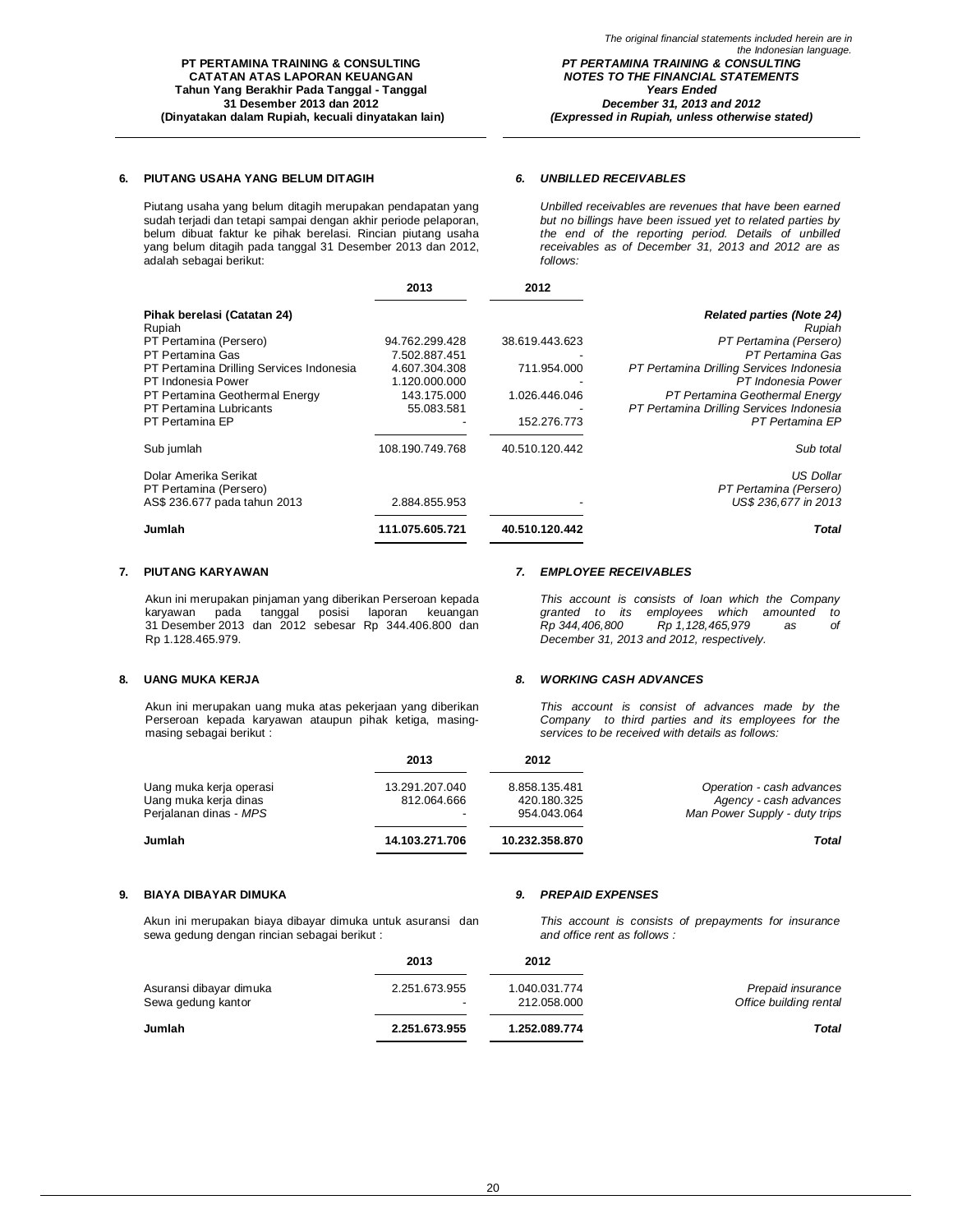### **10. ASET TETAP** *10. FIXED ASSETS*

Aset tetap terdiri dari: *Fixed assets consists of:*

|                      |                                         |                                 | 2013                             |                                                           |               |                                 |
|----------------------|-----------------------------------------|---------------------------------|----------------------------------|-----------------------------------------------------------|---------------|---------------------------------|
|                      | Saldo awal/<br><b>Beginning balance</b> | Penambahan/<br><b>Additions</b> | Pengurangan/<br><b>Disposals</b> | Reklasifikasi/<br><b>Reclassifications Ending balance</b> | Saldo akhir/  |                                 |
| Biaya perolehan      |                                         |                                 |                                  |                                                           |               | <b>Acquisition</b>              |
| Kendaraan            | 179.250.000                             | 205.701.818                     |                                  | ۰.                                                        | 384.951.818   | Vehicles                        |
| Peralatan kantor     | 1.675.068.562                           | 196.990.202                     |                                  | ٠                                                         | 1.872.058.764 | Office equipment                |
| Jumlah               | 1.854.318.562                           | 402.692.020                     |                                  | $\blacksquare$                                            | 2.257.010.582 | <b>Total</b>                    |
| Akumulasi penyusutan |                                         |                                 |                                  |                                                           |               | <b>Accumulated depreciation</b> |
| Kendaraan            | 18.049.998                              | 25.494.849                      |                                  |                                                           | 43.544.847    | Vehicles                        |
| Peralatan kantor     | 1.281.625.579                           | 190.299.820                     |                                  | ۰                                                         | 1.471.925.399 | Office equipment                |
| Jumlah               | 1.299.675.577                           | 215.794.669                     |                                  | $\blacksquare$                                            | 1.515.470.246 | Total                           |
| Nilai buku           | 554.642.987                             |                                 |                                  |                                                           | 741.540.336   | <b>Net book value</b>           |

## **2012 Saldo awal/ Penambahan/ Pengurangan/ Reklasifikasi/ Saldo akhir/** *Beginning balance Additions Disposals Reclassifications Ending balance* **Biaya Perolehan** *Acquisition* Kendaraan 12.850.000 166.400.000 *- -* 179.250.000 *Vehicles*  Peralatan kantor 1.523.858.290 151.210.272 - - 1.675.068.562 *Office equipment* **Jumlah biaya perolehan 1.536.708.290 317.610.272 - - 1.854.318.562 Total Akumulasi penyusutan** *Accumulated depreciation* Kendaraan 12.582.290 5.467.708 - - 18.049.998 *Vehicles*  Peralatan kantor 787.820.365 493.805.214 - - 1.281.625.579 *Office equipment* **Jumlah 800.402.655 499.272.922 - - 1.299.675.577** *Total* **Nilai buku 736.305.636 554.642.987** *Net book value*

Aset tetap telah diasuransikan terhadap risiko lainnya berdasarkan suatu paket polis dengan nilai pertanggungan sebesar Rp 254.100.000 pada tanggal 31 Desember 2013, dan manajemen berpendapat bahwa nilai pertanggungan tersebut cukup untuk menutup kerugian atas aset tetap yang dipertanggungkan.

Manajemen telah mereview aset tetap pada tanggal laporan keuangan tahun 2013 dan 2012, tidak ada indikasi penurunan nilai aset tetap pada tanggal laporan keuangan.

#### **11. DEPOSITO YANG DIBATASI PENGGUNAANNYA** *11. RESTRICTED TIME DEPOSITS*

Ini merupakan deposito yang ditempatkan oleh Perseroan di PT Bank Mandiri (Persero) Tbk dan PT Bank BNI (Persero) Tbk yang digunakan sebagai jaminan untuk jaminan pelaksanaan proyek PT Pertamina (Persero).

*Fixed assets are covered by insurance against losses other risks under blanket policies amounting to Rp 254,100,000 as of December 31, 2013, which, in managements opinion, is adequate to cover possible losses arising from such risks.*

*Based on the review of the management of the fixed assets as of December 31, 2013 and 2012, there was no indication of impairment and believes that the carrying value of the assets are recoverable.*

*This account represents deposits placed by the Company in PT Bank Mandiri (Persero) Tbk and PT Bank BNI (Persero) Tbk, which are used as collateral to guarantee the projects PT Pertamina (Persero) with details as follows:*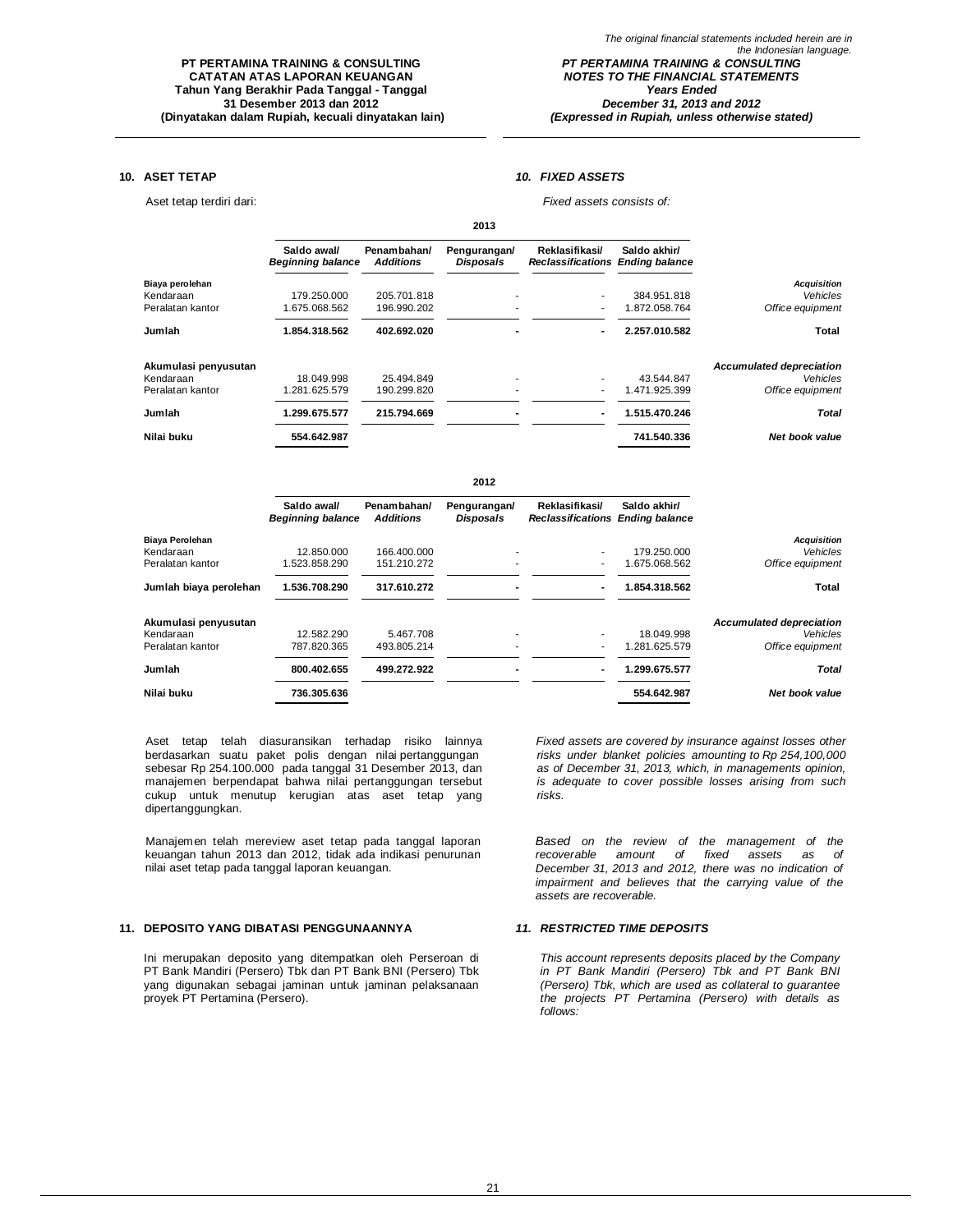### **11. DEPOSITO YANG DIBATASI PENGGUNAANNYA (lanjutan)** *11. RESTRICTED TIME DEPOSITS (continued)*

|                                                        | 2013               | 2012                         |                                                            |
|--------------------------------------------------------|--------------------|------------------------------|------------------------------------------------------------|
| Berelasi dengan pemerintah (Catatan 24)<br>Rupiah      |                    |                              | Government related parties (Note 24)<br><b>Rupiah</b>      |
| PT Bank Mandiri (Persero) Tbk<br>PT BNI (Persero) Tbk. | 2.256.469.297<br>۰ | 1.563.600.900<br>344.500.000 | PT Bank Mandiri (Persero) Tbk<br>PT Bank BNI (Persero) Tbk |
| Jumlah                                                 | 2.256.469.297      | 1.908.100.900                | Total                                                      |

Suku bunga tahunan deposito berjangka adalah sebagai berikut: *Annual interest rates of time deposits are as* 

*follows:*

| Rupiah<br><b>United States Dollar</b> |
|---------------------------------------|
|                                       |

#### **12. PINJAMAN JANGKA PENDEK** *12. SHORT TERM LOANS*

| Akun ini terdiri dari:                                   |                |               | This account consists of the following:                     |
|----------------------------------------------------------|----------------|---------------|-------------------------------------------------------------|
|                                                          | 2013           | 2012          |                                                             |
| Pihak ketiga<br>PT Bank BNI (Persero) Tbk                | 33.000.000.000 |               | <b>Third Party</b><br>PT Bank BNI (Persero) Tbk             |
| Pihak berelasi (Catatan 24)<br>PT Pertamina Dana Ventura | 50.000.000.000 | 8.000.000.000 | <b>Related party (Note 24)</b><br>PT Pertamina Dana Ventura |
| Jumlah                                                   | 83.000.000.000 | 8.000.000.000 | <b>Total</b>                                                |

#### **PT Pertamina Dana Ventura** *PT Pertamina Dana Ventura*

Pinjaman modal kerja yang diperoleh Perseroan dari PT Pertamina Dana Ventura berdasarkan Surat Penawaran Putusan Pembiayaan No. 654/PDV/DIRUT/2013, merupakan fasilitas kredit revolving dengan jumlah maksimum sebesar Rp 50.000.000.000 dan dikenakan bunga sebesar 13,5% per tahun. Pinjaman bertujuan untuk pengadaan Tenaga Kerja di lingkungan Pertamina.

### **PT Bank BNI (Persero) Tbk** *PT Bank BNI (Persero) Tbk*

Berdasarkan Surat Putusan Kredit No. BIN/2.1./264/R tanggal 24 April 2013, PT Bank Negara Indonesia (Persero) Tbk (BNI) menyetujui untuk menerima fasilitas kredit modal kerja dengan jumlah maksimum Rp 40.000.000.000, dengan syarat bahwa BNI melakukan penelaahan terhadap pola restrukturisasi termasuk liabilitas penurunan plafon fasilitas kredit tersebut. Restrukturisasi tersebut telah diaktakan dengan akta Notaris M. Kholid Artha, SH, No. 284 dan 285, tanggal 20 Juni 2013. Pinjaman ini bersifat *plafond/revolving*. Fasilitas tersebut memiliki suku bunga pinjaman sebesar 9,75% per tahun.

Berdasarkan perjanjian kredit dengan PT Bank Negara Indonesia (Persero) Tbk (BNI), Perseroan tidak diperbolehkan untuk melakukan hal-hal berikut ini tanpa memperoleh persetujuan tertulis dari bank sebagai berikut:

- a. Melakukan tindakan merger, akuisisi dan penjualan aset Perseroan.
- b. Mengajukan permohonan pailit kepada Pengadilan Niaga untuk menyatakan pailit.

*The working capital loan obtained by the Company from PT Pertamina Dana Ventura based on the Offering Letter No. 654/PDV/DIRUT/2013, represents a revolving loan facility with a maximum limit amounting to Rp 50,000,0000,000 and bears interest at 13.5% per annum.The loan aims to supply Man Power Supply in Pertamina environment .*

*Based on Decision Letter No.* BIN/2.1./264/R *dated April 24, 2013, PT Bank Negara Indonesia (Persero) Tbk (BNI) agreed to grant working capital facility to the Company with maximum amount of Rp 40,000,000,000, subject to a review of the restructuring terms, including the decrease in the maximum amount of the facility. The decision letter has been notarized through Notarial Deeds No, 284 and No. 285 dated June 20, 2013 of M.Kholid Artha, SH. These facilities are revolving. The facility bears annual interest at 9.75%.*

*Based on the loan agreement with* PT Bank Negara Indonesia (Persero) Tbk (BNI)*, the Company shall not perform the following without the prior written approval from the Bank:*

- *a. Merger or consolidation with other Company.*
- *b. File for bankruptcy in Trade Court (Pengadilan Niaga).*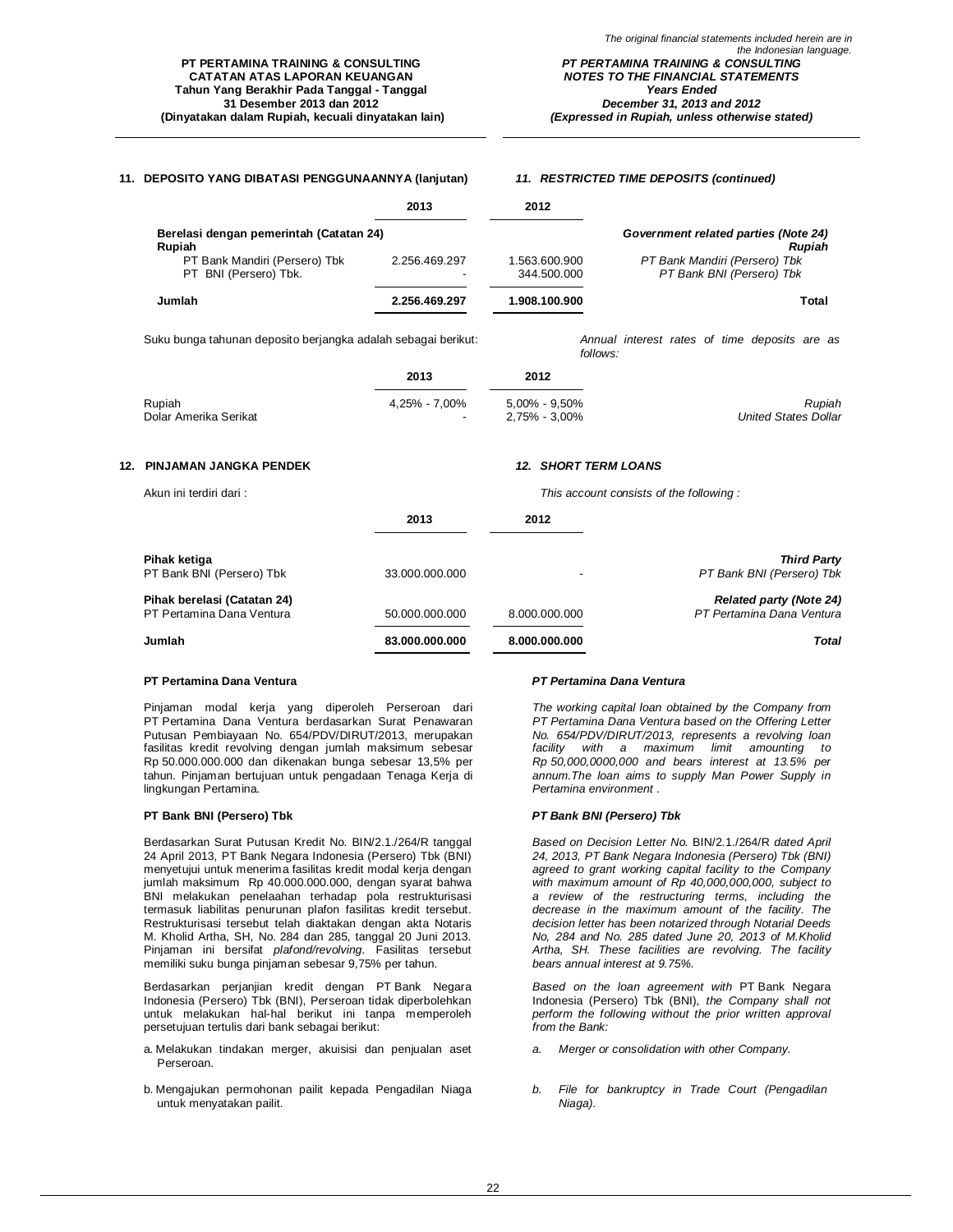### **12. PINJAMAN JANGKA PENDEK (lanjutan)** *12. SHORT TERM LOANS (continued)*

- c. Melakukan penyertaan modal atau pengambilalihan saham pada Perseroan lain.
- d. Melakukan perubahan anggaran dasar atau mengubah susunan pengurus atau pemegang saham.
- e. Mengikatkan diri sebagai penjamin terhadap pihak lain dan atau menjaminkan kekayaan Perseroan kepada pihak lain.

- *c. Investment or acquisition of shares in other companies.*
- *d. Change the articles of association or changes in the Company's boards of commissioners and directors or shareholders'.*
- *e. Act as guarantor or pledge the Company's assets to another party.*

### **13. UTANG USAHA** *13. ACCOUNTS PAYABLE*

Akun ini terdiri dari: *This account consists of:*

|                                           | 2013          | 2012           |                                          |
|-------------------------------------------|---------------|----------------|------------------------------------------|
| Pihak ketiga                              |               |                | <b>Third parties</b>                     |
| Rupiah                                    |               |                | Rupiah                                   |
| Koperasi Wanita Patra                     | 992.696.326   | 472.245.773    | Koperasi Wanita Patra                    |
| PT Surya Serba Mulia                      | 465.762.000   |                | PT Surva Serba Mulia                     |
| PT Lestari Sentosa                        | 461.998.250   |                | PT Lestari Sentosa                       |
| PT Sekarmira Telaga Yatra                 | 186.140.625   | 126.000.000    | PT Sekarmira Telaga Yatra                |
| CV Wisnu Jaya                             | 47.706.750    |                | CV Wisnu Jaya                            |
| PT Wahana Cipta Imaji                     | 12.573.750    |                | PT Wahana Cipta Imaji                    |
| PT Berlian Entertainment Indonesia        |               | 5.252.408.854  | PT Berlian Entertainment Indonesia       |
| PT Dua Mitra Satu Atap Abadi              |               | 5.252.039.139  | PT Dua Mitra Satu Atap Abadi             |
| PT Pactoconvex Niagatama                  |               | 3.590.261.950  | PT Pactoconvex Niagatama                 |
| PT Swara Gangsing                         |               | 2.918.002.205  | PT Swara Gangsing                        |
| PT Dyandra Communication                  |               | 2.625.480.000  | PT Dyandra Communication                 |
| PT Vidya Citrapradhana                    |               | 2.468.279.000  | PT Vidya Citrapradhana                   |
| PT Sri Rejeki Isman (Sritex)              |               | 1.352.300.000  | PT Sri Rejeki Isman (Sritex)             |
| PT Talenta Insonia                        |               | 809.853.000    | PT Talenta Insonia                       |
| PT Herlisti Asam Abadi                    |               | 764.853.100    | PT H erlisti Asam Abadi                  |
| PT Pertamina Traini QQ AJMI               |               | 596.548.700    | PT Pertamina Traini QQ AJMI              |
| CV Dharma Safety Drive                    |               | 327.750.000    | CV Dharma Safety Drive                   |
| PT Ahlindo Konsulasri Utama               |               | 314.600.000    | PT Ahlindo Konsulasri Utama              |
| Parsaulian Ishaya Siregar                 |               | 276.438.000    | Parsaulian Ishaya Siregar                |
| CV Ahli Duta Sarana                       |               | 220.000.000    | CV Ahli Duta Sarana                      |
| PT Duta Multikarya Sumberdaya             |               | 121.000.000    | PT Duta Multikarya Sumberdaya            |
| PT Dynamo 6,5 & Aktivasi                  |               |                | PT Dynamo 6.5 & Aktivasi                 |
| PT Triandra Indo Utama                    |               |                | PT Triandra Indo Utama                   |
| <b>CV Anugrah Diestony</b>                |               |                | <b>CV Anugrah Diestony</b>               |
| Lainnya (masing-masing dibawah Rp 100 it) | 472.909.521   | 2.688.936.164  | Others (each below Rp 100 million)       |
|                                           |               |                |                                          |
| Sub jumlah                                | 2.639.787.222 | 30.176.995.885 | Sub total                                |
| Dollar Amerika                            |               |                | <b>United States Dollar</b>              |
| Sanyo Engineering Co., Ltd AS\$ 72.000    |               |                | Sanyo Engineering Co., Ltd USD 72,000    |
| Pada tahun 2013                           | 877.608.000   |                | in 2013                                  |
|                                           |               |                |                                          |
| Jumlah utang usaha pihak ketiga           | 3.517.395.222 | 30.176.995.885 | Total accounts payable - third parties   |
|                                           |               |                |                                          |
| Pihak berelasi (Catatan 24)               |               |                | <b>Related parties (Note 24)</b>         |
| PT Patra Jasa                             | 223.119.990   | 1.228.150      | PT Patra Jasa                            |
| Rumah Sakit Pertamina Jaya                | 199.555.538   |                | Rumah Sakit Pertamina Jaya               |
| Rumah Sakit Pertamina Plaiu               | 72.192.000    |                | Rumah Sakit Pertamina Plaiu              |
| Rumah Sakit Pusat Pertamina               | 37.280.256    |                | Rumah Sakit Pusat Pertamina              |
| PT Pertamina Bina Medika                  |               | 20.606.536     | PT Pertamina Bina Medika                 |
| Jumlah utang usaha pihak berelasi         | 532.147.784   | 21.834.686     | Total accounts payable - related parties |
| Jumlah                                    | 4.049.543.006 | 30.198.830.571 | Total                                    |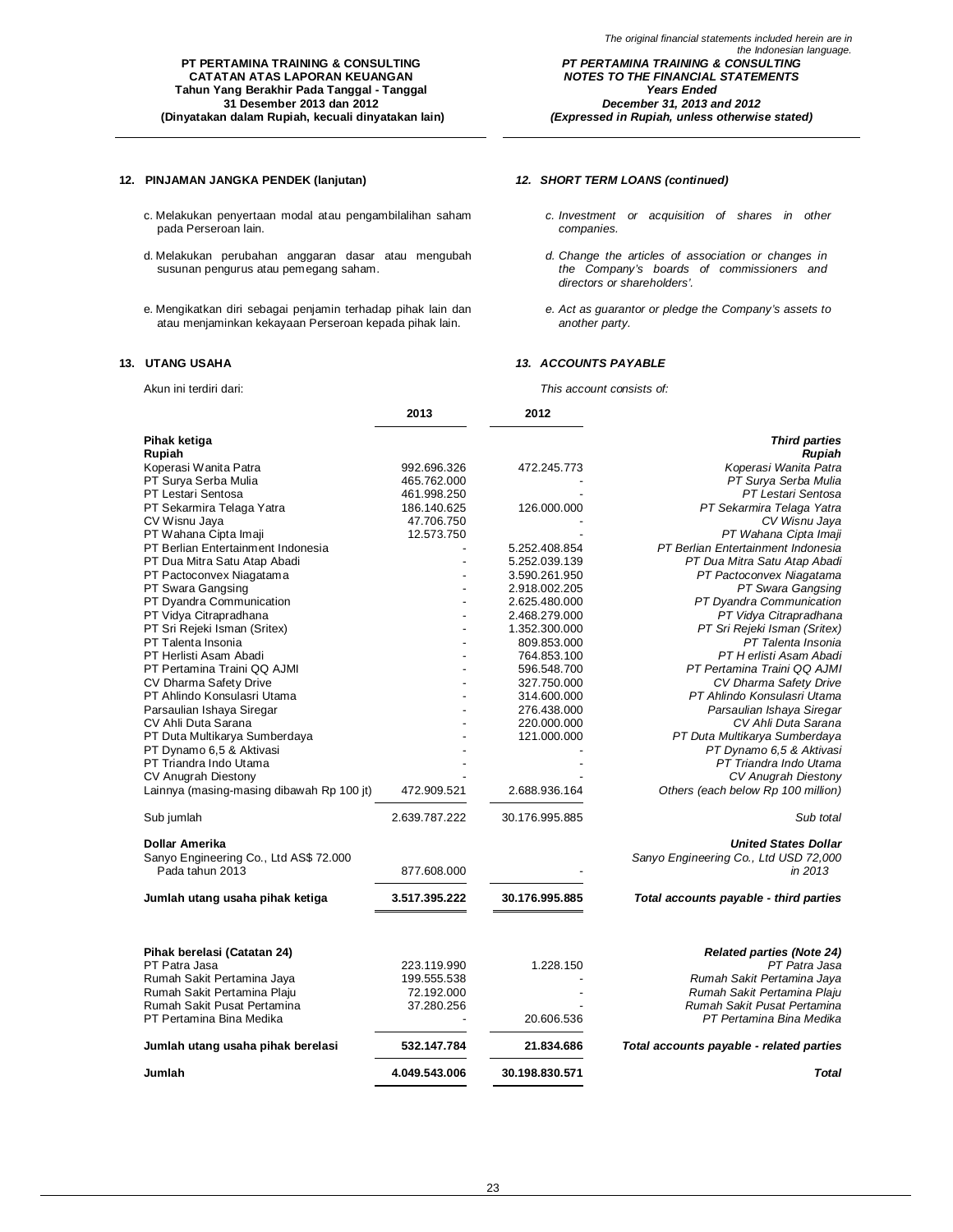*(Expressed in Rupiah, unless otherwise stated)*

### **14. BIAYA YANG MASIH HARUS DIBAYAR** *14. ACCRUED EXPENSES*

Akun ini terdiri dari : *This account consists of the following:*

|                              | 2013          | 2012                     |                              |
|------------------------------|---------------|--------------------------|------------------------------|
| Bunga pinjaman               |               |                          | Interests on loans           |
| PT Bank Negara Indonesia Tbk | 1.765.923.348 | $\overline{\phantom{a}}$ | PT Bank Negara Indonesia Tbk |
| PT Pertamina Dana Ventura    | 460.792.454   |                          | PT Pertamina Dana Ventura    |
| Jamsostek                    |               | 1.633.778.467            | Jamsostek                    |
| Operasional lainnya          | 818.446.581   | 867.418.228              | Other operationals           |
| Jumlah                       | 3.045.162.383 | 2.501.196.695            | Total                        |

Akun ini merupakan saldo utang dividen kepada para pemegang saham.

### **15. UTANG DIVIDEN** *15. DIVIDENDS PAYABLE*

*This account consists of dividends due to shareholders with details as follows.*

|                                                                  | 2013                          | 2012                         |                                                                  |
|------------------------------------------------------------------|-------------------------------|------------------------------|------------------------------------------------------------------|
| PT Pertamina (Persero) 91,00%<br>PT Pertamina Dana Ventura 9.00% | 11.667.274.826<br>410.398.080 | 7.517.694.238<br>743.508.221 | PT Pertamina (Persero) 91,00%<br>PT Pertamina Dana Ventura 9.00% |
| Jumlah                                                           | 12.077.672.906                | 8.261.202.459                | Total                                                            |

Perubahan utang dividen adalah sebagai berikut : *Moveme*

*nt of dividends payable is as follows:*

|                              | Utang Dividen/<br><b>Dividends Payable</b> |                             |
|------------------------------|--------------------------------------------|-----------------------------|
| PT Pertamina Persero         |                                            | PT Pertamina Persero        |
| Pembagian Dividen 2011       | 7.517.694.238                              | 2011 Dividends declared     |
| Pembagian Dividen 2012       | 4.149.580.588                              | 2012 Dividends declared     |
| Saldo Akhir 31 Desember 2013 | 11.667.274.826                             | <b>Ending Balance, 2013</b> |
| PT Pertamina Dana Ventura    |                                            | PT Pertamina Dana Ventura   |
| Pembagian Dividen 2011       | 743.508.221                                | 2011 Dividends declared     |
| Pembagian Dividen 2012       | 410.398.080                                | 2012 Dividends declared     |
| Pembayaran Dividen 2011      | (743.508.221)                              | 2011 Dividends Paid         |
| Saldo Akhir 31 Desember 2013 | 410.398.080                                | <b>Ending Balance, 2013</b> |

### **Dividen Tahun 2012** *Dividends Year 2012*

Berdasarkan (Rapat Umum Pemegang Saham) RUPS yang telah diaktakan No.35 Tangga 14 Maret 2013 dari Notaris Yulkhaizar Pahun SH, menyatakan keputusan persetujuan usulan penetapan penggunaan laba Perseroan untuk tahun buku 2012. Pemegang saham memutuskan menyetujui pembagian laba bersih Perseroan tahun 2012 sebagai dividen ke pemegang saham sebesar 20% atau Rp. 4.559.978.666.

#### **Dividen Tahun 2011** *Dividends Year 2011*

Berdasarkan (Rapat Umum Pemegang Saham) RUPS yang telah diaktakan No.59 Tanggal 31 Mei 2012 dari Notaris Drs. Andy A. Agus, SH menyatakan keputusan persetujuan usulan penetapan penggunaan laba Perseroan untuk tahun buku 2011. Pemegang saham memutuskan menyetujui pembagian Laba bersih Perseroan tahun 2011 sebagai dividen ke pemegang saham sebesar 40% atau Rp. 8.261.202.459.

*Based on General Shareholders Meeting (AGM) which is covered by Notarial No. 35 dated March 14, 2013 of Yulkhaizar Pahun SH, the proposed usage of the Company's earnings in 2012 fiscal year was approved. The shareholders approved the declaration of dividends amounting to Rp 4,559,978,668 or 20% of the 2012 net income of the Company.*

*Based on General Shareholders Meeting (AGM) which is covered by Notarial No. 59 dated May 31, 2012 of Drs. Andy A. Agus, SH, the proposed usage of the Company's earnings in 2011 fiscal year was approved. The shareholders approved the declaration of dividends amounting to Rp 8,261,202,459 or 40% of the 2011 net income of the Company.*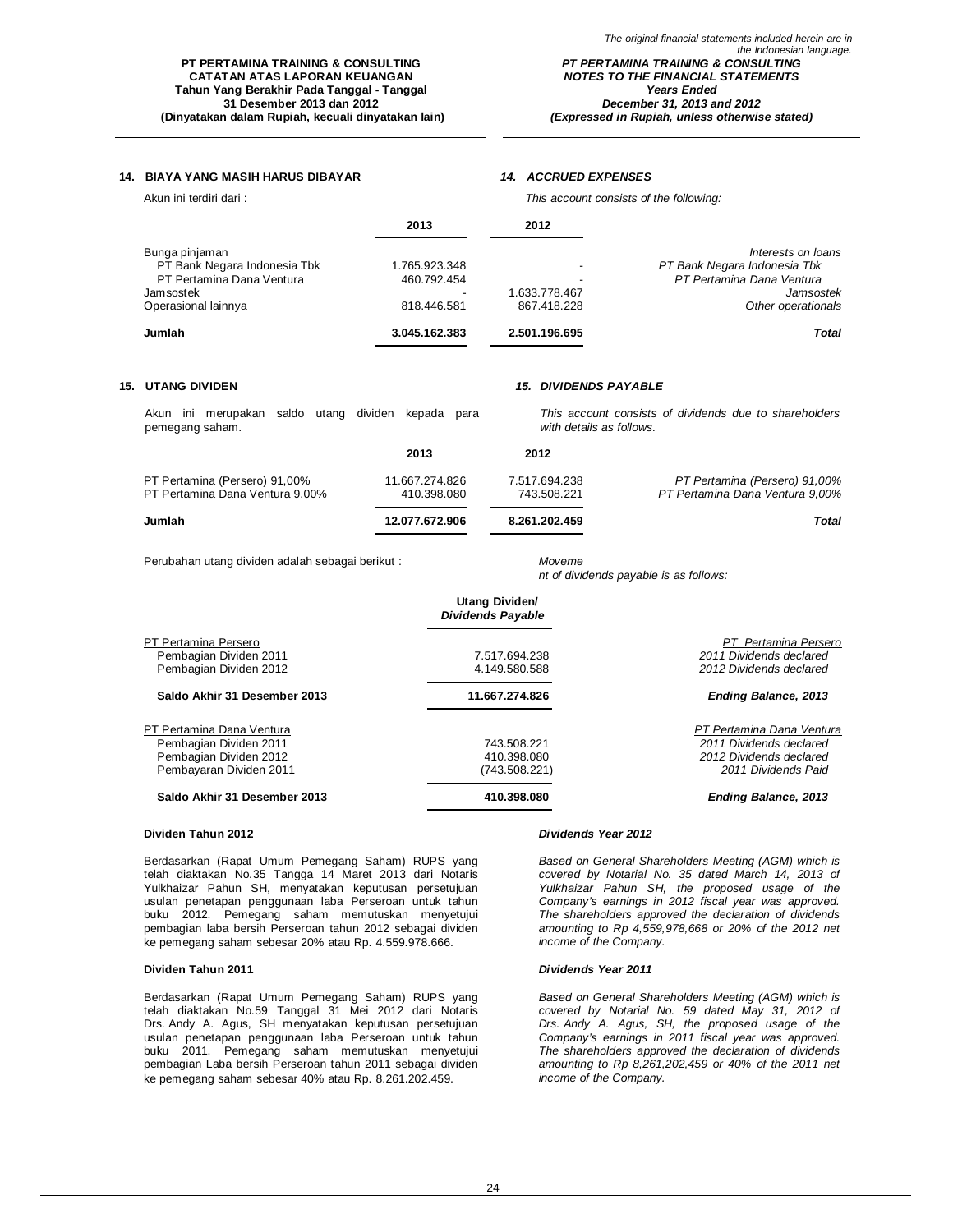### **16. LIABILITAS IMBALAN PASCA KERJA** *16. EMPLOYEE BENEFITS LIABILITY*

Perseroan memberikan imbalan kerja yang belum didanai untuk karyawan sesuai dengan Undang-undang Ketenagakerjaan No. 13/2003 tanggal 25 Maret 2003.

Tabel berikut ini merangkum komponen-komponen atas beban imbalan kerja bersih yang diakui dalam laporan laba rugi komprehensif dan jumlah yang disajikan dalam laporan posisi keuangan sebagai liabilitas imbalan kerja berdasarkan penilaian aktuaria yang dilakukan oleh aktuaris independen, Prima Aktuaria dengan menggunakan metode *"Projected Unit Credit"* sesuai dengan laporan tanggal 12 Desember 2013 untuk tahun 2013 dan 3 Januari 2013 untuk tahun 2012.

a. Jumlah manfaat karyawan yang diakui dalam laporan posisi keuangan ditentukan sebagai berikut:

*The Company provides employment benefits for its qualifying employees in accordance with Labor Law No. 13/2003 dated March 25, 2003.*

*The following tables summarize the components of employee benefits expense recognized in the profit of loss and the amounts recognized in the statements of financial position as employee benefits liability as determined by an independent actuary, Prima Actuaria, using the "Projected Unit Credit" method , in its report dated December 12, 2013 for 2013 and January 3, 2013 for 2012.*

*a. The amounts of employee benefits recognized in the statements of financial position as detetermined, are as follows:*

|                                                                  | 2013                             | 2012                             |                                                          |
|------------------------------------------------------------------|----------------------------------|----------------------------------|----------------------------------------------------------|
| Nilai kini liabilitas<br>Keuntungan (kerugian)                   | 13.754.787.948                   | 10.327.287.274                   | Present value of obligation<br>Unrecognized              |
| aktuarial yang belum diakui<br>Biaya jasa lalu yang belum diakui | 3.143.843.809<br>(4.490.693.407) | 2.383.844.997<br>(4.946.687.888) | actuarial gains (loss)<br>Unrecognized past service cost |
| Liabilitas yang diakui<br>oleh Perseroan                         | 12.407.938.350                   | 7.764.444.383                    | <b>Liability recognized</b><br>by the Company            |

b. Mutasi nilai kini kewajiban adalah sebagai berikut: *b. The movement of present value of obligation is as follows:*

|                               | 2013            | 2012           |                                           |
|-------------------------------|-----------------|----------------|-------------------------------------------|
| Saldo awal tahun              | 10.327.287.274  | 8.112.948.041  | At the beginning of the year              |
| Biaya jasa kini               | 4.508.144.515   | 4.850.250.978  | Current service cost                      |
| Biaya bunga                   | 620.374.896     | 554.495.032    | Interest cost                             |
| Imbalan yang dibayarkan       | (687.182.626)   | (171.543.114)  | <b>Benefits paid</b>                      |
| Efek kurtailmen<br>keuntungan |                 | (250.028.356)  | <b>Curtailment effect</b><br>Current year |
| tahun berjalan                | (1.013.836.111) | (59.063.894)   | actuarial gains                           |
| Saldo akhir tahun             | 13.754.787.948  | 10.327.287.274 | At the end of the year                    |

c. Beban manfaat karyawan yang diakui dalam laporan laba rugi adalah sebagai berikut:

*c. Employee benefits expense recognized in the profit or loss are as follows:*

|                             | 2013          | 2012          |                                     |
|-----------------------------|---------------|---------------|-------------------------------------|
| Biaya jasa kini             | 4.508.144.515 | 4.850.250.978 | Current service cost                |
| Biaya bunga                 | 620.374.896   | 554.495.032   | Interest cost                       |
| Kerugiaan (keuntungan)      |               |               |                                     |
| aktuarial yang belum diakui | (112.020.035) | 14.699.841    | Unrecognized actuarial loss (gains) |
| Biaya jasa lalu             | 455.994.481   | 191.266.284   | Past service cost                   |
| Imbalan kerja               | 5.472.493.857 | 5.610.712.135 | <b>Employee benefits</b>            |
|                             |               |               |                                     |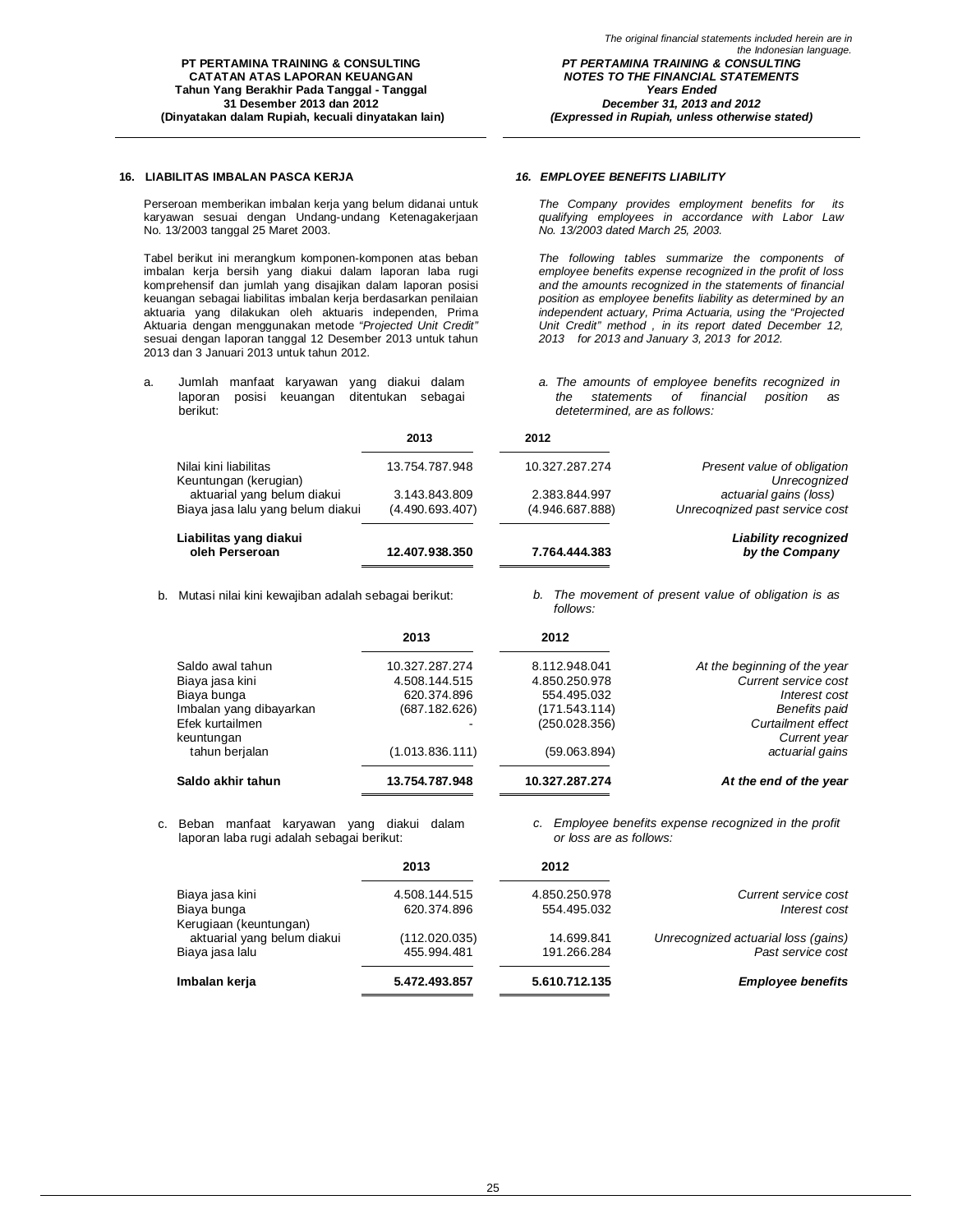d. Rekonsiliasi atas perubahan liabilitas bersih selama tahun

### **16. LIABILITAS IMBALAN PASCA KERJA (lanjutan)** *16. EMPLOYEE BENEFITS LIABILITY (continued)*

berjalan adalah sebagai berikut:

*d. Reconciliation of changes in net liability in the current year are as follows:*

|                                                      | 2013                           | 2012                           |                                                                    |
|------------------------------------------------------|--------------------------------|--------------------------------|--------------------------------------------------------------------|
| Saldo awal tahun<br>Beban (pendapatan) imbalan kerja | 7.764.444.383                  | 2.669.597.711                  | At the beginning of the year<br>Employee benefits expense (income) |
| selama tahun berjalan<br>Imbalan yang dibayarkan     | 5.472.493.857<br>(828.999.890) | 5.610.712.135<br>(514.865.463) | during the year<br><b>Benefits paid</b>                            |
| Saldo akhir tahun                                    | 12.407.938.350                 | 7.764.444.383                  | At the end of the year                                             |

e. Asumsi utama yang digunakan oleh aktuaris tahun 2013 dan 2012 adalah sebagai berikut :

*e. The key assumptions used by the actuary in 2013 and 2012 are as follows:*

|                                 | 2013               | 2012               |                              |
|---------------------------------|--------------------|--------------------|------------------------------|
| Tingkat diskonto                | 8.940%             | 6.15%              | Discount rate                |
| Tingkat kenaikan gaji per tahun | 5%                 | 5%                 | Annual salary increase       |
| Tingkat mortalita               | TMI - 2011         | TMI - 1999         | Mortality rate               |
| Usia pensiun normal             | 56                 | 56                 | Unrecognized actuarial gains |
| Tingkat cacat                   | 5% dari TMI - 2011 | 5% dari TMI - 1999 | Mortality level              |

f. Jumlah untuk tahun berjalan dan empat tahun sebelumnya adalah sebagai berikut:

*f. Amounts for the current and previous four annual periods are as follows:*

|                                                                       | 2013                | 2012           | 2011          | 2010          | 2009        |                                                                                |
|-----------------------------------------------------------------------|---------------------|----------------|---------------|---------------|-------------|--------------------------------------------------------------------------------|
| Nilai kini liabilitas<br>imbalan kerja<br>Nilai wajar<br>aset program | 13.754.787.948<br>۰ | 10.327.287.274 | 8.112.948.041 | 1.221.411.515 | 872.319.483 | Present value of defined<br>benefit obligation<br>Fair value of<br>plan assets |
| Defisit                                                               | 13.754.787.948      | 10.327.287.274 | 8.112.948.041 | 1.221.411.515 | 872.319.483 | Deficit                                                                        |
| Pengalaman<br>penyesuaian Program<br>imbalan pasti                    | (872.018.847)       | (2.425.512.95) | 27.170.695    | 14.497.266    |             | <b>Experienced adjustment</b><br>on plan liabilities                           |

Di dalam melakukan pembayaran manfaat UU Ketenagakerjaan No. 13 Tahun 2003, Perseroan memperhitungkan manfaat pensiun (hak karyawan) melalui Program Asuransi dari PT Asuransi Jiwa Tugu Mandiri, berdasarkan Perjanjian Kerjasama tentang Pengelolaan Program Asuransi *Saving Plan* Nomor P-0204/AJTM/DIR/1213.

Nilai aset program di tahun 2013 sebesar Rp 1.568.004.174. sedangkan nilai liabilitas imbalan paska kerja di tahun 2013 sebesar Rp 12.407.938.350 sesuai dengan nilai Aktuaria.

Perseroan memberikan kontribusi program asuransi *saving plan* yang dikelola oleh PT Asuransi Jiwa Tugu Mandiri*.*  Polis asuransi ini bukan merupakan polis asuransi yang memenuhi syarat berdasarkan PSAK Nomor 24 (Revisi 2010), dan dapat dipastikan bahwa PT Asuransi Jiwa Tugu Mandiri akan mengganti sebagian atau seluruh pengeluaran yang diperlukan untuk menyelesaikan kewajiban imbalan pasti. Hak penggantian ini diakui sebagai "Aset tidak lancar lainnya dan tidak dikurangi dengan kewajiban imbalan kerja.

*In accordance with Labor Law No. 13 Year 2003, the Company calculates its pension benefits, through insurance program with PT Asuransi Jiwa Tugu Mandiri, which is based on insurance savings plan management P-0204/AJTM/DIR/1213.*

*Asset value program in 2013 amounted to Rp 1,568,004.174.while Post-Employment Benefits Liability Value in 2013 amounted to Rp 12,407,938,350 as computed by the Actuary.*

*The Company contributes to an insurance policy with PT Asuransi Jiwa Tugu Mandiri. This insurance policy is not a qualifying insurance policy based on PSAK No. 24 (Revised 2010), and it is virtually certain that PT Asuransi Jiwa Tugu Mandiri will reimburse some or all of the expenditure required to settle the defined benefit obligation. This right of reimbursement is recognized as "Other non current asset", and was not deducted against employee benefits liability.*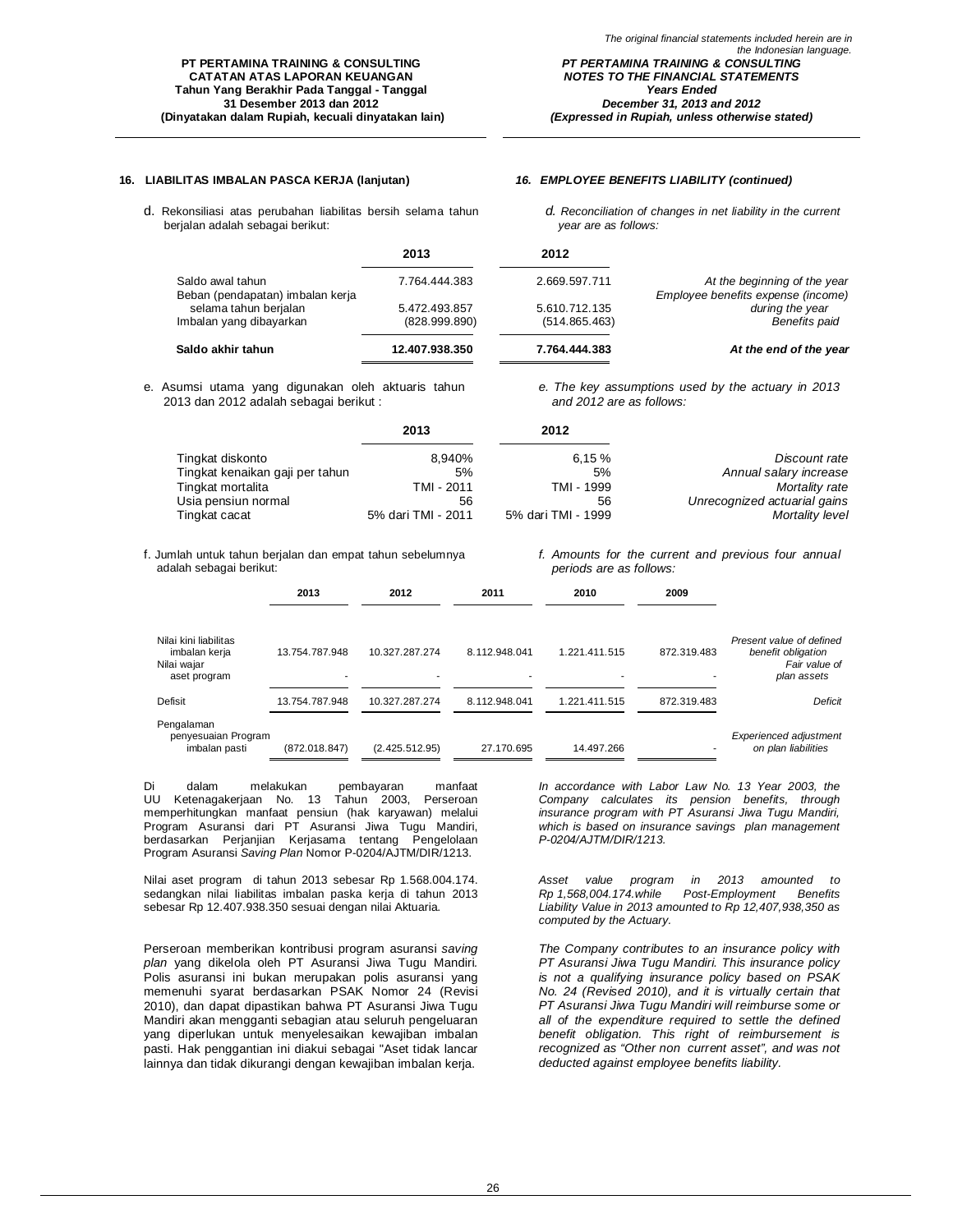### **17. MODAL SAHAM DITEMPATKAN DAN DISETOR** *17. CAPITAL STOCK*

Modal Dasar Perseroan Rp 5.000.000.000 terdiri dari 50.000 saham dengan nominal masing-masing saham sebesar Rp.100.000. Dari Modal Dasar tersebut telah ditempatkan dan diambil bagian sebanyak 30.000 saham atau sebesar Rp.3.000.000.000.

Komposisi kepemilikan saham per 31 Desember 2013 dan 2012 sebagai berikut :

*The authorized capital of the Company amounting to Rp 5,000,000,000 is consists of 50,000 shares with Rp 100,000 par value. The Company's issued and fully paid capital amounted to Rp 3,000,000,000 which consists of 30,000 shares.*

*The composition of shareholders on December 31, 2013 and 2012 as follows :*

| <b>Pemegang Saham/ Stockholders</b> | Jumlah Saham/<br><b>Number of shares</b> | ге зеназе<br>Pemilikan (%)/<br>percentage of<br>Ownership (%) | Jumlah/ Total |
|-------------------------------------|------------------------------------------|---------------------------------------------------------------|---------------|
| PT Pertamina (Persero)              | 27.300                                   | 2,730,000,000                                                 | 91,00%        |
| PT Pertamina Dana Ventura           | 2.700                                    | 270.000.000                                                   | 9.00%         |
| Jumlah/ Total                       | 30.000                                   | 3.000.000.000                                                 | 100,00%       |

Akun ini merupakan saldo hibah berupa aset tetap dari Yayasan Patra Cendekia, seperti yang diaktakan dalam Akta No. 9, tertanggal 14 Maret 2002, dari Notaris Drs. Andy Alhadis Agus, SH., Modal Donasi tersebut berupa kendaraan dan peralatan kantor dengan nilai wajar sebesar Rp.204.148.750. Nilai aset tetap yang dihibahkan tersebut didasarkan atas penilaian yang dilakukan oleh Perseroan Penilaian Independen.

### **19. SALDO LABA DITENTUKAN PENGGUNAANNYA** *19. APPROPRIATED RETAINED EARNINGS*

Berdasarkan rapat umum pemegang saham yang diaktakan oleh notaris Drs. Andy A. Agus SH No. 13 tanggal 25 Juni 2008, pemegang saham menyetujui pembagian dividen sebesar 20% dari saldo laba tahun 2007 atau sebesar Rp 736.974.540 dan sisanya sebesar 80% dari laba tersebut atau sebesar Rp 2.974.898.158 ditetapkan sebagai cadangan umum.

Berdasarkan rapat umum pemegang saham yang diaktakan oleh notaris Drs. Andy A. Agus SH No. 02 tanggal 1 Juni 2011, pemegang saham menyetujui pembagian dividen sebesar 20% dari saldo laba tahun 2010 atau sebesar Rp 1.941.444.074 dan sisanya sebesar 80% dari laba tersebut atau sebesar Rp 7.765.776.229 ditetapkan sebagai cadangan tujuan atau khusus.

Jumlah saldo laba ditahan yang telah ditentukan penggunaanya sampai dengan tanggal 31 Desember 2013 dan 2012 adalah sebagai berikut:

#### **18. MODAL DONASI** *18. DONATED CAPITAL*

**Persentase**

*This account represents the grant received by the Company from Patra Foundation Scholar in the form of fixed assets, as based on Notarial Deed No. 9 of Notary Drs. Alhadis Andy Agus, SH dated March 14, 2002. The donated capital consists of vehicles and office equipment and recognized at their fair value amounting to Rp 204,148,750. The fair value of the fixed assets received as donated capital was determined by an Independent Valuator.*

*Based on general shareholders meeting which emphases by notarial deed No. 13, Notary Drs. Andy A. Agus SH dated June 25, 2008, shareholders approved the allocation of 20% of retained earnings 2007 or amounted to Rp 736,974,540 as dividend while the remaining of 80% or amounted to Rp 2,974,898,158 is allocated as general reserve.*

*Based on general shareholders meeting which emphases by notarial deed No. 02, Notary Drs. Andy A. Agus SH dated June 1, 2011, shareholders approved the allocation of 20% of retained earnings 2010 or amounted to Rp 1,941,444,074 as dividend while the remaining of 80% or amounted to Rp 7,765,776,229 is allocated as general reserve.*

*Total appropriated retained earnings as of December 31, 2013 and 2012 are as follows:*

|                            | 2013           | 2012           |                           |
|----------------------------|----------------|----------------|---------------------------|
| Cadangan umum              | 4.874.405.268  | 4.874.405.268  | General reserves          |
| Cadangan tujuan            | 9.733.964.508  | 9.733.964.508  | Special purpose reserves  |
| Cadangan sosial masyarakat | 127.378.740    | 127.378.740    | Social community reserves |
| Jumlah                     | 14.735.748.516 | 14.735.748.516 | <b>Total</b>              |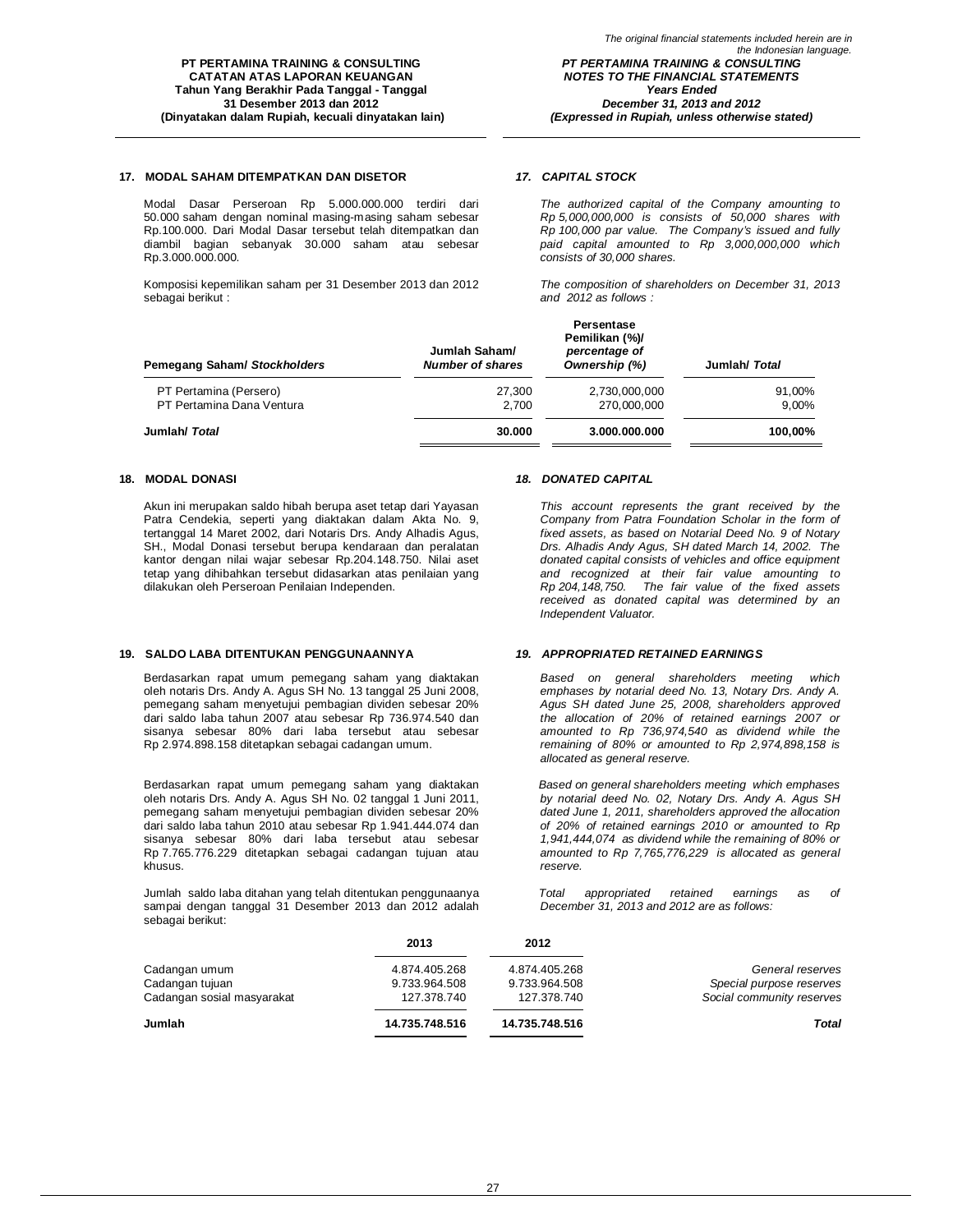### **PT PERTAMINA TRAINING & CONSULTING CATATAN ATAS LAPORAN KEUANGAN Tahun Yang Berakhir Pada Tanggal - Tanggal 31 Desember 2013 dan 2012 (Dinyatakan dalam Rupiah, kecuali dinyatakan lain)**

*(Expressed in Rupiah, unless otherwise stated)*

| 20. |    | <b>PERPAJAKAN</b>                                                                                                            |                                                                                                 | 20. TAXES                                     |                                                                                                                                    |
|-----|----|------------------------------------------------------------------------------------------------------------------------------|-------------------------------------------------------------------------------------------------|-----------------------------------------------|------------------------------------------------------------------------------------------------------------------------------------|
|     | a. | Uang muka pajak                                                                                                              |                                                                                                 | Prepaid taxes<br>а.                           |                                                                                                                                    |
|     |    |                                                                                                                              | 2013                                                                                            | 2012                                          |                                                                                                                                    |
|     |    | Pajak pertambahan nilai<br>Pajak pertambahan nilai WAPU                                                                      | 10.819.074.977                                                                                  | 828.477.530                                   | Value added tax (VAT)<br>Value added tax collector WAPU                                                                            |
|     |    | Jumlah                                                                                                                       | 10.819.074.977                                                                                  | 828.477.530                                   | <b>Total</b>                                                                                                                       |
|     | b. | Utang pajak                                                                                                                  |                                                                                                 | b.<br>Taxes payable                           |                                                                                                                                    |
|     |    |                                                                                                                              | 2013                                                                                            | 2012                                          |                                                                                                                                    |
|     |    | Pajak penghasilan<br>Pasal 21<br>Pasal 23<br>Pasal 25<br>Pasal 29<br>Pajak pertambahan nilai<br>Pajak pertambahan nilai WAPU | 1.717.215.147<br>303.946.383<br>305.184.455<br>1.512.753.159<br>3.241.326.924<br>10.819.074.977 | 1.732.380.010<br>125.735.842<br>3.662.213.464 | Income taxes<br>Article 21<br>Article 23<br>Article 25<br>Article 29<br>Output value added tax<br>Value added tax collector (WAPU) |
|     |    | Jumlah                                                                                                                       | 17.899.501.045                                                                                  | 5.520.329.316                                 | <b>Total</b>                                                                                                                       |

### **c. Beban pajak penghasilan** *c. Corporate income taxes*

Rekonsiliasi antara laba sebelum manfaat (beban) pajak penghasilan menurut laporan laba rugi komprehensif dengan taksiran penghasilan kena pajak untuk tahun yang berakhir pada tanggal 31 Desember 2013 dan 2012 adalah sebagai berikut:

*The reconciliation between income before income tax expense as shown in the statements of comprehensive income and estimated taxable income for the years ended December 31, 2013 and 2012 are as follows:*

|                                                              | 2013            | 2012            |                                          |
|--------------------------------------------------------------|-----------------|-----------------|------------------------------------------|
| Laba Sebelum manfaat<br>pajak penghasilan                    | 40.379.352.742  | 30.440.260.921  | Income before income<br>tax expense      |
| <b>Beda tetap</b>                                            |                 |                 | <b>Permanent differences</b>             |
| Sumbangan pernikahan dan dukacita                            | 46.990.000      | 41.198.614      | Grief wedding and donations              |
| Kebutuhan rumah tangga                                       | 19.158.593      | 15.909.300      | Households needs                         |
| Pendapatan yang telah dikenakan<br>pajak yang bersifat final |                 |                 | Income already subjected to<br>final tax |
| - Pendapatan bunga                                           |                 |                 | Deposit and bank services -              |
| deposito dan giro                                            | (226.102.041)   | (448.726.422)   | interest income                          |
| - Pendapatan lainnya                                         | (73.853.940)    | (2.037.174)     | Other Income -                           |
| Biaya lain-lain                                              | 516.481.840     |                 | Other costs                              |
| Beda temporer                                                |                 |                 | <b>Temporary differences</b>             |
| Beban imbalan pasca kerja                                    | 5.472.493.857   | 5.610.712.135   | Post employment benefits expenses        |
| Pembayaran imbalan pasca kerja                               | (828.999.890)   |                 | Post employment benefits paid            |
| Jumlah                                                       | 45.305.521.161  | 35.657.317.374  | <b>Total</b>                             |
| Penghasilan kena pajak                                       | 45.305.521.000  | 35.657.317.000  | <b>Taxable Income</b>                    |
| Beban pajak kini                                             | 11.326.380.250  | 8.914.329.250   | <b>Current tax expense</b>               |
| Pajak penghasilan dibayar di muka                            |                 |                 | Prepaid income taxes                     |
| Pasal 23                                                     | (6.146.380.774) | (5.252.115.786) | Article 23                               |
| Pasal 25                                                     | (3.667.246.317) |                 | Article 25                               |
| Jumlah utang pajak                                           | 1.512.753.159   | 3.662.213.464   | Income tax liability                     |

28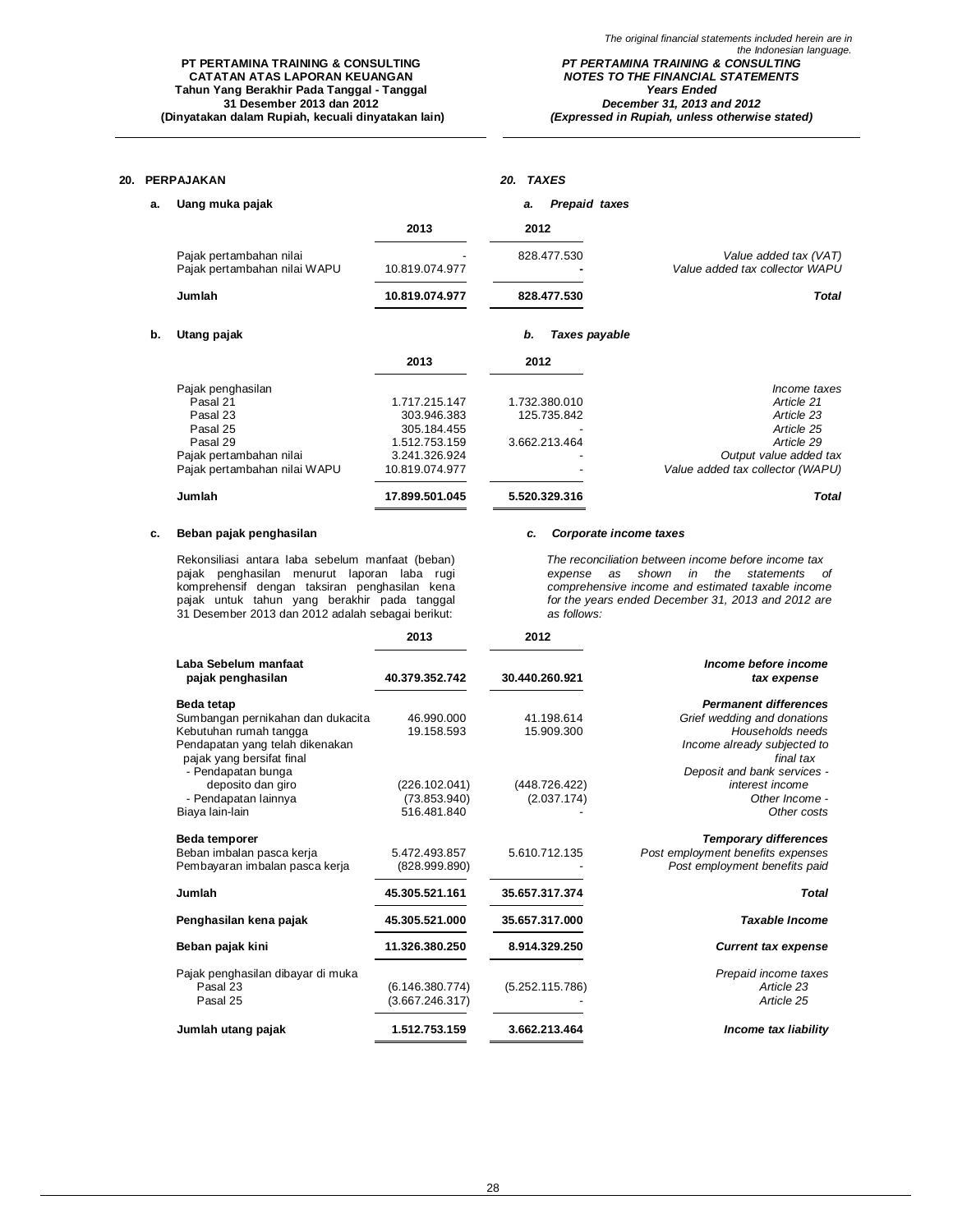### **20. PERPAJAKAN (lanjutan)** *20. TAXES (continued)*

### **d. Beban pajak penghasilan (lanjutan)** *d. Corporate income taxes (continued)*

Sampai dengan tanggal 17 Januari 2014, Perseroan belum menyampaikan Surat Pemberitahuan Tahunan (SPT) pajak penghasilan tahun 2013 ke Kantor Pelayanan Pajak. Namun demikian, manajemen Perseroan menyatakan bahwa SPT pajak penghasilan tahun 2013 akan dilaporkan sesuai dengan perhitungan yang telah disajikan di atas.

**PT PERTAMINA TRAINING & CONSULTING CATATAN ATAS LAPORAN KEUANGAN Tahun Yang Berakhir Pada Tanggal - Tanggal 31 Desember 2013 dan 2012 (Dinyatakan dalam Rupiah, kecuali dinyatakan lain)**

### **e. Pajak tangguhan** *d. Deferred taxes*

*As of January 17, 2014, the Company has not submitted its Annual Corporate Income Tax for the fiscal year 2013 to the Tax Office. However, the Company's management claims that the Annual Corporate Income Tax for the fiscal year 2013 will be reported in accordance with calculations that have been presented above.*

|                      |                                         | 2013                                                                                                             |                                       |                          |
|----------------------|-----------------------------------------|------------------------------------------------------------------------------------------------------------------|---------------------------------------|--------------------------|
|                      | Saldo awal/<br><b>Beginning balance</b> | Dibebankan/<br>dikreditkan pada<br>laba rugi/<br>Charged/credited<br>to statements of<br>comprehensive<br>income | Saldo akhir/<br><b>Ending balance</b> |                          |
| Imbalan kerja        | 1.941.111.096                           | 1.160.873.492                                                                                                    | 3.101.984.588                         | Employee benefits        |
|                      |                                         | 2012                                                                                                             |                                       |                          |
|                      | Saldo awal/<br><b>Beginning balance</b> | Dibebankan/<br>dikreditkan pada<br>laba rugi/<br>Charged/credited<br>to statements of<br>comprehensive<br>income | Saldo akhir/<br><b>Ending balance</b> |                          |
| Imbalan kerja        | 667.149.428                             | 1.273.961.668                                                                                                    | 1.941.111.096                         | <b>Employee benefits</b> |
| 21. PENDAPATAN USAHA |                                         |                                                                                                                  | 21. REVENUES                          |                          |
|                      | 2013                                    |                                                                                                                  | 2012                                  |                          |

| Pendapatan pelatihan:<br>Pihak ketiga<br>Pihak berelasi | 155.498.472<br>13.786.300.342 | 416.567.457<br>14.292.192.678 | :Training revenues<br>Third parties<br><b>Related parties</b> |
|---------------------------------------------------------|-------------------------------|-------------------------------|---------------------------------------------------------------|
| Sub Jumlah                                              | 13.941.798.814                | 14.708.760.135                | Sub Total                                                     |
| Pihak berelasi                                          |                               |                               | <b>Related parties</b>                                        |
| Konsultasi                                              | 37.316.419.322                | 28.198.065.395                | Consultation                                                  |
| Pengelola alih daya                                     | 225.543.946.625               | 129.562.589.514               | Man power supply                                              |
| Event organizer                                         | 77.987.546.559                | 67.829.764.309                | Event organizer                                               |
| Keamanan                                                | 273.870.046.855               | 198.708.931.022               | Security                                                      |
| Jasa lainnya                                            | 9.233.022.381                 | 5.620.165.848                 | Other service                                                 |
| Jumlah                                                  | 637.892.780.556               | 444.628.276.223               | Total                                                         |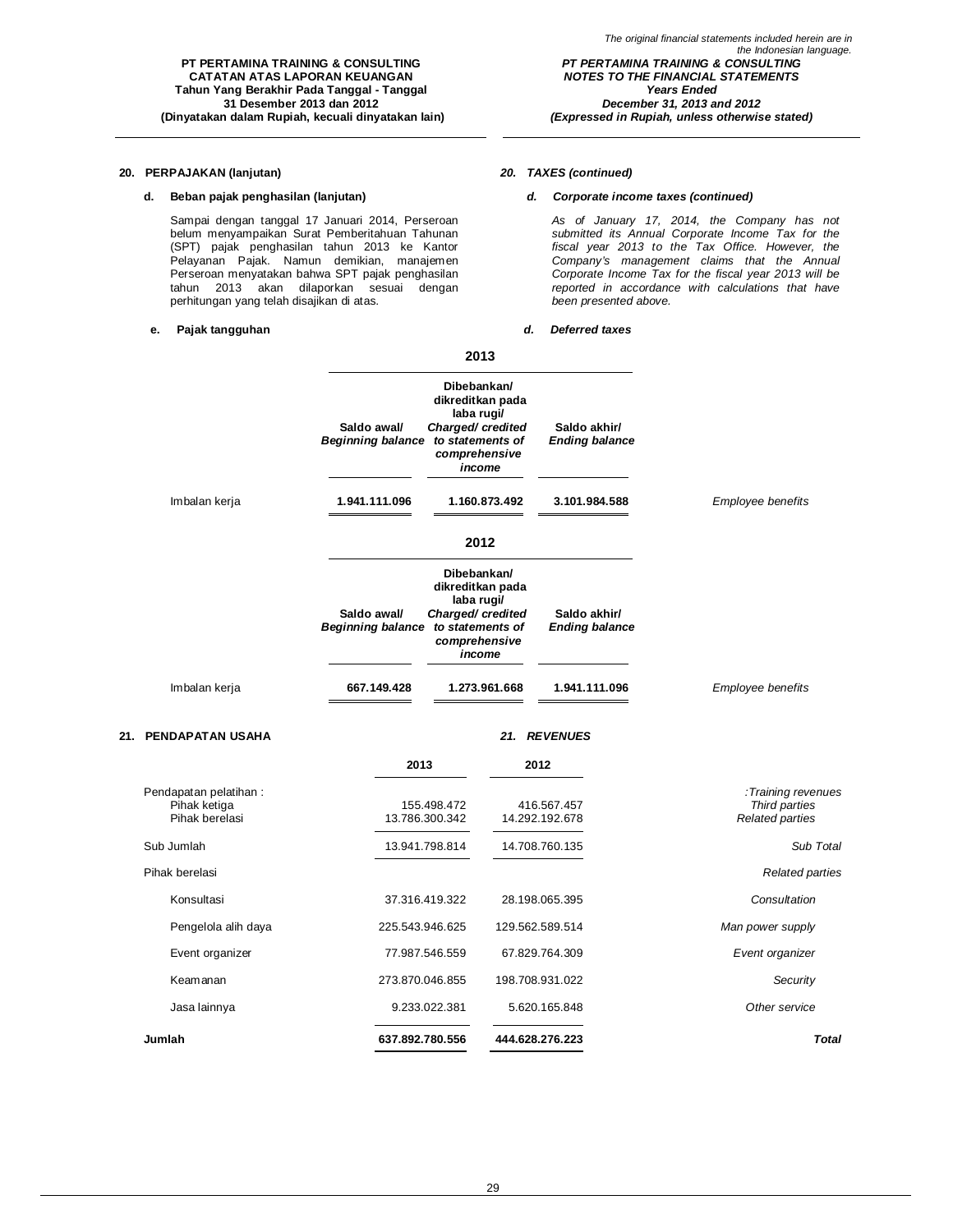### **PT PERTAMINA TRAINING & CONSULTING CATATAN ATAS LAPORAN KEUANGAN Tahun Yang Berakhir Pada Tanggal - Tanggal 31 Desember 2013 dan 2012 (Dinyatakan dalam Rupiah, kecuali dinyatakan lain)**

*The original financial statements included herein are in the Indonesian language. PT PERTAMINA TRAINING & CONSULTING NOTES TO THE FINANCIAL STATEMENTS Years Ended December 31, 2013 and 2012*

*(Expressed in Rupiah, unless otherwise stated)*

### **22. BEBAN POKOK USAHA** *22. COST OF REVENUES*

|                                            | 2013            | 2012            |                                   |
|--------------------------------------------|-----------------|-----------------|-----------------------------------|
|                                            |                 |                 | Cost of training                  |
| Beban pokok pelatihan<br>Fasilitas operasi | 3.771.245.145   | 4.853.493.240   | Operation facility                |
| Akomodasi                                  | 2.564.876.472   | 3.794.885.750   | Accommodation                     |
| Perlengkapan operasi                       | 2.338.488.687   | 1.249.004.882   | Operational equipment             |
| Transport operasi                          | 1.082.637.272   | 1.371.844.683   | Operation transportation          |
| Gaji operasional                           | 164.607.455     | 184.676.059     | <b>Operation salaries</b>         |
| Perjalanan dinas                           | 139.008.950     | 247.692.667     |                                   |
|                                            |                 |                 | Duty trip                         |
| Komunikasi                                 | 58.842.360      | 48.753.630      | Communication                     |
| ATK operasi                                | 39.310.229      | 136.207.065     | Operation stationery              |
| Honorarium                                 | 29.885.000      | 107.791.722     | Honorarium                        |
| Pemasaran                                  | 18.352.805      | 267.541.616     | Marketing                         |
| Dokumentasi                                | 6.530.000       | 25.935.000      | Documentation                     |
| Sub jumlah                                 | 10.213.784.375  | 12.287.826.314  | Sub total                         |
| Beban pokok konsultasi                     |                 |                 | <b>Cost of consulting</b>         |
| Fasilitas operasi                          | 16.502.468.774  | 14.429.175.780  | Operation facility                |
| Honorarium                                 | 8.194.853.079   | 7.079.354.632   | Honorarium                        |
| Perlengkapan operasi                       | 1.932.558.515   | 504.902.572     | Operational equipment             |
| Akomodasi                                  | 1.415.319.150   | 845.242.389     | Accommodation                     |
| Transport operasi                          | 540.617.745     | 523.087.993     | Operation transportation          |
| Perjalanan dinas                           | 255.729.986     | 349.081.081     |                                   |
|                                            |                 | 26.305.878      | Duty trip<br>Operation stationery |
| ATK operasi                                | 39.054.350      |                 |                                   |
| Komunikasi                                 | 38.980.870      | 25.999.517      | Communication                     |
| Pemasaran                                  | 20.000.000      | 50.136.504      | Marketing                         |
| Lain-lain biaya operasi                    | 12.382.913      | 12.289.940      | Other operating expenses          |
| Sub jumlah                                 | 28.951.965.382  | 23.845.576.286  | Sub total                         |
| Beban pokok jasa pengelola alih daya       |                 |                 | Cost of man power supply          |
| Gaji operasional                           | 203.175.900.181 | 112.145.959.186 | <b>Operation salaries</b>         |
| Asuransi                                   | 1.811.927.636   | 1.498.982.071   | <i><b>Insurance</b></i>           |
| Fasilitas operasi                          | 1.317.513.431   | 2.264.111.523   | Operation facility                |
| Honorarium                                 | 1.303.073.871   | 423.248.906     | Honorarium                        |
| Perjalanan dinas                           | 741.021.318     | 362.026.524     | Duty trip                         |
| Imbalan pasca kerja                        | 686.000.588     | 544.846.371     | Post employment benefits          |
| Akomodasi                                  | 638.405.658     | 297.540.799     | Accommodation                     |
|                                            |                 |                 |                                   |
| Perlengkapan operasi                       | 322.868.504     | 1.142.950.231   | Operational equipment             |
| Lain-lain biaya operasi                    | 38.846.257      | 85.953.906      | Other operating expenses          |
| Komunikasi                                 | 14.287.228      | 30.871.989      | Communication                     |
| ATK operasi                                | 6.737.546       | 10.193.153      | Operation stationery              |
| Pemasaran                                  | 1.426.476       | 27.372.131      | Marketing                         |
| Transport operasi                          | 650.000         | 913.457.009     | Operation transportation          |
| Sub jumlah                                 | 210.058.658.694 | 119.747.513.799 | Sub total                         |
| Beban pokok event organizer                |                 |                 | Cost of event organizing          |
| Fasilitas operasi                          | 51.283.035.050  | 44.154.536.532  | Operation facility                |
| Akomodasi                                  | 6.295.260.013   | 3.788.545.688   | Accommodation                     |
| Transport operasi                          | 1.572.300.736   | 915.978.609     | Operation transportation          |
| Perlengkapan operasi                       | 1.534.818.185   | 4.146.036.218   | Operational equipment             |
| Dokumentasi                                | 292.045.780     | 71.021.000      | Documentation                     |
| Perjalanan dinas                           | 168.930.980     | 167.387.667     | Duty trip                         |
| Komunikasi                                 | 83.207.869      | 62.327.517      | Communication                     |
| ATK operasi                                | 26.844.218      | 20.686.532      | Operation stationery              |
| Pemasaran                                  | 1.369.720       | 934.013.548     | Marketing                         |
| Gaji operasional                           |                 | 12.000.000      | <b>Operation salaries</b>         |
| Sub jumlah                                 | 61.257.812.551  | 54.272.533.311  | Sub total                         |
|                                            |                 |                 |                                   |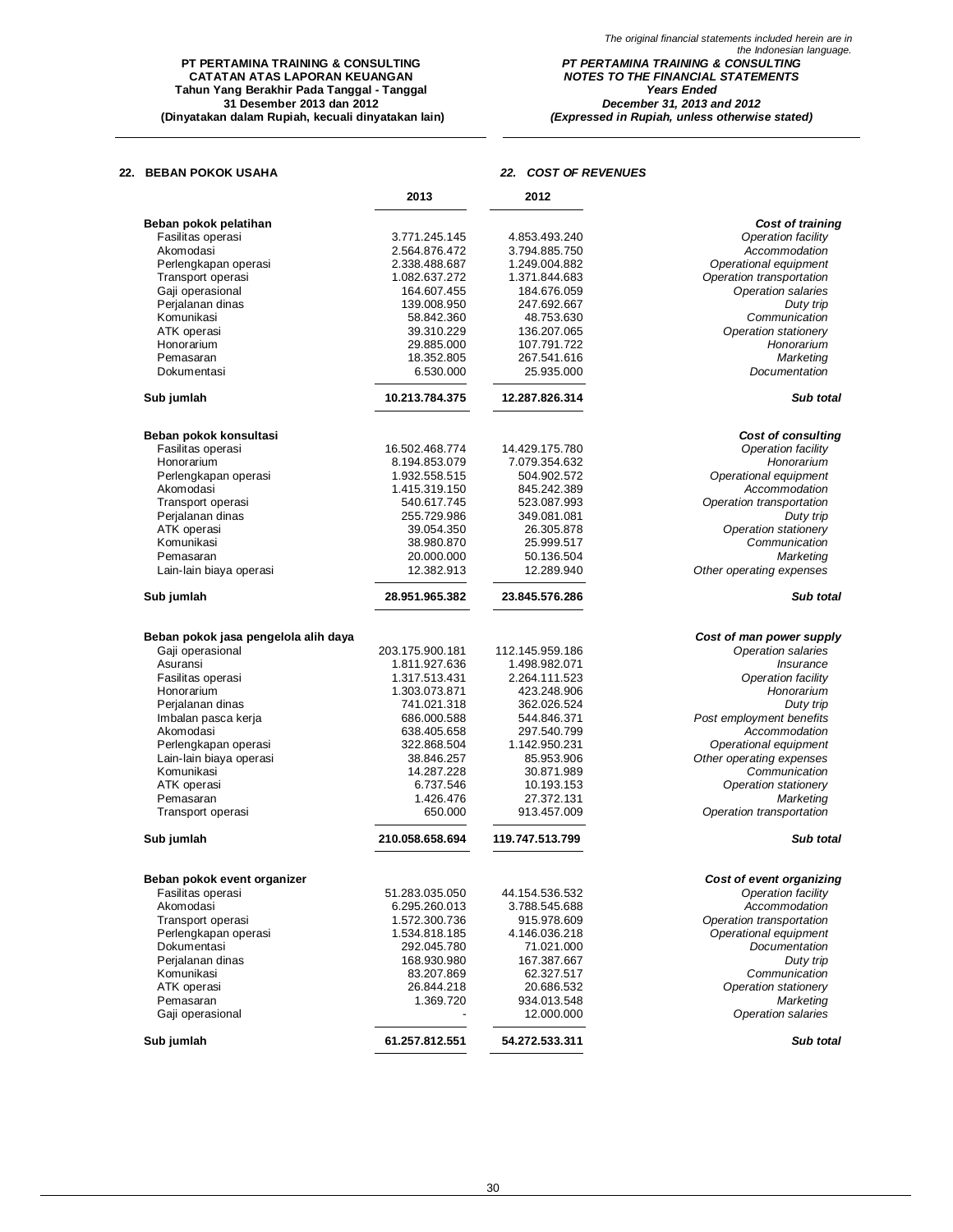### **22. BEBAN POKOK USAHA (lanjutan)** *22. COST OF REVENUES (continued)*

|                          | 2013            | 2012            |                               |
|--------------------------|-----------------|-----------------|-------------------------------|
| Beban pokok keamanan     |                 |                 | Cost of security              |
| Gaji operasional         | 235.129.001.932 | 161.615.199.702 | Operation salary              |
| Perlengkapan operasi     | 7.545.845.038   | 10.838.311.706  | Operational equipment         |
| Imbalan pasca kerja      | 4.563.275.966   | 5.018.375.421   | Post employment benefits      |
| Fasilitas operasi        | 2.475.467.263   | 1.835.210.695   | Operation facility            |
| Perjalanan dinas         | 2.293.455.141   | 2.497.999.298   | Duty trip                     |
| Akomodasi                | 1.419.668.102   | 819.655.470     | Accommodation                 |
| Transport operasi        | 870.654.465     | 449.760.535     | Operation transportation      |
| Asuransi                 | 256.978.500     | 45.037.928      | <i><b>Insurance</b></i>       |
| Honorarium               | 228.759.375     | 101.400.000     | Honorarium                    |
| Pemasaran                | 72.133.309      | 81.061.391      | Marketing                     |
| Komunikasi               | 66.602.537      | 109.262.621     | Communication                 |
| <b>ATK Operasi</b>       | 41.495.424      | 15.594.325      | Operation stationery          |
| Sub jumlah               | 254.963.337.052 | 183.426.869.092 | Sub total                     |
| Beban pokok jasa lainnya |                 |                 | Cost of revenue - others      |
| Fasilitas operasi        | 5.371.961.557   | 2.573.922.707   | Operation facility            |
| Gaji opersional          | 1.021.539.944   | 508.010.748     | Operation stationery          |
| Perlengkapan operasi     | 275.614.161     | 544.181.115     | Operational equipment         |
| Transport operasi        | 145.608.095     | 140.959.623     | Operation transportation      |
| Akomodasi                | 88.564.878      | 36.968.507      | Accommodation                 |
| Perjalanan dinas         | 71.222.049      | 26.139.165      | Duty trip                     |
| Komunikasi               | 46.721.004      | 30.805.385      | Communication                 |
| ATK operasi              | 3.847.450       | 1.964.250       | <b>Operation stationeries</b> |
| Honorarium               |                 | 25.127.013      | Honorarium                    |
| Pemasaran                |                 | 503.131.437     | Marketing                     |
| Sub jumlah               | 7.025.079.138   | 4.391.209.950   | Sub total                     |
| Jumlah                   | 572.470.637.192 | 397.971.528.752 | <b>Total</b>                  |

### **23. BEBAN UMUM DAN ADMINISTRASI** *23. GENERAL AND ADMINISTRATIVE EXPENSES*

|                                    | 2013           | 2012           |                                          |
|------------------------------------|----------------|----------------|------------------------------------------|
| Direksi dan pegawai                | 13.455.778.453 | 11.015.200.705 | Directors and staff                      |
| Administrasi kantor                | 857.748.496    | 1.499.493.334  | Office administrative                    |
| Jasa profesional                   | 702.183.084    | 312.617.841    | Professional services                    |
| Beban komisaris                    | 557.424.000    | 530.880.000    | Commissioners expenses                   |
| Pajak                              | 516.481.840    |                | Taxes                                    |
| Sewa gedung                        | 331.947.000    | 351.335.600    | <b>Building rental</b>                   |
| Transportasi                       | 255.054.872    | 128.362.007    | Transportation                           |
| Imbalan pasca kerja                | 223.217.303    | 47.490.343     | Post employment benefits                 |
| Sumbangan                          | 217.861.220    | 99.385.010     | Donation                                 |
| Penyusutan aset tetap (Catatan 10) | 215.794.669    | 499.272.922    | Depreciation of fixed assets (Note 10)   |
| Asuransi                           | 208.837.650    | 141.737.532    | <i><b>Insurance</b></i>                  |
| Telepon, internet, air dan listrik | 202.046.646    | 341.194.068    | Telepon, internet, water and electricity |
| Perbaikan dan pemeliharaan         | 198.156.399    | 218.025.119    | Repairs and maintenance                  |
| Pengobatan                         | 157.445.772    | 117.573.181    | Medical                                  |
| Beban alat tulis kantor            | 126.061.457    | 26.935.627     | Office stationeries expenses             |
| Kebutuhan rumah tangga             | 125.636.564    | 88.694.317     | Household needs                          |
| Perialanan dinas                   | 108.455.265    | 155.062.609    | Duty trip                                |
| Pendidikan dan pustaka             |                | 181.654.015    | Education and library                    |
| Jumlah                             | 18.460.130.690 | 15.754.914.230 | Total                                    |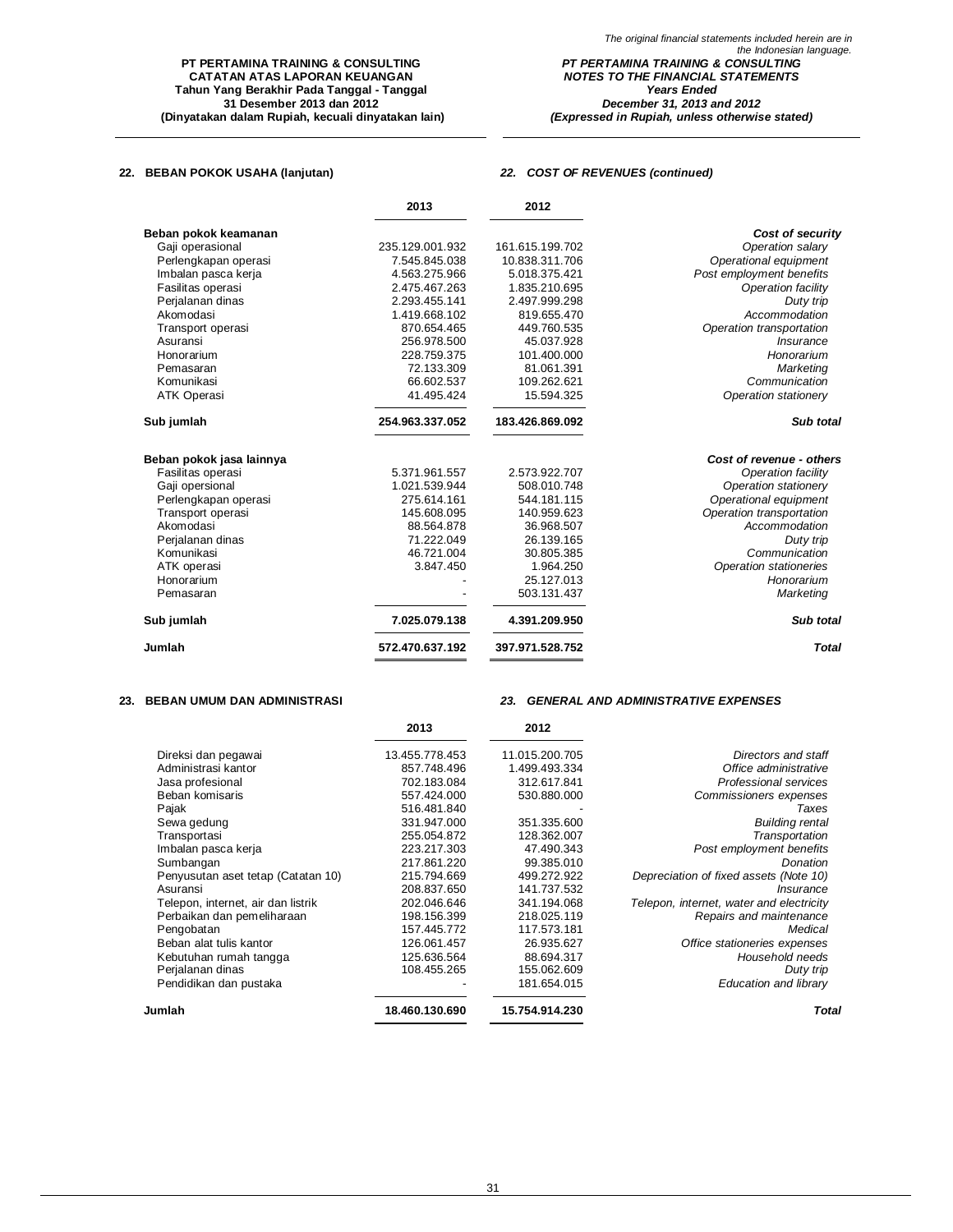**24. SIFAT DAN TRANSAKSI DENGAN PIHAK BERELASI** *24. NATURE OF RELATIONSHIP AND TRANSACTIONS WITH RELATED PARTIES*

Rincian akun dan transaksi dengan pihak-pihak berelasi adalah sebagai berikut:

a. Pihak yang berelasi dengan Pemerintah *a. Goverment related parties*

*The details of balances and nature of transactions with related parties are as follows:*

|                                                                   |                | Jumlah/Amounts               | Persentase terhadap jumlah<br><b>Aset /Liabilitas</b><br>yang bersangkutan<br><b>Percentage to Related</b><br><b>Total Assets/Liabilities</b> |                |                                                                    |
|-------------------------------------------------------------------|----------------|------------------------------|-----------------------------------------------------------------------------------------------------------------------------------------------|----------------|--------------------------------------------------------------------|
|                                                                   | 2013           | 2012                         | 2013                                                                                                                                          | 2012           |                                                                    |
| Kas dan bank (Catatan 4)<br>Rupiah                                |                |                              |                                                                                                                                               |                | Cash on hand and in banks (Note 4)<br>Rupiah                       |
| PT BNI (Persero), Tbk.                                            | 18.799.539.948 | 13.210.826.382               | 8,40%                                                                                                                                         | 10.31%         | PT BNI (Persero), Tbk.                                             |
| PT Bank Mandiri (Persero) Tbk<br>PT Bank Rakyat Indonesia Tbk     | 2.846.459.824  | 855.109.876                  | 1,27%                                                                                                                                         | 0.67%          | PT Bank Mandiri (Persero) Tbk<br>PT Bank Rakyat Indonesia Tbk      |
| (Persero)                                                         | 153.370.735    | 81.715.226                   | 0,07%                                                                                                                                         | 0.06%          | (Persero)                                                          |
| Dolar Amerika Serikat<br>PT BNI (Persero). Tbk.                   | 613.569.882    | 1.494.471.327                | 0.27%                                                                                                                                         | 1,17%          | <b>United States Dollar</b><br>PT BNI (Persero). Tbk.              |
| Dolar Australia<br>PT Bank Mandiri (Persero) Tbk                  |                | 10.014.836                   | 0,00%                                                                                                                                         | 0,01%          | Australian Dollar<br>PT Bank Mandiri (Persero) Tbk                 |
| Jumlah kas dan bank                                               | 22.412.940.389 | 15.652.137.647               | 10,01%                                                                                                                                        | 12,22%         | Total cash on hand in banks                                        |
| Deposito yang dibatasi<br>penggunaannya                           |                |                              |                                                                                                                                               |                | <b>Restricted time deposits</b>                                    |
| Rupiah<br>PT Bank Mandiri (Persero) Tbk.<br>PT BNI (Persero), Tbk | 2.256.469.297  | 1.563.600.900<br>344.500.000 | 1.00%<br>0,00%                                                                                                                                | 1,22%<br>0,26% | Rupiah<br>PT Bank Mandiri (Persero) Tbk.<br>PT BNI (Persero), Tbk. |
| Jumlah deposito yang<br>dibatasi penggunaannya                    | 2.256.469.297  | 1.908.100.900                | 1,00%                                                                                                                                         | 1.48%          | Total restricted time deposits                                     |

b. Pihak yang berelasi b. *Related parties*

|                                 |                | Jumlah/Amounts | Persentase terhadap jumlah<br>Aset /Liabilitas<br>yang bersangkutan<br><b>Percentage to Related</b><br><b>Total Assets/Liabilities</b> |        |                                 |
|---------------------------------|----------------|----------------|----------------------------------------------------------------------------------------------------------------------------------------|--------|---------------------------------|
|                                 | 2013           | 2012           | 2013                                                                                                                                   | 2012   |                                 |
| Piutang usaha (Catatan 5)       |                |                |                                                                                                                                        |        | Accounts receivables (Note 5)   |
| PT Pertamina (Persero)          | 22.605.710.063 | 51.736.620.568 | 10,09%                                                                                                                                 | 40,38% | PT Pertamina (Persero)          |
| PT Patra Niaga                  | 12.583.940.534 |                | 5,62%                                                                                                                                  | 0,00%  | PT Patra Niaga                  |
| PT Pertamina Hulu energy        | 7.433.181.629  | 1.645.286.550  | 3,32%                                                                                                                                  | 1,28%  | PT Pertamina Hulu energy        |
| PT Pertamina Drilling           |                |                |                                                                                                                                        |        | PT Pertamina Drilling           |
| Services Indonesia              | 6.771.928.248  | 193.810.100    | 3,02%                                                                                                                                  | 0,15%  | Services Indonesia              |
| <b>PT Pertamina Lubricants</b>  | 2.551.747.936  |                | 1.14%                                                                                                                                  | 0,00%  | PT Pertamina Lubricants         |
| PT Pertamina gas                | 1.562.571.337  | 500.503.391    | 0.70%                                                                                                                                  | 0,39%  | PT Pertamina gas                |
| PT Pertamina EP<br>PT Pertamina | 909.541.394    |                | 0,41%                                                                                                                                  | 0,00%  | PT Pertamina EP<br>PT Pertamina |
| Geothermal Energy               | 478.070.481    |                | 0,21%                                                                                                                                  | 0,00%  | Geothermal Energy               |
| PT Pertamina Bina Medika        | 229.033.200    |                | 0,10%                                                                                                                                  | 0,00%  | PT Pertamina Bina Medika        |
| PT Pertamina Transkontinental   | 6.600.000      |                | 0,00%                                                                                                                                  | 0,00%  | PT Pertamina Transkontinental   |
|                                 |                |                |                                                                                                                                        |        |                                 |
| Jumlah piutang usaha            | 55.132.324.822 | 54.076.220.609 | 24,62%                                                                                                                                 | 42,20% | Total account receivable        |
|                                 |                |                |                                                                                                                                        |        |                                 |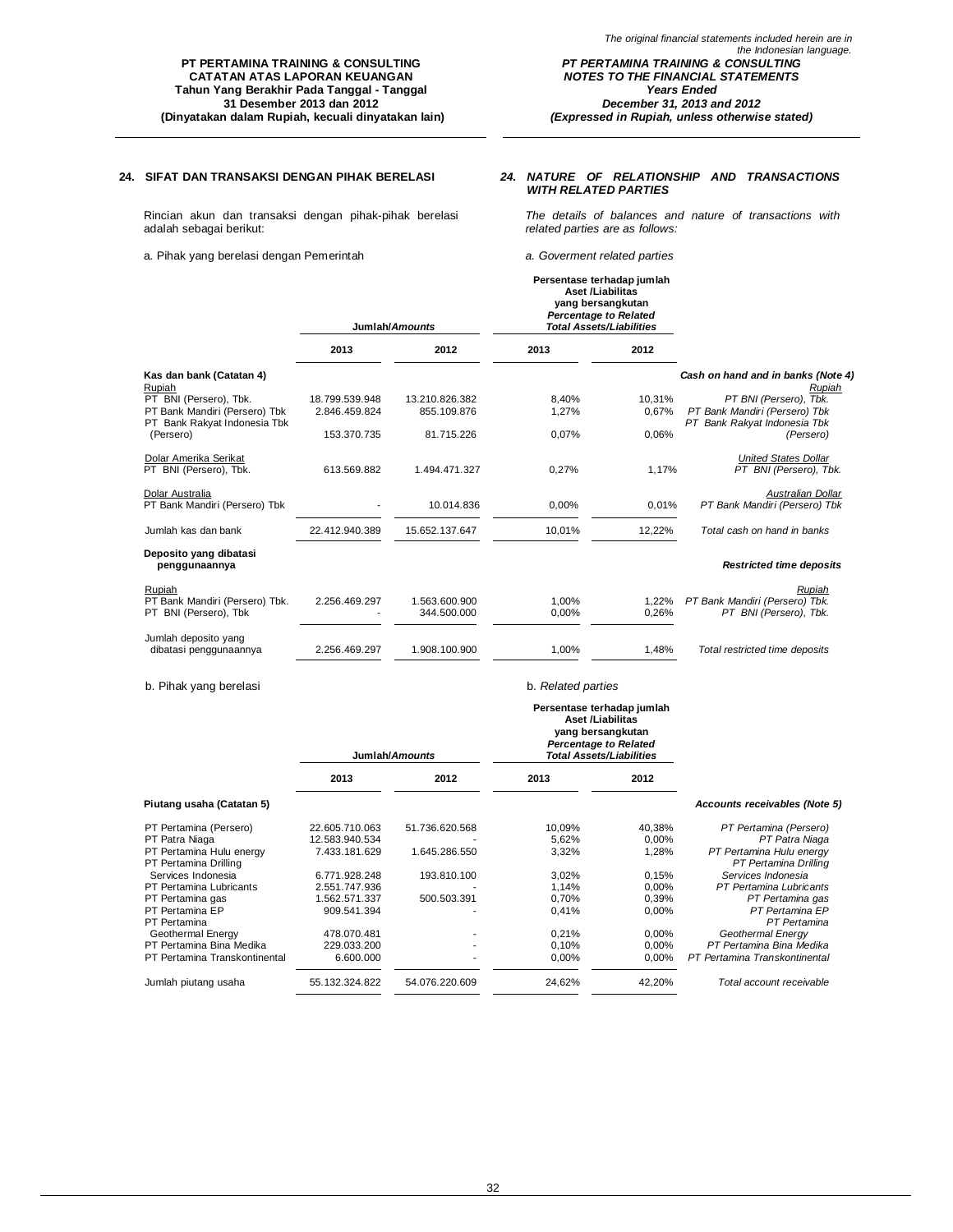### **24. SIFAT DAN TRANSAKSI DENGAN PIHAK BERELASI (lanjutan)**

### b. Pihak yang berelasi (lanjutan) b. *Related parties (continued)*

Rincian akun dan transaksi dengan pihak-pihak berelasi adalah sebagai berikut (lanjutan):

### *24. NATURE OF RELATIONSHIP AND TRANSACTIONS WITH RELATED PARTIES (continued)*

**Persentase terhadap jumlah**

*The details of balances and nature of transactions with related parties are as follows (continued):*

|                                                                     |                                    | Jumlah/Amounts                    |                  | <b>Aset /Liabilitas</b><br>yang bersangkutan<br><b>Percentage to Related</b><br><b>Total Assets/Liabilities</b> |                                                                     |
|---------------------------------------------------------------------|------------------------------------|-----------------------------------|------------------|-----------------------------------------------------------------------------------------------------------------|---------------------------------------------------------------------|
|                                                                     | 2013                               | 2012                              | 2013             | 2012                                                                                                            |                                                                     |
| Piutang usaha Yang belum ditagih<br>(Catatan 6)                     |                                    |                                   |                  |                                                                                                                 | <b>Unbilled receivables (Note 5)</b>                                |
| PT Pertamina (Persero)<br>PT Pertamina Gas<br>PT Pertamina Drilling | 97.647.155.381<br>7.502.887.451    | 38.619.443.623                    | 43.61%<br>2,42%  | 30,14%<br>0,00%                                                                                                 | PT Pertamina (Persero)<br>PT Pertamina Gas<br>PT Pertamina Drilling |
| Services Indonesia<br>PT Indonesia Power                            | 4.607.304.308<br>1.120.000.000     | 711.954.000                       | 2,06%<br>0,50%   | 0,56%<br>0,00%                                                                                                  | Services Indonesia                                                  |
| PT Pertamina<br>Geothermal Energy                                   | 143.175.000                        | 1.026.446.046                     | 0,06%            | 0,80%                                                                                                           | PT Pertamina<br>Geothermal Energy                                   |
| PT Pertamina Lubricants<br>PT Pertamina EP                          | 55.083.581                         | 152.276.773                       | 0,02%<br>0,00%   | 0,00%<br>0,12%                                                                                                  | PT Pertamina Lubricants<br>PT Pertamina EP                          |
| Jumlah piutang usaha<br>Yang belum ditagih                          | 111.075.605.721                    | 40.510.120.442                    | 49,61%           | 31,62%                                                                                                          | Total unbilled receivables                                          |
| Pinjaman jangka pendek                                              |                                    |                                   |                  |                                                                                                                 |                                                                     |
| (Catatan 12)<br>PT Pertamina Dana Ventura                           | 50.000.000.000                     | 8.000.000.000                     | 37,46%           | 12,64%                                                                                                          | Short term loan (Note 12)<br>PT Pertamina Dana Ventura              |
| Utang usaha (Catatan 13)<br>PT Patra Jasa                           | 223.119.990                        | 1.228.150                         | 0,17%            | 0,00%                                                                                                           | Accounts payables (Note 13)<br>PT Patra Jasa                        |
| Rumah Sakit Pusat Jaya                                              | 199.555.538                        |                                   | 0,15%            | 0,00%                                                                                                           | Rumah Sakit Pusat Jaya                                              |
| Rumah Sakit Pusat Pertamina                                         | 37.280.256                         |                                   | 0,03%            | 0,00%                                                                                                           | Rumah Sakit Pusat Pertamina                                         |
| Rumah Sakit Pusat Plaju<br>PT Pertamina Bina Medika                 | 72.192.000                         | 20.606.536                        | 0,05%<br>0,00%   | 0,00%<br>0,03%                                                                                                  | Rumah Sakit Pusat Plaju<br>PT Pertamina Bina Medika                 |
| Jumlah utang usaha                                                  | 532.147.784                        | 21.834.686                        | 0,40%            | 0,03%                                                                                                           | Total accounts payable                                              |
| Biaya yang masih harus dibayar<br>(Catatan 14)                      |                                    |                                   |                  |                                                                                                                 | <b>Accrued expenses</b><br>(Note 14)                                |
| PT Pertamina Dana Ventura                                           | 460.792.454                        |                                   | 0,35%            | 0,00%                                                                                                           | PT Pertamina Dana Ventura                                           |
| Utang dividen (Catatan 15)                                          |                                    |                                   |                  |                                                                                                                 | Dividends payables (Note 15)                                        |
| PT Pertamina (Persero)<br>PT Pertamina Dana Ventura                 | 11.667.274.826<br>410.398.080      | 7.517.694.238<br>743.508.221      | 8,74%<br>0,31%   | 11,87%<br>1,17%                                                                                                 | PT Pertamina (Persero)<br>PT Pertamina Dana Ventura                 |
| Jumlah utang dividen                                                | 12.077.672.906                     | 8.261.202.459                     | 9,05%            | 13,04%                                                                                                          | Total dividends payable                                             |
| Utang lain-lain                                                     |                                    |                                   |                  |                                                                                                                 | Other payable                                                       |
| PT Pertamina (Persero)                                              | 968.353.717                        | 1.066.367.889                     | 0,73%            | 1,68%                                                                                                           | PT Pertamina (Persero)                                              |
| Pendapatan jasa (catatan 21)                                        |                                    |                                   |                  |                                                                                                                 | Service revenues (Note 21)                                          |
| PT Pertamina (Persero)<br>PT Patra Niaga                            | 463.362.778.410<br>138.376.170.787 | 388.346.967.605<br>43.017.802.327 | 72,64%<br>21,69% | 87,34%<br>9,68%                                                                                                 | PT Pertamina (Persero)<br>PT Patra Niaga                            |
| PT Pertamina gas<br>PT Pertamina Hulu energy<br>PT Pertamina        | 16.308.977.868<br>7.048.885.927    | 2.429.461.527<br>4.835.187.621    | 2,56%<br>1,11%   | 0,55%<br>1,09%                                                                                                  | PT Pertamina Gas<br>PT Pertamina Hulu energy<br>PT Pertamina        |
| Geothermal Energy<br>PT Pertamina Drilling                          | 4.958.040.331                      | 3.714.638.766                     | 0,78%            | 0,84%                                                                                                           | Geothermal Energy<br>PT Pertamina Drilling                          |
| Services Indonesia                                                  | 3.508.648.603                      | 938.690.455                       | 0,55%            | 0,21%                                                                                                           | Services <i>Indonesia</i>                                           |
| PT Pertamina Lubricants                                             | 2.193.507.408                      |                                   | 0,34%            | 0,00%                                                                                                           | PT Pertamina Lubricants                                             |
| PT Pertamina EP                                                     | 1.035.695.750                      | 761.504.215                       | 0,16%            | 0,17%                                                                                                           | PT Pertamina EP                                                     |
| PT Pertamina Binamedika                                             | 460.277.000                        |                                   | 0,07%            | 0,00%                                                                                                           | PT Pertamina Binamedika                                             |
| PT Patra Jasa<br>PT Pertamina EP Cepu                               | 310.000.000<br>150.000.000         |                                   | 0,05%<br>0,02%   | 0,00%<br>0,00%                                                                                                  | PT Patra Jasa<br>PT Pertamina EP Cepu                               |
| PT Pertamina Transkontinental                                       | 9.000.000                          | 6.000.000                         | 0,00%            | 0,00%                                                                                                           | PT Pertamina Transkontinental                                       |
| <b>TPI Groups</b>                                                   | 7.500.000                          |                                   | 0,00%            | 0,00%                                                                                                           | <b>TPI Groups</b>                                                   |
| PT Pertamina Dava Ventura                                           | 6.000.000                          |                                   | 0,00%            | 0,00%                                                                                                           | PT Pertamina Dava Ventura                                           |
| PT Nusantara regas<br>PT Usaha yaktapena                            | 1.800.000                          | 155.456.250<br>6.000.000          | 0,00%<br>0,00%   | 0,03%<br>0,00%                                                                                                  | PT Nusantara Regas<br>PT Usaha Yaktapena                            |
| Jumlah pendapatan jasa                                              | 637.737.282.084                    | 444.211.708.766                   | 99,98%           | 99,91%                                                                                                          | <b>Total services revenues</b>                                      |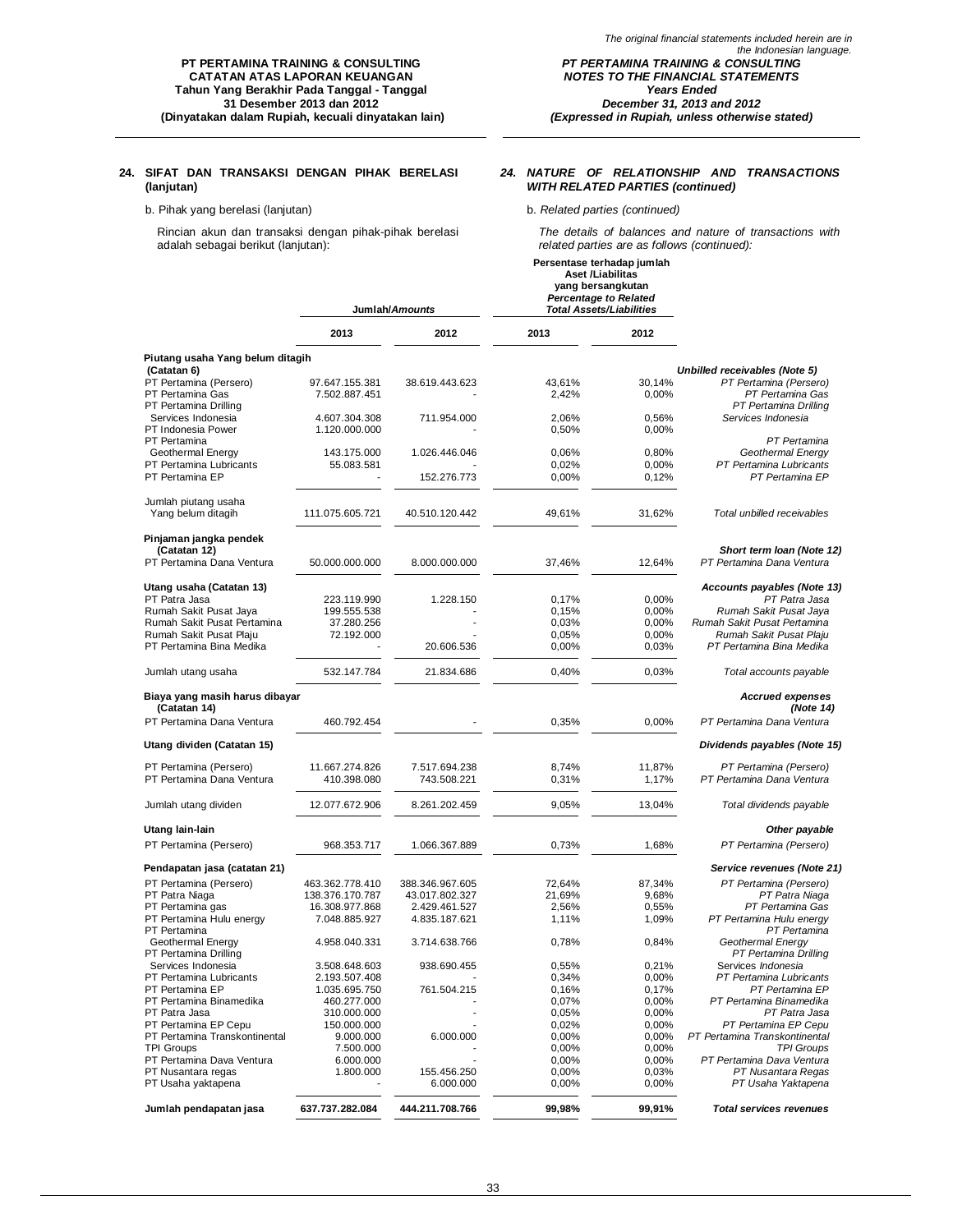### **24. SIFAT DAN TRANSAKSI DENGAN PIHAK BERELASI (lanjutan)**

b. Pihak yang berelasi (lanjutan) b. *Related parties (continued)*

Piutang dan utang dengan pihak-pihak berelasi tersebut tidak dikenakan bunga, jaminan dan jangka waktu pengembalian.

Utang lain-lain kepada PT Pertamina (Persero) merupakan pembayaran atas biaya-biaya Perseroan oleh PT Pertamina (Persero)

Sifat hubungan dengan pihak berelasi tersebut adalah pemilikan mayoritas.

### *24. NATURE OF RELATIONSHIP AND TRANSACTIONS WITH RELATED PARTIES (continued)*

*Accounts is receivable and accounts payable with related parties are not subject to any interest, guarantee and terms of payment.*

*Other payable to PT Pertamina (Persero) arised from transactions bllled and claimed by PT Pertamina (Persero) as reimbursment from the Company.*

*Nature of relationship with related parties is majority ownership.*

| Pihak-pihak berelasi/<br><b>Related party</b> | Hubungan/Relationship        | Sifat transaksi/Nature of transaction                                                                                        |
|-----------------------------------------------|------------------------------|------------------------------------------------------------------------------------------------------------------------------|
| PT Pertamina (Persero)                        | Pemegang Saham / Shareholder | pendapatan usaha, utang dividends,<br>piutang yang belum ditagih/Service revenue,<br>dividends payable, unbilled receivables |
| PT Pertamina Dana Ventura                     | Pemegang Saham / Shareholder | Utang lain-lain, utang Dividends/<br>Others payable, dividends payable                                                       |
| PT Pertamina EP                               | Affiliasi/ Affiliate         | pendapatan usaha, piutang yang belum ditagih/<br>/Services revenue, unbilled receivables                                     |
| PT Pertamina Hulu Energy                      | Affiliasi/ Affiliate         | pendapatan usaha, piutang usaha/<br>/Services revenue, trade receivables                                                     |
| PT Indonesia Power                            | Affiliasi/ Affiliate         | pendapatan usaha, piutang usaha yang belu ditagih/<br>/Services revenue, unbilled receivables                                |
| PT Pertamina Geothermal Energy                | Affiliasi/ Affiliate         | pendapatan usaha, piutang usaha,<br>piutang yang belum ditagih/Service revenue,<br>trade receivables, unbilled receivables   |
| PT Pertamina Gas                              | Affiliasi/ Affiliate         | pendapatan usaha, piutang usaha,<br>piutang yang belum ditagih/Service revenue,<br>trade receivables, unbilled receivables   |
| PT Pertamina Trans Kontinental                | Affiliasi/ Affiliate         | pendapatan usaha, piutang usaha/<br>/Services revenue, trade receivables                                                     |
| PT Patra Niaga                                | Affiliasi/ Affiliate         | pendapatan usaha, piutang usaha/<br>/Services revenue, trade receivables                                                     |
| PT Tugu Pratama Indonesia                     | Affiliasi/ Affiliate         | Pendapatan usaha/services revenues                                                                                           |
| PT Pertamina Bina Medika                      | Affiliasi/ Affiliate         | pendapatan usaha, piutang usaha,<br>utang usaha/Service revenue,<br>trade receivables, trade payables                        |
| PT Pertamina Jasa                             | Affiliasi/ Affiliate         | pendapatan usaha, utang usaha/<br>/Services revenue, trade payables                                                          |
| PT Pertamina Drilling Services Indonesia      | Affiliasi/ Affiliate         | pendapatan usaha, piutang usaha,<br>piutang yang belum ditagih/Service revenue,<br>trade receivables, unbilled receivables   |
| PT Pertamina Lubricants                       | Affiliasi/ Affiliate         | pendapatan usaha, piutang usaha,<br>piutang yang belum ditagih/Service revenue,<br>trade receivables, unbilled receivables   |
| Rumah Sakit Pusat Jaya                        | Affiliasi/ Affiliate         | pendapatan usaha, utang usaha/<br>/Services revenue, trade payables                                                          |
| Rumah Sakit Pusat Pertamina                   | Affiliasi/ Affiliate         | pendapatan usaha, utang usaha/<br>/Services revenue, trade payables                                                          |
| Rumah Sakit Pusat Plaju                       | Affiliasi/ Affiliate         | pendapatan usaha, utang usaha/<br>/Services revenue, trade payables                                                          |
| PT Pertamina EP Cepu                          | Affiliasi/ Affiliate         | Pendapatan usaha/services revenues                                                                                           |
| <b>TPI Groups</b>                             | Affiliasi/ Affiliate         | Pendapatan usaha/services revenues                                                                                           |
| PT Nusantara regas                            | Affiliasi/ Affiliate         | Pendapatan usaha/services revenues                                                                                           |
| PT Usaha yaktapena                            | Affiliasi/ Affiliate         | Pendapatan usaha/services revenues                                                                                           |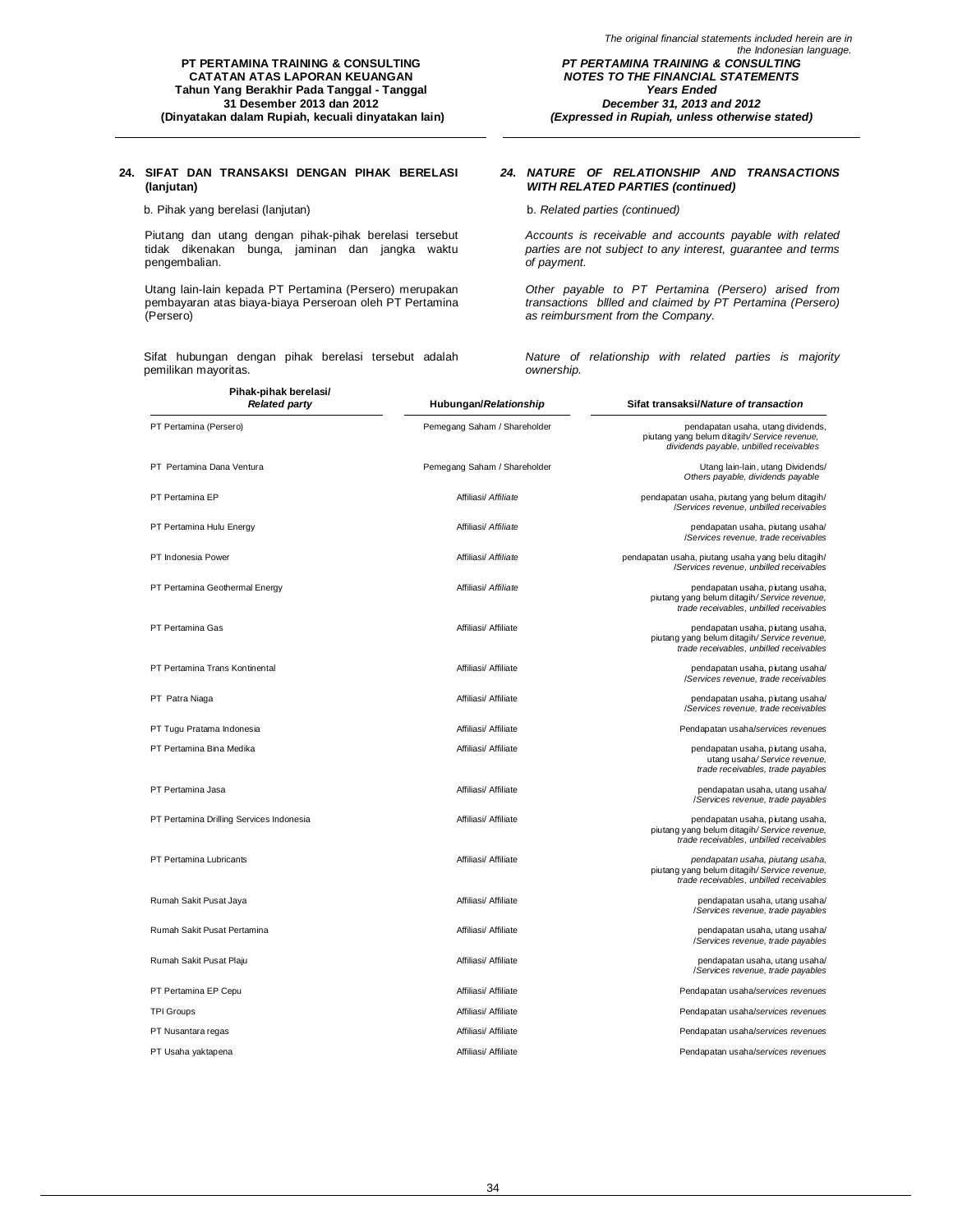### **24. SIFAT DAN TRANSAKSI DENGAN PIHAK BERELASI (lanjutan)**

Personil manajemen kunci Perseroan adalah Direksi dan Dewan Komisaris yang dirinci pada Catatan 1.

Jumlah kompensasi yang diterima Dewan Komisaris dan Direksi Perseroan kurang lebih sebesar Rp 3.093.791.476 dan Rp 853.062.826 masing-masing pada tahun 2013 dan 2012.

### **25. MANAJEMEN RISIKO KEUANGAN** *25. FINANCIAL RISK MANAGEMENT*

Perseroan memiliki kebijakan manajemen risiko dan telah menetapkan proses untuk memantau dan mengendalikan risiko yang melekat pada usaha dan kegiatan. Kebijakan manajemen risiko dan proses yang ada fokus untuk menghadapi ketidakpastian pasar dan berusaha untuk meminimalkan dampak yang tidak menguntungkan kinerja keuangan Perseroan.

1. Risiko kredit *1. Credit risk*

Risiko kredit adalah risiko kerugian keuangan, jika salah satu pelanggan Perseroan gagal memenuhi liabilitas kontrak mereka kepada Perseroan. Risiko kredit timbul terutama dari piutang usaha dari pelanggan.

Seperti tanggal 31 Desember 2013 dan 2012 eksposur Perseroan maksimum terhadap risiko kredit mendekati nilai tercatat bersih dari kas yang beredar di bank dan piutang usaha dengan rincian sebagai berikut:

### *24. NATURE OF RELATIONSHIP AND TRANSACTIONS WITH RELATED PARTIES (continued)*

### **Kompensasi manajemen kunci** *Key management compensation*

*Key management personnel of the Company are the Boards of Directors and Commisioners as detailed in Note 1.*

*Total compensation expense incurred for the Company's Boards of Commisioners and Directors amounted to approximately Rp 3,093,791,476 and Rp 853,062,826 in 2013 and 2012, respectively.*

*In its daily business activities, the Company is exposed to risks. The main risks facing by the Company arising from its financial instruments are credit risk, market risk (i.e. interest rate risk and foreign exchange rate risk) and liquidity risk. The Company's management oversees the risk management of this risk.*

*Credit risk is the risk of suffering financial loss, should any of the Company's customers fail to fulfill their contractual obligations to the Company. Credit risk arises mainly from trade receivables from customers.*

*As of December 31, 2013 and 2012 the maximum Company's exposure of the credit risk approximates the net carrying amounts of the outstanding cash in bank and trade receivables with details as follows :*

|                        | 2013            | 2012            |                          |
|------------------------|-----------------|-----------------|--------------------------|
| Kas dan bank           | 22.498.838.966  | 15.669.846.159  | Cash and banks           |
| Piutang:               |                 |                 | Accounts receivables     |
| Pihak ketiga           | 18.975.000      | 21.068.586      | <b>Third Parties</b>     |
| Pihak berelasi         | 55.132.324.822  | 54.076.220.609  | <b>Related parties</b>   |
| Piutang usaha          |                 |                 |                          |
| yang belum ditagih     | 111.075.605.721 | 40.510.120.442  | Unbilled receivables     |
| Piutang karyawan       | 344.406.800     | 1.128.465.979   | Employee receivables     |
| Deposito yang dibatasi |                 |                 |                          |
| Penggunaannya          | 2.256.469.297   | 1.908.100.900   | Restricted time deposits |
| Jumlah                 | 191.326.620.606 | 113.313.822.675 | Total                    |
|                        |                 |                 |                          |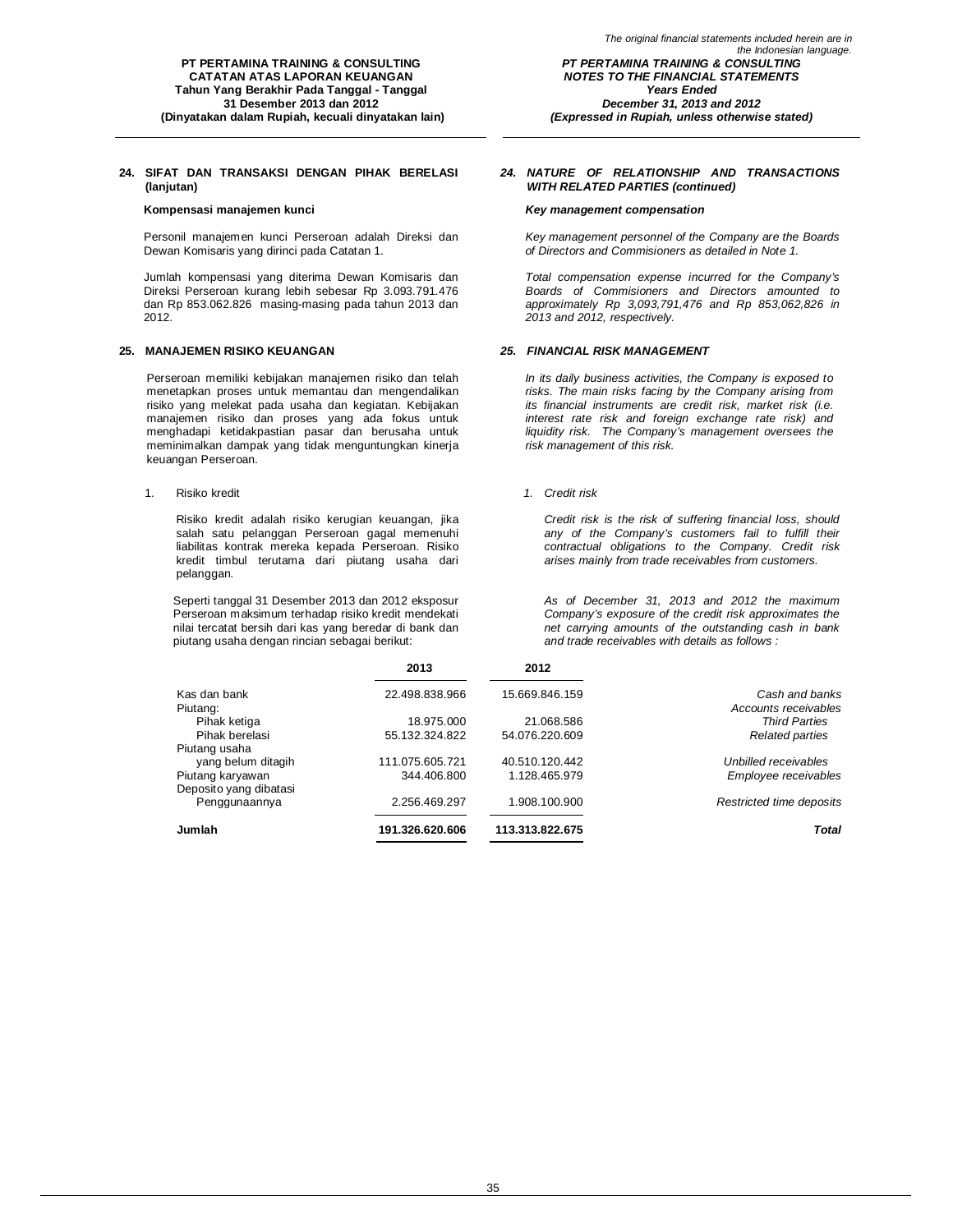### **25. MANAJEMEN RISIKO KEUANGAN (lanjutan)** *25. FINANCIAL RISK MANAGEMENT (continued)*

1. Risiko kredit (lanjutan) *1. Credit risk (credit risk)*

Tabel berikut memberikan kualitas kredit dan analisis umur aset keuangan Perseroan sesuai dengan peringkat kredit Perseroan debitur yang pada tanggal 31 Desember 2013 dan 2012:

*The following table provides the credit quality and age analysis of the Company's financial assets according to the Company's credit rating of counterparties as of December 31, 2013 and 2012:*

|                                                                  | --                                         |                                |                                 |                                  |                                   |                 |
|------------------------------------------------------------------|--------------------------------------------|--------------------------------|---------------------------------|----------------------------------|-----------------------------------|-----------------|
|                                                                  | Tidak Mengalami                            | Due but not impaired           |                                 |                                  | Mengalami                         |                 |
|                                                                  | Penurunan /<br>Not due and not<br>impaired | 0 sd 3 bulan<br>/0 to 3 months | 3 sd 6 bulan<br>/ 3 to 6 months | 6 sd 12 bulan<br>/6 to 12 months | Penurunan<br>Idue and<br>impaired | Jumlah/Total    |
| Kas dan bank/<br>Cash on hand and in banks                       | 22.498.838.966                             |                                |                                 |                                  |                                   | 22.498.838.966  |
| Piutang/ Receivables:                                            | $\overline{\phantom{a}}$                   | 53.479.416.585                 | 1.671.883.237                   |                                  |                                   | 55.151.299.822  |
| Piutang usaha yang belum ditagih/<br><b>Unbilled receivables</b> |                                            | 111.075.605.721                |                                 |                                  |                                   | 111.075.605.721 |
| Piutang karyawan /<br>Employee receivable                        |                                            |                                |                                 | 344.406.800                      |                                   | 344.406.800     |
| Deposito yang dibatasi penggunaannya/<br>Unbilled receivable     |                                            | 2.256.469.297                  |                                 |                                  |                                   | 2.256.469.297   |
| Jumlah                                                           | 22.498.838.966                             | 166.811.491.603                | 1.671.883.237                   | 344.406.800                      |                                   | 191.326.620.606 |
|                                                                  |                                            |                                |                                 |                                  |                                   |                 |

**2013**

#### **2012**

|                                                                   | <b>Tidak Mengalami</b>                     |                                | Due but not impaired            |                                  |                                                |                 |
|-------------------------------------------------------------------|--------------------------------------------|--------------------------------|---------------------------------|----------------------------------|------------------------------------------------|-----------------|
|                                                                   | Penurunan /<br>Not due and not<br>impaired | 0 sd 3 bulan<br>/0 to 3 months | 3 sd 6 bulan<br>/ 3 to 6 months | 6 sd 12 bulan<br>/6 to 12 months | Mengalami<br>Penurunan<br>Idue and<br>impaired | Jumlah/Total    |
| Kas dan bank/                                                     |                                            |                                |                                 |                                  |                                                |                 |
| Cash on hand and in banks                                         | 15.669.846.159                             |                                |                                 |                                  |                                                | 15.669.846.159  |
| Piutang/ Receivables:                                             | $\overline{\phantom{a}}$                   | 53.909.999.094                 | 187.290.101                     |                                  |                                                | 54.097.289.195  |
| Piutang usaha yang belum ditagih/<br><b>Unbilled receivables</b>  | $\overline{\phantom{a}}$                   | 40.510.120.442                 |                                 |                                  |                                                | 40.510.120.442  |
| Piutang karyawan /<br>Employee receivable                         | $\overline{\phantom{0}}$                   |                                | $\overline{\phantom{a}}$        | 1.128.465.979                    |                                                | 1.128.465.979   |
| Deposito yang dibatasi penggunaannya/<br>Restricted time deposits | $\overline{\phantom{a}}$                   | 1.908.100.900                  |                                 |                                  |                                                | 1.908.100.900   |
| Jumlah                                                            | 15.669.846.159                             | 96.328.220.436                 | 187.290.101                     | 1.128.465.979                    |                                                | 113,313,822,675 |

Kualitas kredit instrumen keuangan dikelola oleh Perseroan menggunakan peringkat kredit internal. Instrumen keuangan diklasifikasikan sebagai "belum jatuh tempo dan diturunkan nilainya" meliputi instrumen dengan kualitas kredit tinggi karena ada sedikit atau tidak ada pengalaman kegagalan (*default)* pada kesepakatan berdasarkan surat kuasa, surat jaminan atau *promissory note*. "telah jatuh tempo tetapi belum diturunkan nilainya" adalah akun - akun dengan pengalaman kegagalan (*default)* yang sering namun demikian jumlah terutang masih tertagih. Terakhir, "telah jatuh tempo dan diturunkan nilainya" adalah akun yang telah lama belum dilunasi dan telah dibentuk penyisihan kerugian penurunan nilai atas piutang.

Manajemen yakin akan kemampuan perseroan untuk mengendalikan dan memelihara eksposur risiko kredit pada tingkat yang minimum dengan membentuk penyisihan penurunan nilai untuk menutupi kemungkinan kerugian atas tidak tertagihnya piutang berdasarkan data historis kerugian yang ada.

*The credit quality of financial instruments is managed by the Company using internal credit ratings. Financial instruments classified under "neither past due nor impaired" includes high grade credit quality instruments because there was few or no history of default on the agreed terms based on the letter of authorization, letter of guarantee or promissory note. "past due but not impaired" are items with history of frequent default nevertheless the amount due are still collectible. Lastly, "past due and impaired" are those that are long outstanding and has been provided with allowance for impairment loss on receivables.*

*Management is confident in its ability to continue to control and sustain minimal exposure of credit risk to the Company with set sufficient allowance for impairment losses to cover incurred losses arising from uncollectible receivables based on historical loss.*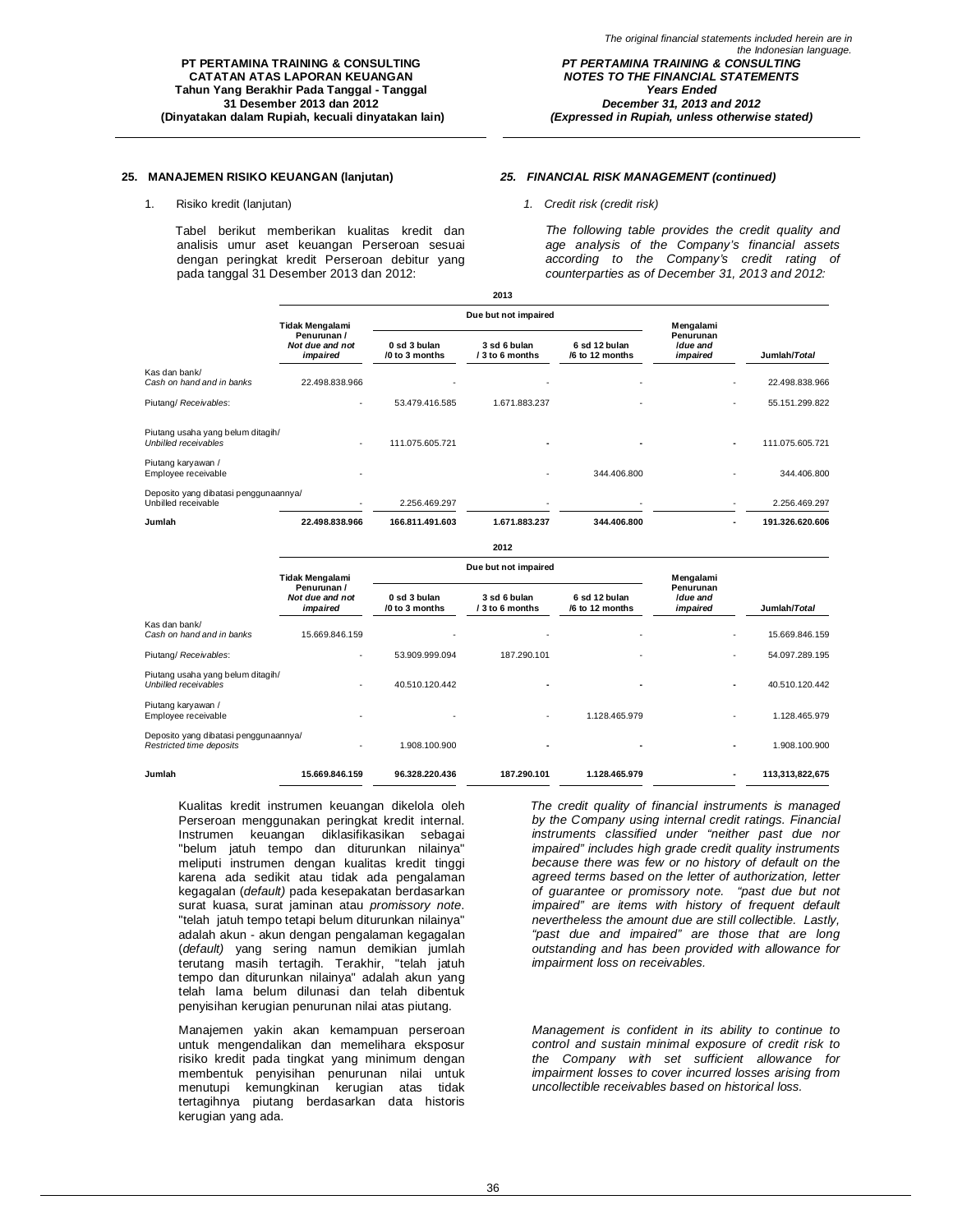### **25. MANAJEMEN RISIKO KEUANGAN (lanjutan)** *25. FINANCIAL RISK MANAGEMENT (continued)*

Risiko pasar adalah risiko dimana nilai wajar dari arus kas masa depan dari suatu instrumen keuangan akan berfluktuasi karena perubahan harga pasar. Perseroan dipengaruhi oleh risiko pasar, terutama risiko tingkat suku bunga dan risiko nilai tukar mata uang asing.

Risiko nilai tukar mata uang adalah risiko yang timbul dari perubahan nilai tukar Rupiah sebagai mata uang pelaporan terhadap mata uang asing, terutama Dolar USD.

Risiko nilai tukar mata uang asing adalah risiko dimana nilai wajar atau arus kas masa datang dari suatu instrumen keuangan akan berfluktuasi akibat perubahan nilai tukar mata uang asing. Eksposur Perseroan terhadap fluktuasi nilai tukar berasal dari selisih nilai tukar antara Rupiah dan US Dollar. Bagian signifikan dari risiko nilai tukar mata uang asing merupakan kontribusi secara tunai dalam mata uang US Dollar pada kas di bank, piutang usaha yang belum ditagih dan utang usaha,

Perseroan memantau fluktuasi nilai tukar asing dan ekspektasi pasar sehingga dapat mengambil tindakan yang diperlukan paling diuntungkan kepada Perseroan pada waktunya. Manajemen saat ini tidak mempertimbangkan kebutuhan untuk masuk ke dalam setiap mata uang *forward / swap*

Perseroan memiliki aset dan kewajiban moneter dalam mata uang asing pada tanggal 31 Desember 2013 dan 2012 dan disajikan dalam Catatan 27.

### 3. Risiko likuiditas 3. *Liquidity risk*

Risiko likuiditas adalah risiko dimana Perseroan tidak bisa memenuhi liabilitas pada saat jatuh tempo. Manajemen melakukan evaluasi dan pengawasan yang ketat atas arus kas masuk (cash-in) dan kas keluar (cash-out) untuk memastikan tersedianya dana untuk memenuhi kebutuhan pembayaran liabilitas yang jatuh tempo. Secara umum, kebutuhan dana untuk pelunasan liabilitas jangka pendek maupun jangka panjang yang jatuh tempo diperoleh dari penjualan kepada pelanggan.

2. Risiko pasar 2. *Market risk*

*Market risk is the risk that the fair value of future cash flows of a financial instrument will fluctuate because of changes in market prices. The Company is exposed to market risks, in particular, foreign currency exchange risk.*

#### Risiko mata uang asing *Foreign currency exchange risk*

*Foreign currency exchange risk is the risk that arises from the changes of exchange rate of Rupiah as the reporting currency against foreign currency, especially US Dollar.*

*Foreign currency exchange rate risk is the risk that the fair value or future cash flows of a financial instrument will fluctuate because of changes in foreign exchange rates. The Company's exposure to exchange rate fluctuations comes from the exchange rate difference between Rupiah and US Dollar. The significant portion of the foreign currency exchange risk is contributed by US Dollar denominated cash in banks, unbilled receivables and accounts payable.*

*The Company closely monitors the foreign exchange rate fluctuation and market expectation so it can take necessary actions benefited most to the Company in due time. The management currently does not consider the necessity to enter into any currency forward/swaps.*

*The Company had monetary assets and liability denominated in foreign currencies as of December 31, 2013 and 2012 and were presented in the Note 27.*

*Liquidity risk is the risk that the Company is unable to meet its obligations when they fall due. The management evaluates and monitors cash - in flows and cash - out flows to ensure the availability of fund to settle the due obligation. In general, fund needed to settle the current and long - term liabilities is obtained from sales activities to customers.*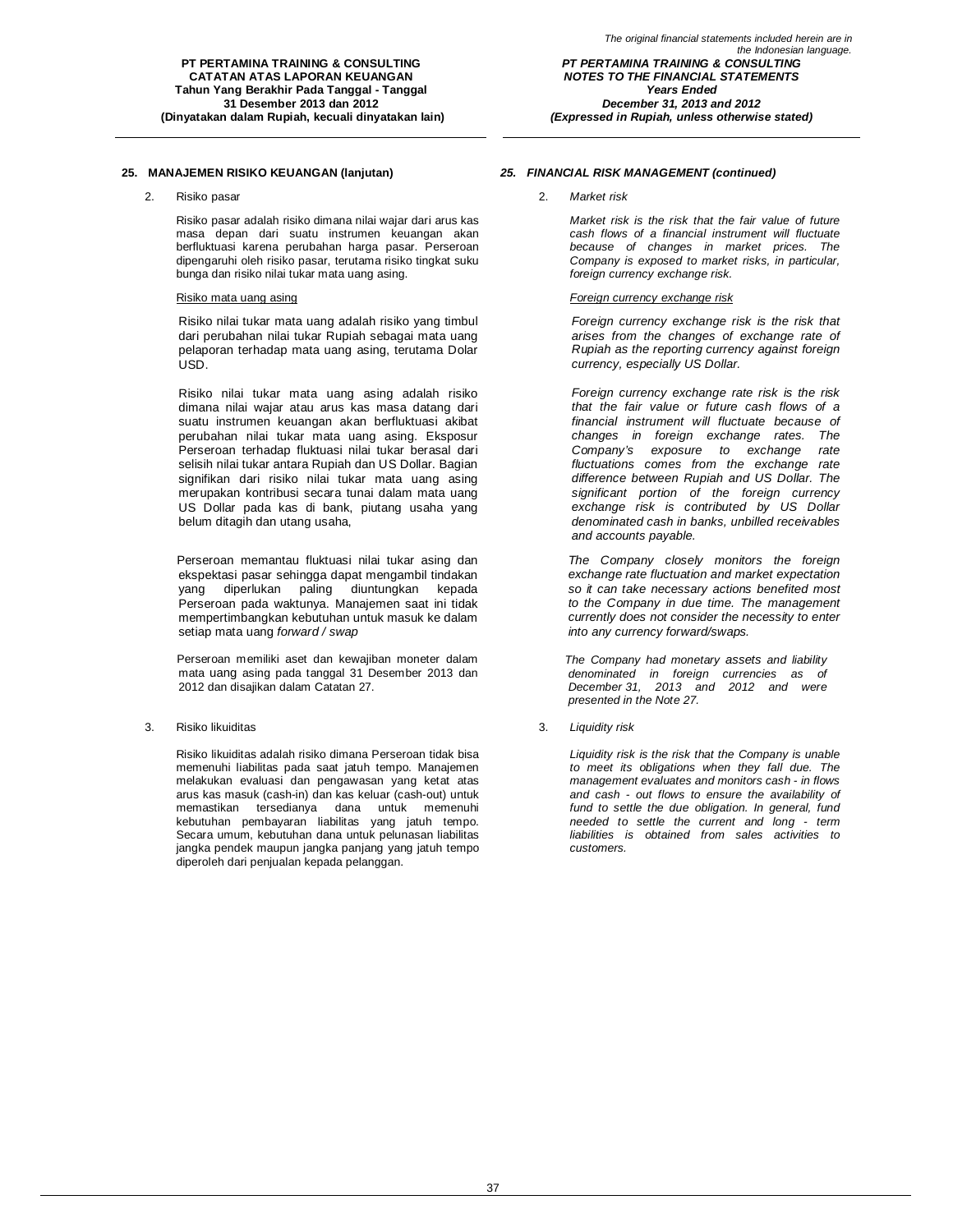### **25. MANAJEMEN RISIKO KEUANGAN (lanjutan)** *25. FINANCIAL RISK MANAGEMENT (continued)*

3. Risiko likuiditas (lanjutan) 3. *Liquidity risk (continued)*

Semua kewajiban keuangan Perseroan jatuh tempo dalam waktu satu tahun sejak akhir periode pelaporan dengan rincian sebagai berikut:

*Capital Management*

*All of the financial liabilities of the Company are due within one year from the end of the reporting period with details as follows:*

|                            | 2013            | 2012           |                                    |
|----------------------------|-----------------|----------------|------------------------------------|
| Pinjaman jangka pendek     | 83.000.000.000  | 8.000.000.000  | Short term loans                   |
| Utang usaha                | 4.049.543.006   | 30.198.830.571 | Accounts payable                   |
| Biaya masih harus dibayar  | 3.045.162.383   | 2.501.196.695  | Accrued expenses                   |
| Utang lain-lain            | 968.353.717     | 1.066.367.889  | Other payables                     |
| Utang dividen              | 12.077.672.906  | 8.261.202.459  | Dividend payable                   |
| Jumlah liabilitas keuangan | 103.140.732.012 | 50.027.597.614 | <b>Total financial liabilities</b> |

#### **Pengelolaan Modal**

Tujuan utama pengelolaan modal Perseroan adalah untuk memastikan pemeliharaan rasio modal yang sehat untuk mendukung usaha dan memaksimalkan imbalan bagi pemegang saham.

Perseroan mengelola struktur permodalan dan melakukan penyesuaian, berdasarkan perubahan kondisi ekonomi. Untuk memelihara dan menyesuaikan struktur permodalan, Perseroan dapat menyesuaikan pembayaran dividen kepada pemegang saham, imbal modal kepada pemegang saham atau menerbitkan saham baru. Tidak ada perubahan atas tujuan, kebijakan maupun proses pada periode berakhir pada tanggal 31 Desember 2013 dan 2012.

*The primary objective of the Company's capital management is to ensure that they maintain healthy capital ratios in order to support its business and maximize shareholder value.*

*The Company manages its capital structure and makes adjustments to it, in light of changes in economic conditions. To maintain or adjust the capital structure, the Company may adjust the dividend payment to shareholders, issue new shares or raise debt financing. No changes were made in the objectives, policies or processes for the year ended December 31, 2013 and 2012.*

|                                | 2013            | 2012           |                   |
|--------------------------------|-----------------|----------------|-------------------|
| Pinjaman jangka pendek         | 83.000.000.000  | 8.000.000.000  | Short term loans  |
| Modal saham                    | 3.000.000.000   | 3.000.000.000  | Capital stock     |
| Saldo laba                     |                 |                | Retained earnings |
| Ditentukan penggunaannya       | 14.735.748.516  | 14.735.748.516 | Appropriated      |
| Belum ditentukan penggunaannya | 72.524.101.669  | 46.870.234.353 | Unappropriated    |
|                                | 173.259.850.185 | 72.605.982.869 |                   |

Berikut metode dan asumsi yang digunakan untuk estimasi nilai wajar:

Nilai wajar dari kas dan bank, piutang usaha, piutang usaha yang belum ditagih, piutang karyawan, deposito yang dibatasi penggunaannya, pinjaman jangka pendek dan utang dividen, utang usaha, utang lain-lain dan biaya yang masih harus dibayar mendekati nilai tercatat karena jangka waktu jatuh tempo yang singkat atas instrumen keuangan tersebut.

Tabel di bawah ini menyajikan perbandingan atas nilai tercatat dengan nilai wajar dari instrumen keuangan Perseroan yang tercatat dalam laporan keuangan.

### **26. KELOMPOK INSTRUMEN KEUANGAN** *26. FINANCIAL INSTRUMENTS BY CATEGORY*

*The following methods and assumptions are used to estimate the fair value:*

*The fair value of cash on hand and in banks, accounts receivable, unbilled receivables, employee receivables ,restricted time deposits, short term loan, accounts payable, other payables, accrued expenses and dividends payable approximate thier carrying amounts largely due to short-term maturities of these financial instruments.*

*The table below is a comparison by class of the carrying amounts and fair value of the Company's financial instruments that are carried in the financial statements.*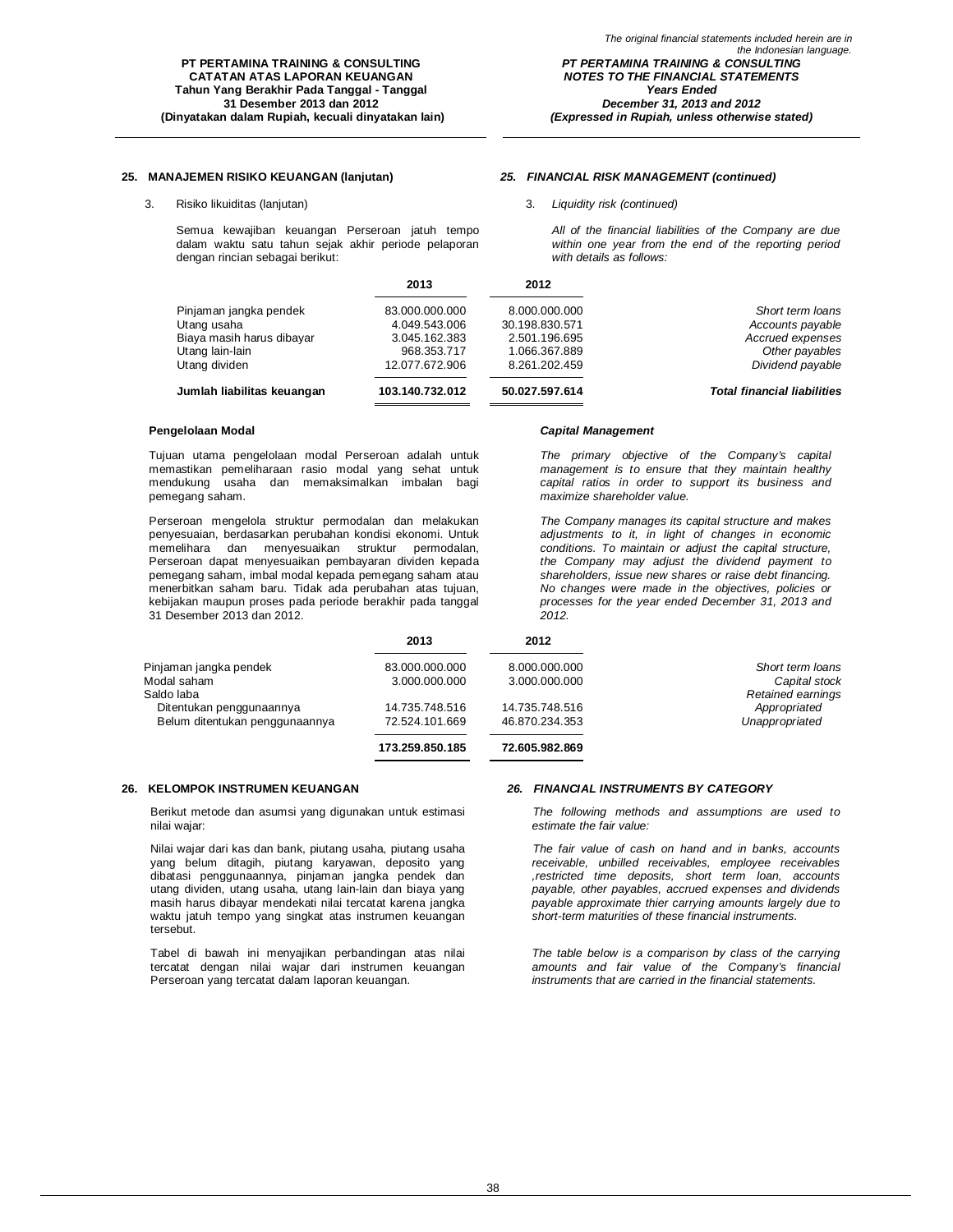| 26. | <b>KELOMPOK INSTRUMEN KEUANGAN (lanjutan)</b>                     |                                   |                                   | <b>FINANCIAL</b><br>26.<br>(continued) | <b>INSTRUMENTS</b>         | BY<br><b>CATEGORY</b>                                         |
|-----|-------------------------------------------------------------------|-----------------------------------|-----------------------------------|----------------------------------------|----------------------------|---------------------------------------------------------------|
|     |                                                                   |                                   | 2013                              |                                        | 2012                       |                                                               |
|     |                                                                   | Nilai tercatat/<br>Carrying value | Nilai wajar/<br><b>Fair value</b> | Nilai tercatat/<br>Carrying value      | Nilai wajar/<br>Fair value |                                                               |
|     | Aset keuangan:                                                    |                                   |                                   |                                        |                            | <b>Financial assets:</b>                                      |
|     | Pinjaman dan<br>piutang                                           |                                   |                                   |                                        |                            | <b>Loans and receivables</b>                                  |
|     | Kas dan bank                                                      | 22.498.838.966                    | 22.498.838.966                    | 15.669.846.159                         | 15.669.846.159             | Cash on hand and in banks                                     |
|     | Piutang usaha                                                     | 55.151.299.822                    | 55.151.299.822                    | 54.097.289.195                         | 54.097.289.195             | Accounts receivables                                          |
|     | Piutang usaha yang<br>belum ditagih                               | 111.075.605.721                   | 111.075.605.721                   | 40.510.120.442                         | 40.510.120.442             | <b>Unbilled receivables</b>                                   |
|     | Piutang karyawan<br>Deposito yang                                 | 344.406.800                       | 344.406.800                       | 1.128.465.979                          | 1.128.465.979              | Employee receivables                                          |
|     | dibatasi                                                          | 2.256.469.297                     | 2.256.469.297                     | 1.908.100.900                          | 1.908.100.900              | Restricted time deposits                                      |
|     | Jumlah                                                            | 191.326.620.606                   | 191.326.620.606                   | 113.313.822.675                        | 113.313.822.675            | <b>Total</b>                                                  |
|     | Liabilitas Keuangan<br>Kewajiban                                  |                                   |                                   |                                        |                            | <b>Financial liabilities</b>                                  |
|     | keuangan yang<br>diukur dengan<br>biaya perolehan<br>diamortisasi |                                   |                                   |                                        |                            | <b>Financial liabilities</b><br>measured at<br>amortized cost |
|     | Pinjaman jangka<br>pendek                                         | 83.000.000.000                    | 83.000.000.000                    | 8.000.000.000                          | 8.000.000.000              | Short - term loans                                            |
|     | Utang usaha                                                       | 4.049.543.006                     | 4.049.543.006                     | 30.198.830.571                         | 30.198.830.571             | Accounts payable                                              |

| diukur dengan<br>biaya perolehan<br>diamortisasi |                 |                 |                |                | measured at<br>amortized cost |
|--------------------------------------------------|-----------------|-----------------|----------------|----------------|-------------------------------|
| Pinjaman jangka<br>pendek                        | 83.000.000.000  | 83.000.000.000  | 8.000.000.000  | 8.000.000.000  | Short - term loans            |
| Utang usaha                                      | 4.049.543.006   | 4.049.543.006   | 30.198.830.571 | 30.198.830.571 | Accounts payable              |
| Biaya yang masih<br>harus dibayar                | 3.045.162.383   | 3.045.162.383   | 2.501.196.695  | 2.501.196.695  | Accrued expenses              |
| Utang lain-lain                                  | 968.353.717     | 968.353.717     | 1.066.367.889  | 1.066.367.889  | Other payables                |
| Utang Dividen                                    | 12.077.672.906  | 12.077.672.906  | 8.261.202.459  | 8.261.202.459  | Dividends payable             |
| Jumlah                                           | 103.140.732.012 | 103.140.732.012 | 50.027.597.614 | 50.027.597.614 | Total                         |

### **27. ASET DAN LIABILITAS DALAM MATA UANG ASING** *27. MONETARY ASSETS AND LIABILITY IN FOREIGN*

Pada tanggal 31 Desember 2013 dan 2012, Perseroan memiliki saldo aset dan liabilitas moneter dalam mata uang asing sebagai berikut:

# *CURRENCIES*

*As of December 31, 2013 dan 2012, the Company has monetary assets and liabilities denominated in foreign currencies, as follows:*

|                                     | 2013       |                                              | 2012                                          |                                                  |                                               |                      |
|-------------------------------------|------------|----------------------------------------------|-----------------------------------------------|--------------------------------------------------|-----------------------------------------------|----------------------|
|                                     |            | Mata Uang Asing/<br><b>Original Currency</b> | Ekuivalen Rupiah/<br><b>Rupiah Equivalent</b> | Mata Uang Asing/<br><b>Original Currency</b>     | Ekuivalen Rupiah/<br><b>Rupiah Equivalent</b> |                      |
| Aset                                |            |                                              |                                               |                                                  |                                               | Assets               |
| Kas dan bank                        | <b>USD</b> | 50.338                                       | 613.578.546                                   | <b>USD</b><br>154.547.19<br><b>AUD</b><br>998.95 | 1.494.471.312<br>10.014.851                   | Cash in banks        |
| Piutang usaha yang<br>belum ditagih | <b>USD</b> | 236.677                                      | 2.884.855.953<br>۰.                           | USD<br>263.267.49<br><b>EUR</b><br>12.937.50     | 2.545.796.628<br>165.727.564                  | Unbilled receivables |
| Total                               |            |                                              | 3.498.434.499                                 |                                                  | 4.216.010.355                                 | Total                |
| Liabilitas                          |            |                                              |                                               |                                                  |                                               | Liability            |
| Utang usaha                         | <b>USD</b> | 72.000                                       | 877.608.000                                   |                                                  |                                               | Accounts payable     |
| Aset - bersih                       |            |                                              | 2.620.826.499                                 |                                                  | 4.216.010.355                                 | Net assets           |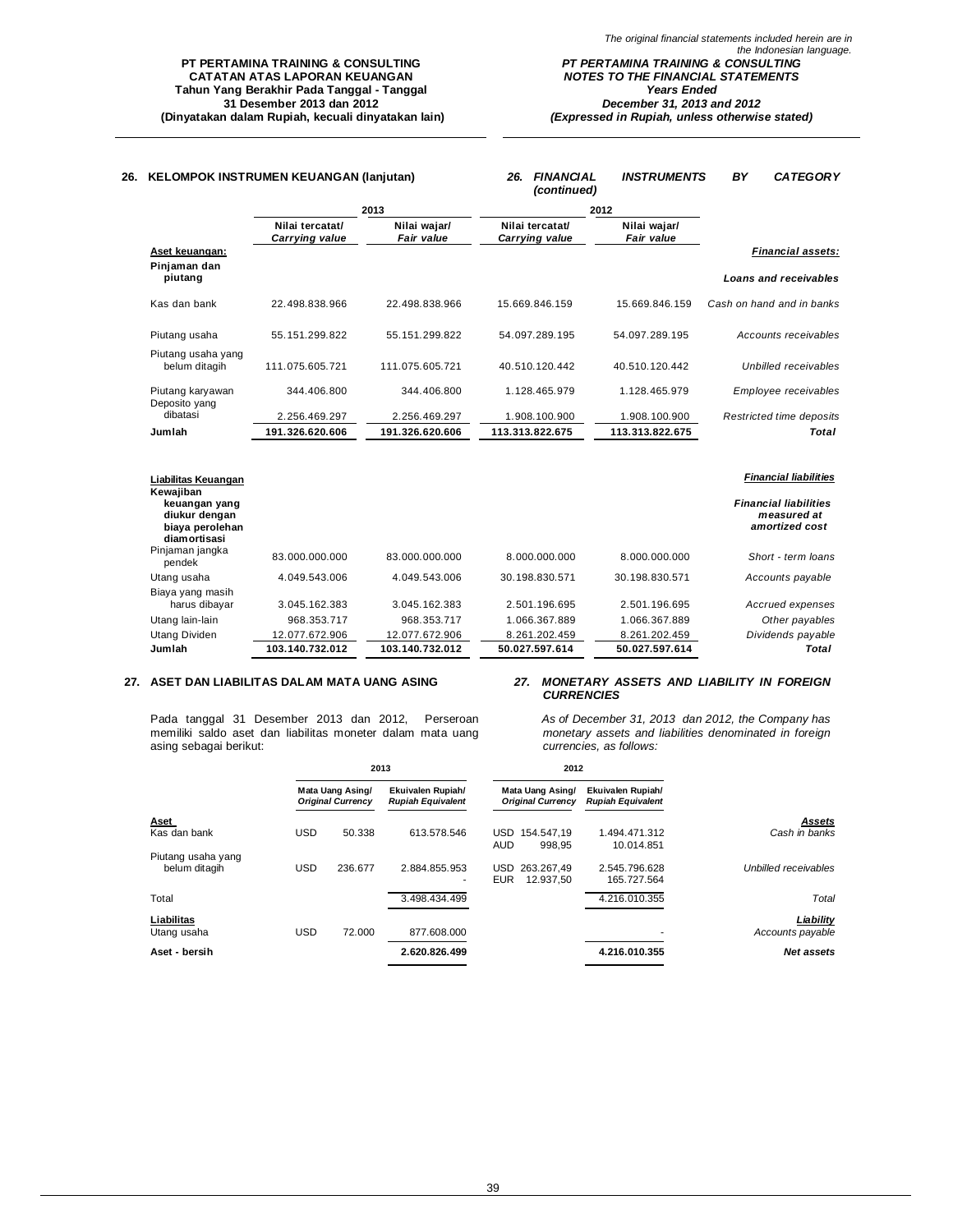Kurs rata-rata mata uang asing pada tanggal 17 Januari 2014 adalah sebesar Rp 12.127 untuk 1 Dolar AS. Kurs tersebut dihitung berdasarkan rata-rata kurs beli dan jual uang kertas asing dan/atau kurs transaksi yang ditetapkan oleh Bank Indonesia pada tanggal tersebut. Jika aset dan liabilitas dalam mata uang asing pada tanggal 31 Desember 2013 dijabarkan dengan menggunakan kurs rata-rata pada tanggal 17 Januari 2014, maka rugi selisih kurs akan meningkat sebesar Rp 13.330.310.

#### Rasio keuangan penting *Significant financial ratio*

Berikut ini rasio keuangan penting pada PT Pertamina Training & Consulting.

#### *27. MONETARY ASSETS AND LIABILITY IN FOREIGN CURRENCIES (continued)*

*(Expressed in Rupiah, unless otherwise stated)*

*The exchange rates as of January 17, 2014 is Rp 12,127 to USD 1. This was calculated based on the average buying and selling rates of Bank notes and/or transaction exchange rates last quoted by Bank Indonesia on that date. If the monetary assets and liability in foreign currencies as of December 31, 2013 were translated using the middle rates as of January 17, 2014, the loss on foreign exchange would increase by approximately Rp13,330,310.*

### **28. INFORMASI PENTING LAINNYA** *28. OTHERS SIGNIFICANT INFORMATION*

*The following are the based important financial ratios based on the financial statements of PT Pertamina Training & Consulting.*

| Keterangan / Description                                                                                  | 2013            | 2012            | Deviasi (%)<br>Deviation (%) |
|-----------------------------------------------------------------------------------------------------------|-----------------|-----------------|------------------------------|
| Kas dan bank / Cash on hand and in bank (KS)                                                              | 22.498.838.966  | 15.669.846.159  | 44%                          |
| Piutang Usaha / Account Receivable (PU)                                                                   | 166.226.905.543 | 94.607.409.637  | 76%                          |
| Aset Lancar / Current Assets (AL)                                                                         | 218.500.641.244 | 125.626.748.850 | 74%                          |
| Penyusutan & Amortisasi / Depreciation & Amortization<br>(PA)                                             | 215.794.669     | 499.272.922     | $-57%$                       |
| Jumlah Aset / Total Assets (JA)                                                                           | 223.912.170.342 | 128.122.502.932 | 75%                          |
| Kewajiban Lancar / Current Liabilities (KL)                                                               | 121.040.233.057 | 55.547.926.930  | 118%                         |
| Jumlah Kewajiban / Total Liabilities (JK)                                                                 | 133.448.171.407 | 63.312.371.313  | 111%                         |
| Modal Kerja Bersih / Net Working Cap. (MKB) = (AL-KL)<br>Akumulasi Saldo Laba (Rugi) Bersih / Accumulated | 97.460.408.187  | 70.078.821.919  | 39%                          |
| <b>Retained Earnings (RE)</b>                                                                             | 72.524.101.669  | 46.870.234.353  | 55%                          |
| Ekuitas / Equity (EK)                                                                                     | 90.463.998.935  | 64.810.131.619  | 40%                          |
| Laba rugi sebelum pajak/ Income Before Tax (LRSP)                                                         | 40.379.352.742  | 30.440.260.921  | 33%                          |
| Laba (Rugi) Bersih / Net Income (Loss) (LRB)                                                              | 30.213.845.984  | 22.799.893.339  | 33%                          |
| Modal Sendiri / Equities (MS) = (EK - LRB)                                                                | 60.250.152.951  | 42.010.238.280  | 43%                          |
| Bunga Pinjaman / Interest Loans (BP)                                                                      | 5.733.439.374   | 794.739.584     | 621%                         |
| Pajak Penghasilan / Income Tax (PJ)                                                                       | 11.326.380.250  | 8.914.329.250   | 27%                          |
| Jumlah Pendapatan Usaha / Total Profit (JPU)                                                              | 637.892.780.556 | 444.628.276.223 | 43%                          |
| Pendapatan bunga / Interest Income(PB)<br>Laba selisih kurs - bersih/ Gain on Foreign Exchange -          | 226.102.041     | 448.726.422     | $-50%$                       |
| net (LSK)                                                                                                 | (618.459.928)   | 111.522.151     | $-655%$                      |
| Laba Kotor / Gross Profit (LK)                                                                            | 65.422.143.364  | 46.656.747.471  | 40%                          |
| EBIT= (LRSP+BP-PB-LSK)<br>Laba (Rugi) Setelah Pajak / Profit (Loss) After Tax (LSP)                       | 46.505.150.004  | 30.674.751.933  | 52%                          |
|                                                                                                           | 30.213.845.984  | 22.799.893.339  | 33%                          |
| Rasio Likuiditas / Liquidity Ratios                                                                       |                 |                 |                              |
| Rasio Lancar / Current Ratio (AL/KL), %                                                                   | 181%            | 226%            | $-20%$                       |
| Rasio Kas / Cash Ratio (KS/KL), %                                                                         | 19%             | 28%             | $-32%$                       |
| Rasio Leverage / Leverage Ratios                                                                          |                 |                 |                              |
| Rasio kewajiban atas aset / Liability to Assets Ratio<br>(JK/JA), %                                       | 60%             | 49%             | 23%                          |
| Rasio kewajiban atas ekuitas / Liability to Equity<br>(JK/EK), %                                          | 148%            | 98%             | 51%                          |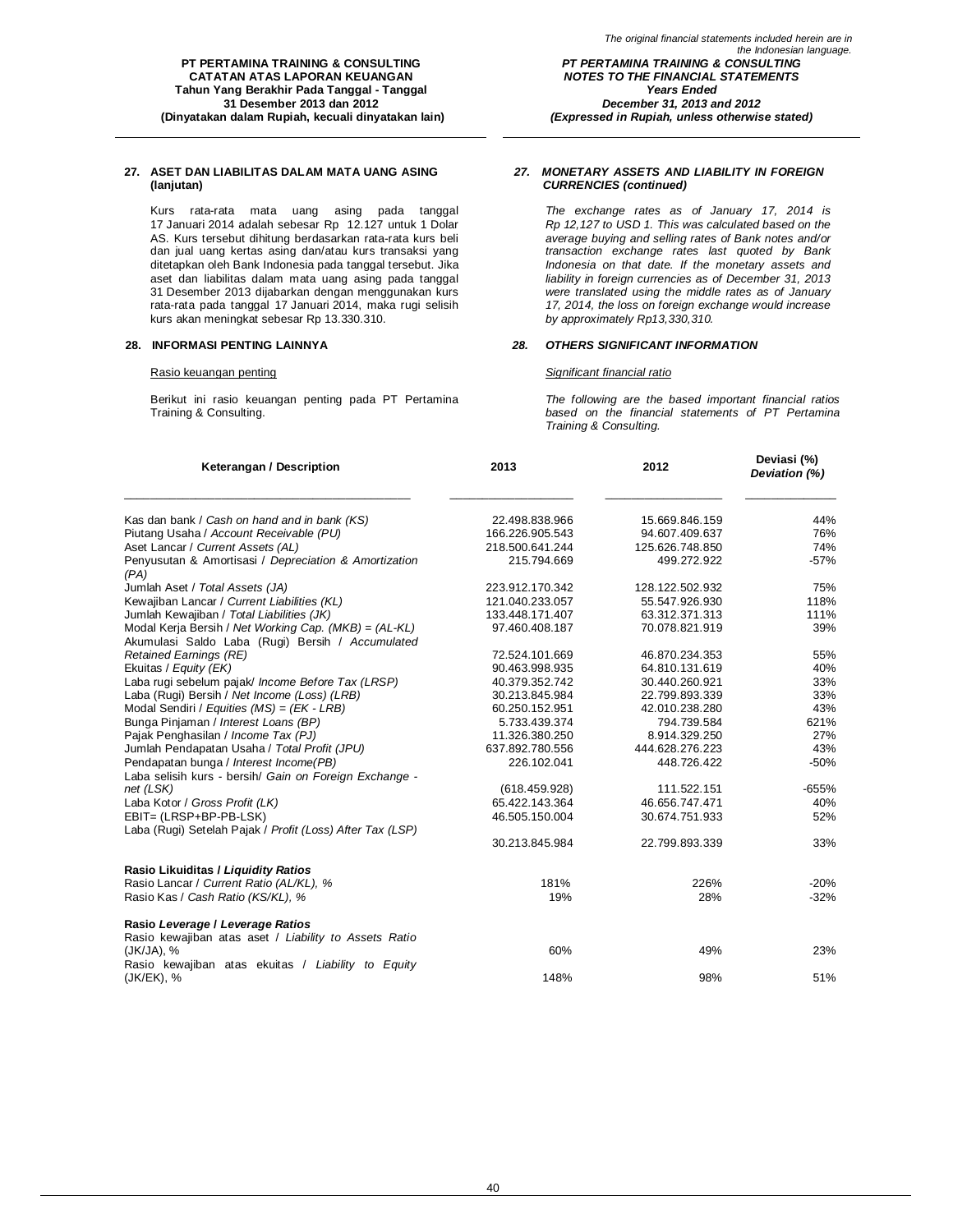*The original financial statements included herein are in the Indonesian language. PT PERTAMINA TRAINING & CONSULTING NOTES TO THE FINANCIAL STATEMENTS Years Ended December 31, 2013 and 2012 (Expressed in Rupiah, unless otherwise stated)*

#### **28. INFORMASI PENTING LAINNYA (lanjutan)** *28. OTHERS SIGNIFICANT INFORMATION (continued)*

Rasio keuangan penting (continued) *Significant financial ratio (continued)*

| Keterangan / Description                                                                                                                      | 2013         | 2012                                                       | Deviasi (%)<br>Deviation (%) |  |
|-----------------------------------------------------------------------------------------------------------------------------------------------|--------------|------------------------------------------------------------|------------------------------|--|
| Rasio Aktivitas / Activity Ratios                                                                                                             |              |                                                            |                              |  |
| Rasio perputaran aset / Assets Turnover Ratio<br>(JPU/JA), Kali                                                                               | 2,85         | 3,47                                                       | $-18%$                       |  |
| Rasio penagihan rata <sup>2</sup> / Average Billing Ratio (PU/JPU x<br>365), Hari                                                             | 95           | 78                                                         | 22%                          |  |
| Rasio Profitabilitas / Profitability Ratios<br>Rasio imbalan ekuitas / Equity Compensation Ratio                                              |              |                                                            |                              |  |
| (LRB/MS)                                                                                                                                      | 50%          | 54%                                                        | $-7%$                        |  |
| Rasio imbalan investasi / Investment Reward Ratio<br>$(EBIT+PA)/JA, %$                                                                        | 20,87%       | 24,33%                                                     | $-14%$                       |  |
| Rasio marjin laba atas penjualan / Profit Margin to Sales<br>Ratio (LRB / JPU), %                                                             | 4,74%        | 5,13%                                                      | $-8%$                        |  |
| Rasio EBITDA atas penjualan / EBITDA to Sales Ratio,<br>%                                                                                     |              |                                                            |                              |  |
| (EBIT + penyusutan aset / Assets Depreciation +<br>amortisasi / amortisation) / JPU                                                           | 7,32%        | 7,01%                                                      | 4%                           |  |
| Rasio Z-Score Model / Z-Score Model Ratio                                                                                                     |              |                                                            |                              |  |
| Z-Score Model = $\{(6,56 \times MKB)/JA\} + \{(3,26 \times RE)/JA\} +$<br>$\{(1,05 \times \text{EBIT})/JA\} + \{(6,72 \times \text{EK})/JK\}$ | 8,68         | 11,91                                                      | $-27%$                       |  |
| Dari tabel rasio keuangan penting diatas dapat diketahui<br>sebagai berikut:                                                                  | as follows : | Analyses based on the important financial ratios above are |                              |  |

Berdasarkan analisis perolehan angka rasio likuiditas, rasio leverage, rasio aktivitas, rasio profitabilitas, dan Z-Score Model, bahwa tahun 2013 Perseroan masih mendapatkan angka Z-score positif dan mengalami penurunan jika dibandingkan tahun 2012, tetapi masih memiliki kemampuan memelihara kelangsungan usahanya dengan baik, dengan penjelasan sebagai berikut :

Dari rasio likuiditas tahun 2013 dibanding tahun 2012, ratarata mengalami penurunanan angka rasio.

Dari rasio leverage tahun 2013 dibandingkan tahun 2012 mengalami kenaikan.

Ditinjau dari aktivitas Perseroan, perputaran aset dan penagihan mengalami penurunan di tahun 2013.

Rasio profitabilitas tahun 2013 dibanding tahun 2012 menurun. Hal ini ditandai menurunnya rasio imbalan ekuitas, investasi dan rasio margin laba atas penjualan, tetapi ada peningkatan rasio EBITDA atas penjualan.

Rasio Z-Score Model tahun 2013 mengalami penurunan dibanding tahun 2012.

Hasil analisis model indikator (Z-score model) digunakan untuk menilai asumsi kelangsungan usaha Perseroan. Zscore model dikembangkan dari kombinasi beberapa formula analisis rasio keuangan untuk Perseroan oleh Edwards Altman. Untuk Perseroan yang belum go-public maka digunakan indikator dibawah ini atas hasil perhitungan Z-score tersebut pada tabel diatas.

Jika hasil, Z < 1,23 mengindikasikan prediksi pailit. *If the result, Z<1.23 indicated a bankrupt prediction.* Jika hasil, 1,23 ≤ Z ≤ 2,90 mengindikasikan gray area. *If the result, 1.23<Z<2,9 indicated a grey area.*

*Profitability ratio in 2013 decreased as compared to 2012. .This is contributed by the decrease in the ratio of equity compensation, investments and Profit Margin to Sales Ratio,* 

*Based on cost analysis of liquidity ratios, leverage ratios, activity ratios, profitability ratios, and Z-Score model, the Company still scored positive Z-score in 2013 and though it decreases compared to 2012, the Company still has the ability to maintain its operations, due to the following:*

*The Company's liquidity ratios in 2013 compared to 2012,* 

*The Company's average ratio in 2012 compared 2013*

*Assets turnover and billing ratio increased in 2013.*

*but there is increase in EBITDA to sales ratios.*

*decreased averagely.*

*increased.*

*Z-Score Model ratio in 2013 has decreased as compared to 2012.*

*The results of the indicator model (Z-score model) were used to assess the Company's business continuity assumption. Z-score model was developed from a combination of several analytical formulas for the Company's financial ratios by Edwards Altman. Private Companies have used the following indicators on the results of Z-score calculations which are in the table above.*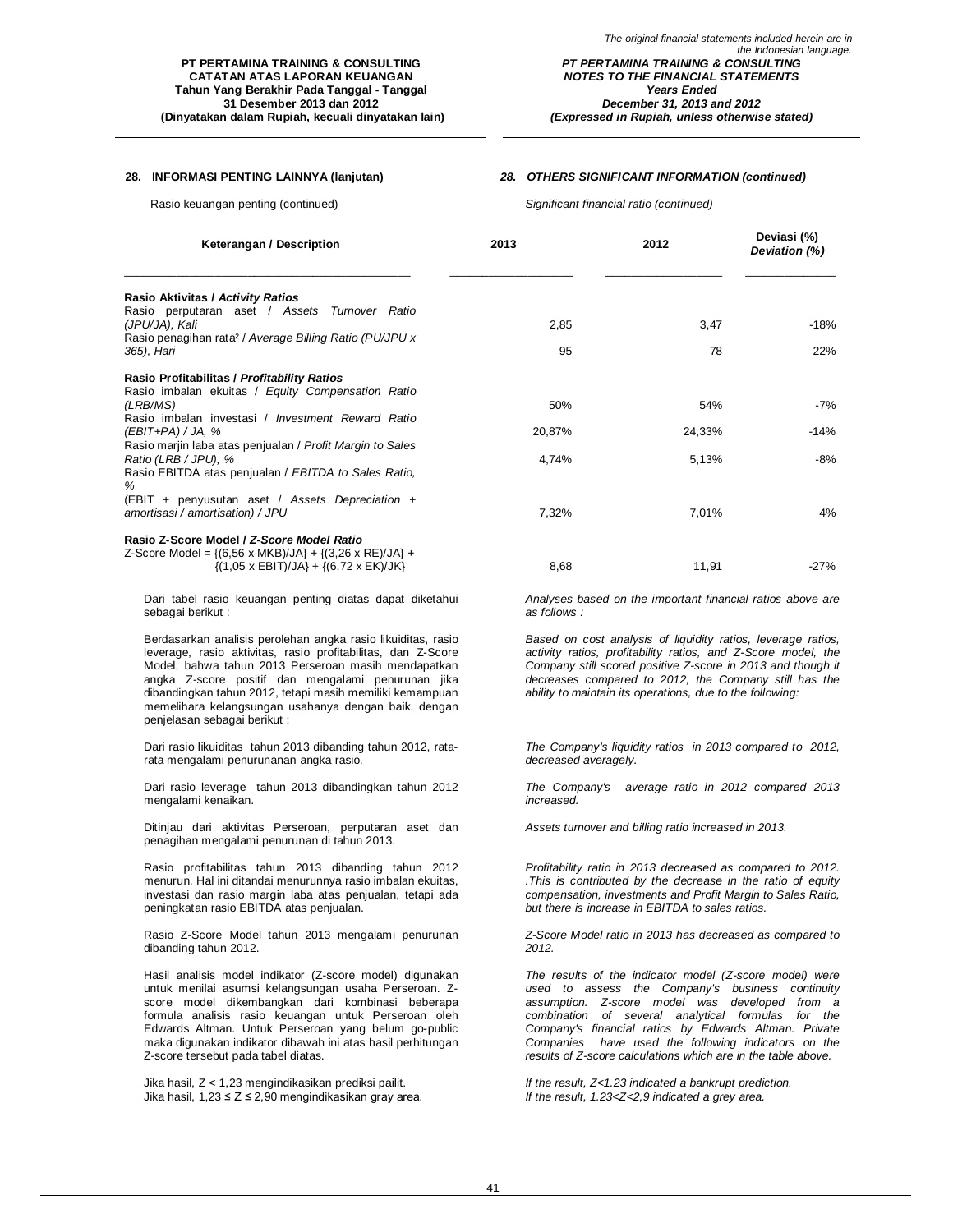### Rasio keuangan penting (continued) *Significant financial ratio (continued)*

Jika hasil, Z > 2,90 mengindikasikan prediksi tidak pailit. *If the result, Z>2.9 indicated not bankrupt / healthy.*

Analisis perbandingan antara pendapatan aktual dan biaya pada tahun 2013 dibandingkan dengan anggaran dan realisasi tahun 2012 disajikan di bawah ini:

### **28. INFORMASI PENTING LAINNYA (lanjutan)** *28. OTHERS SIGNIFICANT INFORMATION (continued)*

*The comparative analysis between the actual revenue and expenses in 2013 as compared to the budget and realization in 2012 are presented below.*

|                |                                                                                                           | 2012                                                                                    | 2013                                                                                   |                                                                                         |                                                               |                                                                                       |
|----------------|-----------------------------------------------------------------------------------------------------------|-----------------------------------------------------------------------------------------|----------------------------------------------------------------------------------------|-----------------------------------------------------------------------------------------|---------------------------------------------------------------|---------------------------------------------------------------------------------------|
| <b>No</b>      | Keterangan/Information                                                                                    | Realisasi/<br>Realization                                                               | Anggaran/<br><b>Budget</b>                                                             | Realisasi/<br>Realization                                                               | Aktual untuk<br>anggaran<br>2013/<br>Actual to<br>2013 Budget | Realisasi<br>2013/<br>Realisasi<br>2012/2013<br>Realization<br>to 2012<br>Realization |
|                | Pendapatan /<br>Revenues                                                                                  |                                                                                         |                                                                                        |                                                                                         |                                                               |                                                                                       |
|                | Pelatihan / Training                                                                                      | 14.708.760.135                                                                          | 32.660.000.000                                                                         | 13.941.798.814                                                                          | 43%                                                           | 95%                                                                                   |
|                | Konsultasi / Consulting<br>PAD / MPS<br><b>Event Organizing</b><br>Sekuriti / Security<br>Lainya / Others | 28.198.065.395<br>129.562.589.514<br>67.829.764.309<br>198.708.931.022<br>5.620.165.848 | 21.110.000.000<br>74.850.000.000<br>29.020.000.000<br>244.597.741.648<br>3.905.812.800 | 37.316.419.322<br>225.543.946.625<br>77.987.546.559<br>273.870.046.855<br>9.233.022.381 | 177%<br>301%<br>268%<br>112%<br>236%                          | 132%<br>174%<br>115%<br>138%<br>164%                                                  |
| $\mathbf{H}$   | Jumlah Pendapatan /<br><b>Total Revenues</b>                                                              | 444.628.276.223                                                                         | 406.143.554.448                                                                        | 637.892.780.556                                                                         | 157%                                                          | 143%                                                                                  |
|                | Beban Operasional &<br>Adm. / Operational &<br>Adm. Cost                                                  | (413.726.442.982)                                                                       | (381.882.355.841)                                                                      | (590.930.767.882)                                                                       | 155%                                                          | 143%                                                                                  |
| $\mathsf{III}$ | Laba (Rugi) Usaha /<br><b>Gross Profit</b>                                                                | 30.901.833.241                                                                          | 24.261.198.607                                                                         | 46.962,012,674                                                                          | 194%                                                          | 152%                                                                                  |
|                | Pendapatan (Beban)<br>Lain-lain / Other<br>Income (Expenses)                                              | (461.572.320)                                                                           | 313.835.789                                                                            | (6.582.659.932)                                                                         | $-2.097%$                                                     | 1.426%                                                                                |
|                | Laba (Rugi) sebelum<br>Pajak / Profit (Loss)<br><b>Before Tax</b>                                         | 30.440.260.921                                                                          | 24.575.034.396                                                                         | 40.379.352.742                                                                          | 164%                                                          | 133%                                                                                  |
| IV             | Taksiran Pajak / Tax<br>Estimation                                                                        | (7.640.367.582)                                                                         | (6.065.299.652)                                                                        | (10.165.506.758)                                                                        | 168%                                                          | 133%                                                                                  |
|                | Laba Bersih / Net<br>Profit                                                                               | 22.799.893.339                                                                          | 18.509.734.744                                                                         | 30.213.845.984                                                                          | 163%                                                          | 133%                                                                                  |

Deviasi menguntungkan (*favourable*) yang cukup signifikan terjadi pada realisasi pendapatan dibandingkan anggaran tahun 2013, khususnya pendapatan konsultasi, Jasa pengelola alih daya, security, *event organizer* dan jasa lainnya.

Deviasi menguntungkan (*favourable*) yang cukup signifikan terjadi pada realisasi pendapatan anggaran tahun 2013 dibandingkan realisasi pendapatan tahun 2012, khususnya pada pendapatan jasa pengelola alih daya ,konsultasi, keamanan dan jasa lainnya

*There is significant favorable deviation in the revenue realization as compared to 2013 budget, particularly in consulting, man power supply, security, event organizing and other services revenue.*

*There is significant favorable deviation in the revenue realization in 2013 as compared to 2012, particularly in man power supply, consultation, security and other services.*